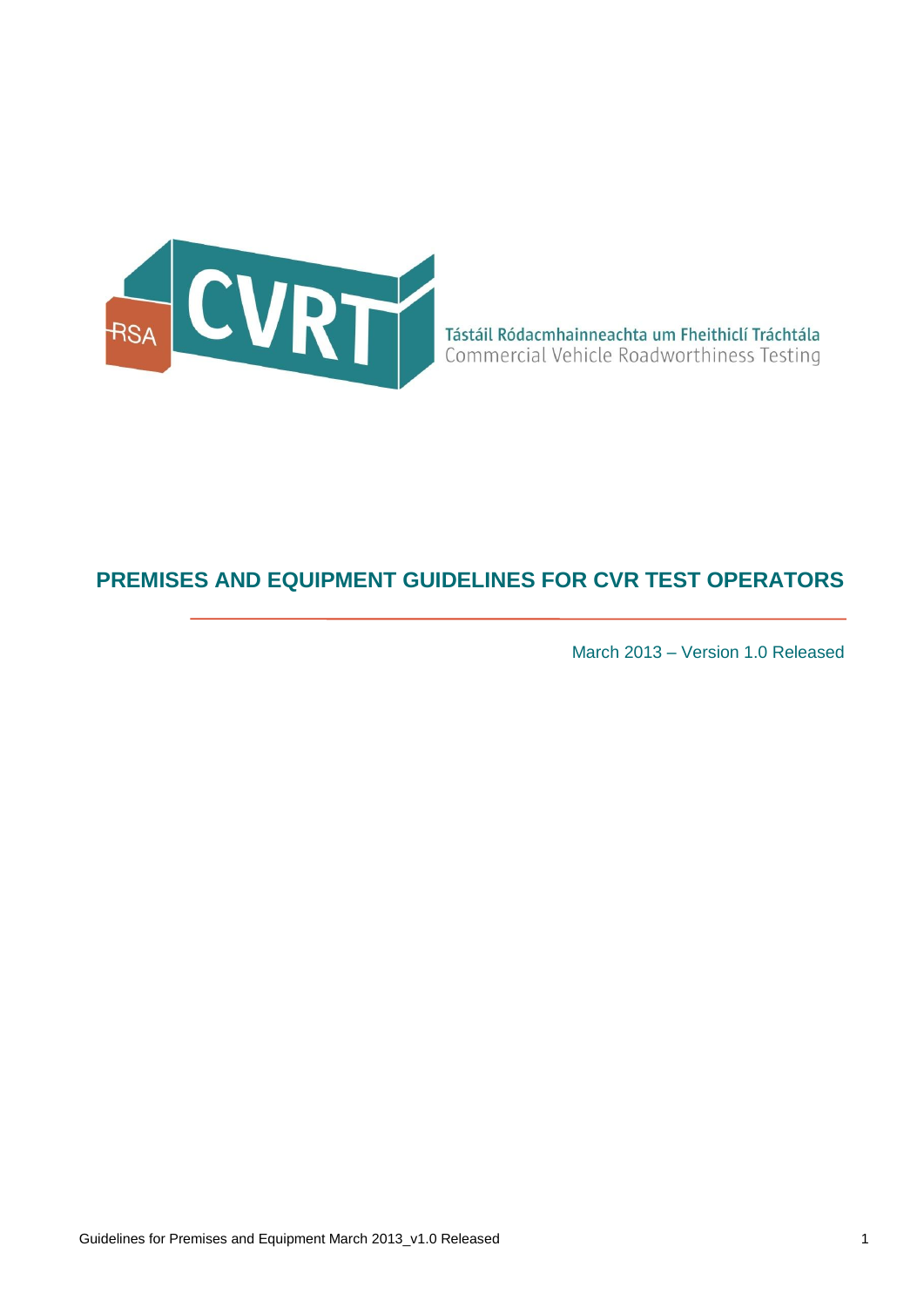#### **INTRODUCTION**

These guidelines are issued in accordance with section 38 of the Road Safety Authority (Commercial Vehicle Roadworthiness) Act, 2012. The guidelines set out the minimum requirements in relation to the premises and equipment required for the carrying out of CVR tests at CVR testing centres.

CVR test operators are authorised to carry out, CVR tests of one or more categories of CVR vehicles accordance with Regulations made under the Comercial Vehicle Roadworthinss Act, 2012. These may include:

- (a) vehicles used for the carriage of passengers, with more than eight seats, excluding the driver's seat (categories M2 and M3),
- (b) goods vehicles (categories N1, N2 and N3) including living vans,
- (c) goods trailers (categories O3 and O4),
- (d) ambulances (special purpose vehicles in category M), and
- (e) motor caravans first registered on or after 1 January 1980 (special purpose vehicles in category M).

The Authority will not authorise persons to be CVR test operators unless and until it is satisfied that all applicable requirements in these guidelines have been met.

In the case of persons or bodies who:

- were authorised as authorised testers under the European Communities (Vehicle Testing) Regulations 2004 (S.I. No. 771 of 2004) and
- are subsequenly authorised as CVR test operators under section 10 of the Road Safety Authority (Commercial Vehicle Roadworthiness) Act 2012 for a transitional period of 2 years, and
- subsequently apply for an renewal of that authorisation under section 15 of the Act,

the following points shall be noted in relation to the application of these guidelines:

- All CVR testing centres must have a clearly defined physical partition between test activities and other activities on the premises. Paragraph 1 of both Sections A & B states that the Authority will accept a 2 metre high partition dividing test lanes from workshops as meeting its requirements in this regard. Where the Authority is satisfied that a 2 metre high partition is not physically possible, the CVR test operator must put forward proposals to otherwise meet the requirement to have a clearly defined physical partition between test activities and other activities on the premises for approval by the Authority.
- Paragraph 1 of Section A1 provides that all HCV CVR testing centres must have a minimum entrance height of 5.3 metres. Where the Authority is satisfied that a minimum entrance height of 5.3 metres is not physically possible, the Authority may approve an entrance height of not less than 4.8 metres.
- Paragraph 1 of both Sections A & B provides that it must be possible to drive with ease each of the vehicles or combination of vehicles in the category to be tested from the site entrance through the test lane and to the site exit in one movement. The Authority will accept a drive through as meeting this requirement. Where the Authority is satisfied that a drive through is not physically possible, the CVR test operator must put forward proposals for the safe entrance and exit of vehicles, for approval by the Authority. An independent risk assessment of the proposals will be required in the case of HCVs,
- Paragraph 6 of Section A provides that all HCV CVR testing centres must have a pit with a clear unobstructed working length of at least 20 metres. Where the Authority is satisfied that it is not physically possible to provide a pit which meets this requirement, the Authority may approve a pit with a clear unobstructed working length of less than 20 metres, provided that:
	- $\circ$  the clear unobstructed working length of the pit exceeds 18 metres,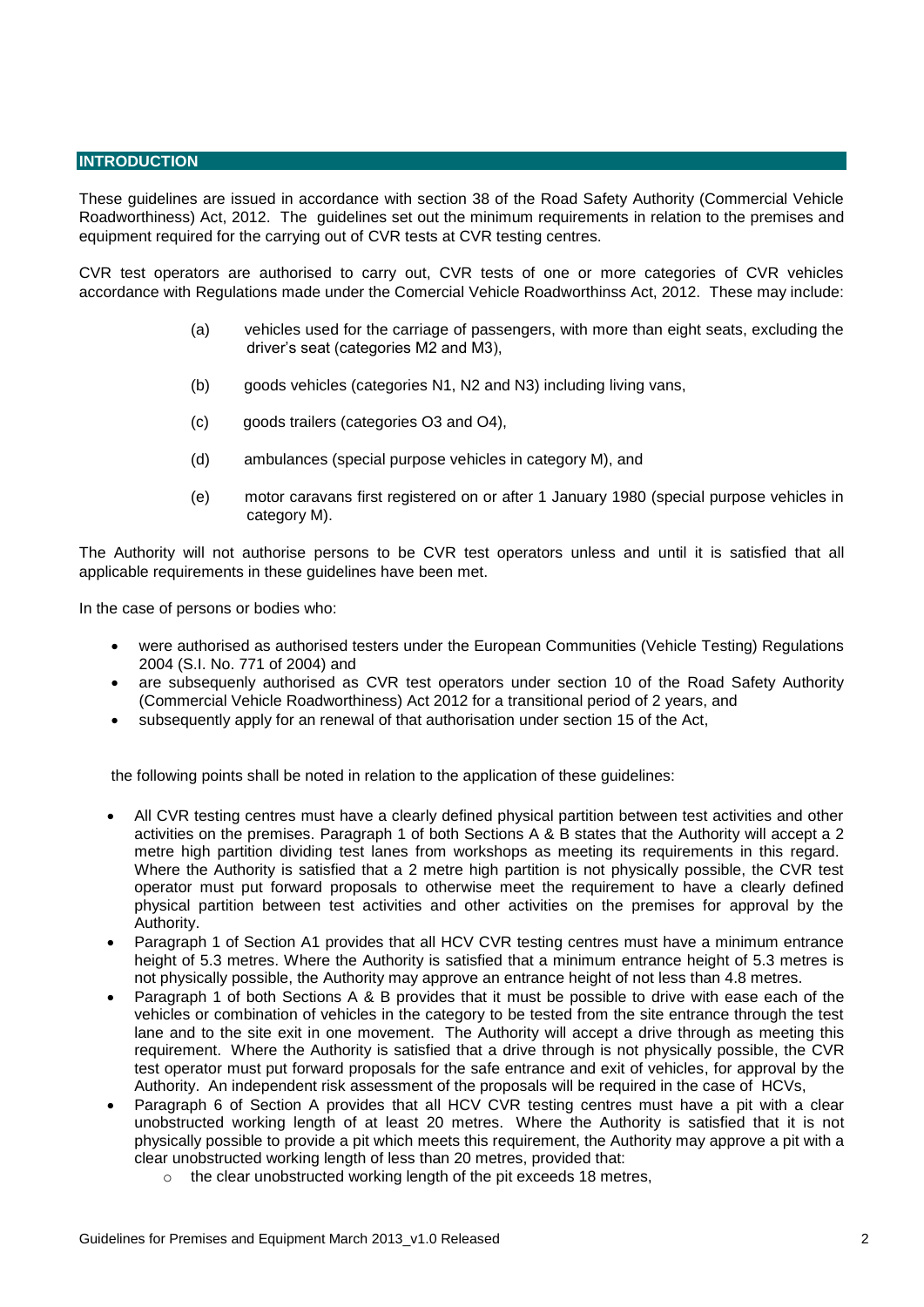- $\circ$  the pit otherwise complies with the requirements of section 6 in all other respects, and
- o the testing of CVR vehicles shall be limited to those vehicles not exceeding the maximum working length of the pit.
- Paragraph 13 of Section A and Paragraph 14 of Section B provides that all CVR testing centre premises must be in a location which does not cause traffic congestion or danger. Where the Authority believes that the location of the CVR testing centre gives rise to concerns in this regard, the CVR test operator must put forward proposals for managing traffic congestion and avoiding danger to other road users, including an independent risk assessment of the proposals, for approval by the Authority.

The term "not physically possible" means that the CVR testing centre premises is bounded by buildings or land not owned or leased by or otherwise within the control of the CVR test operator which means that it is not possible for the CVR test operator to extend his or her CVR testing centre premises to meet one or more of the requirements referred to above.

**Section A** deals with the requirements for the testing of vehicles above with the exception of goods vehicle category N1.

**Section B** deals with the requirements for the testing of light commercial vehicles (including motor caravans up to 3.5 tonne DGVW) ["LCV's"]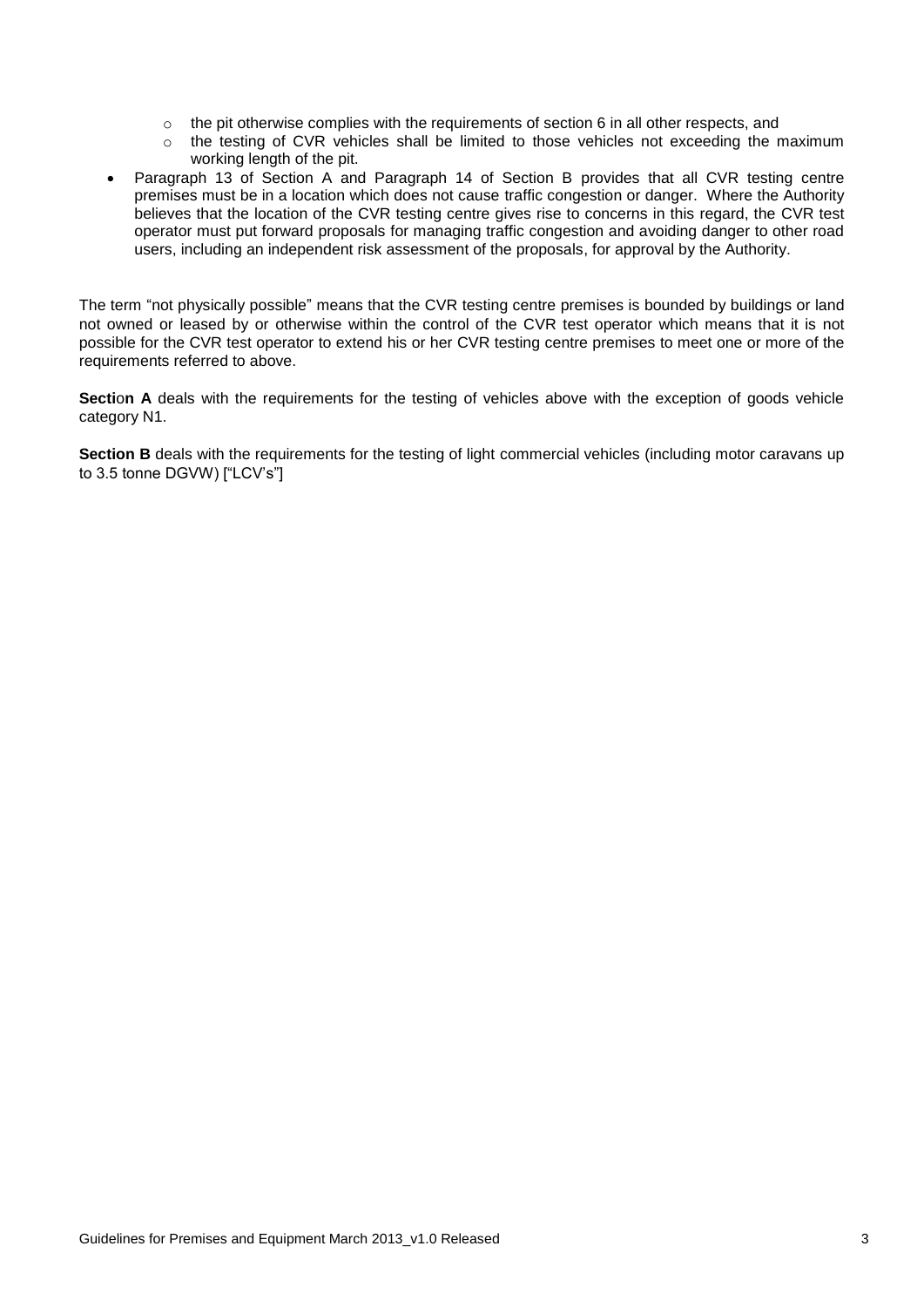

## **GUIDELINES FOR PREMISES AND EQUIPMENT FOR THE TESTING OF ALL VEHICLES COVERED BY THE HEAVY COMMERCIAL VEHICLE TESTERS MANUAL**

SECTION A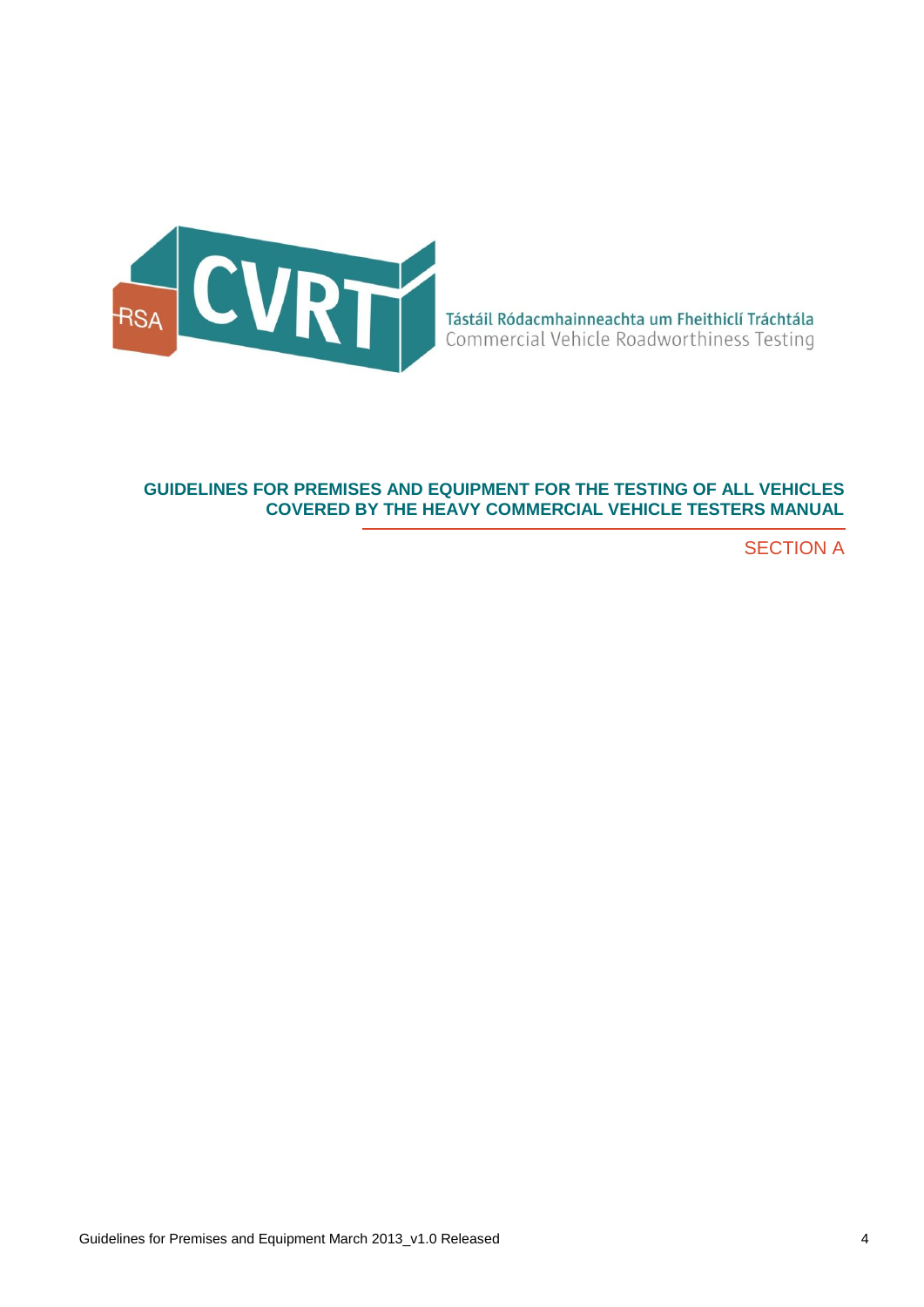# **Table of Contents**

| 1.             |  |
|----------------|--|
| 2.             |  |
| 3.             |  |
| 4.             |  |
| 5.             |  |
| 6.             |  |
| 7.             |  |
| 8.             |  |
| 9.             |  |
| 10.            |  |
| 11.            |  |
| 12.            |  |
| 13.            |  |
| 14.            |  |
|                |  |
| 1.             |  |
| 2.             |  |
| 3.             |  |
| 4.             |  |
| 5.             |  |
| 6.             |  |
| 7 <sub>1</sub> |  |
| 8.             |  |
| 9.             |  |
| 10.            |  |
| 11.            |  |
| 12.            |  |
| 13.            |  |
| 14.            |  |
| 15.            |  |
| 16.            |  |
| 17.            |  |
| 18.            |  |
| 19.            |  |
| 20.            |  |
| 21.            |  |
| 22.            |  |
| 23.            |  |
|                |  |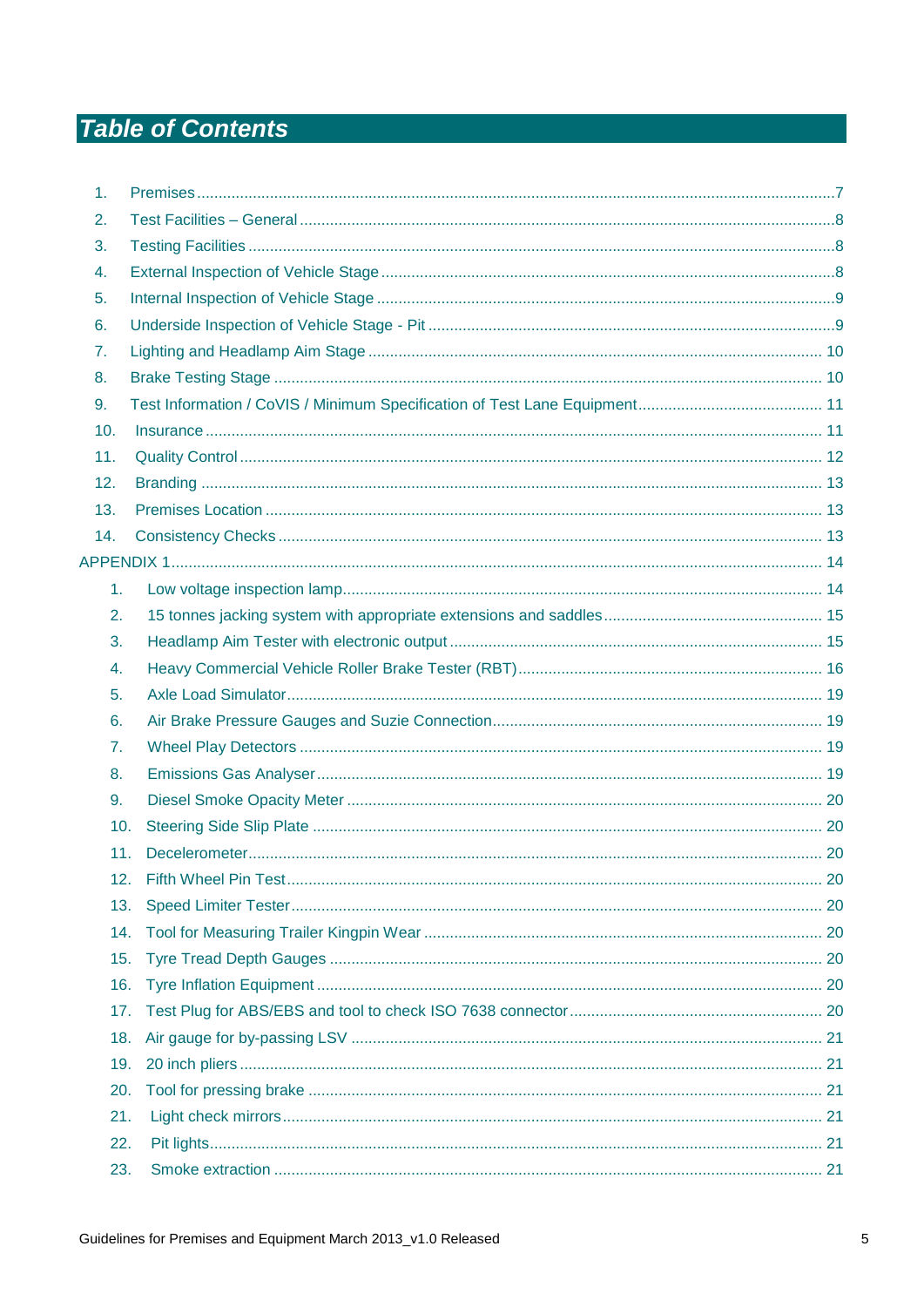| 24. |  |
|-----|--|
| 25. |  |
| 26. |  |
| 27. |  |
| 28  |  |
|     |  |
|     |  |
|     |  |
|     |  |
|     |  |
|     |  |
|     |  |
|     |  |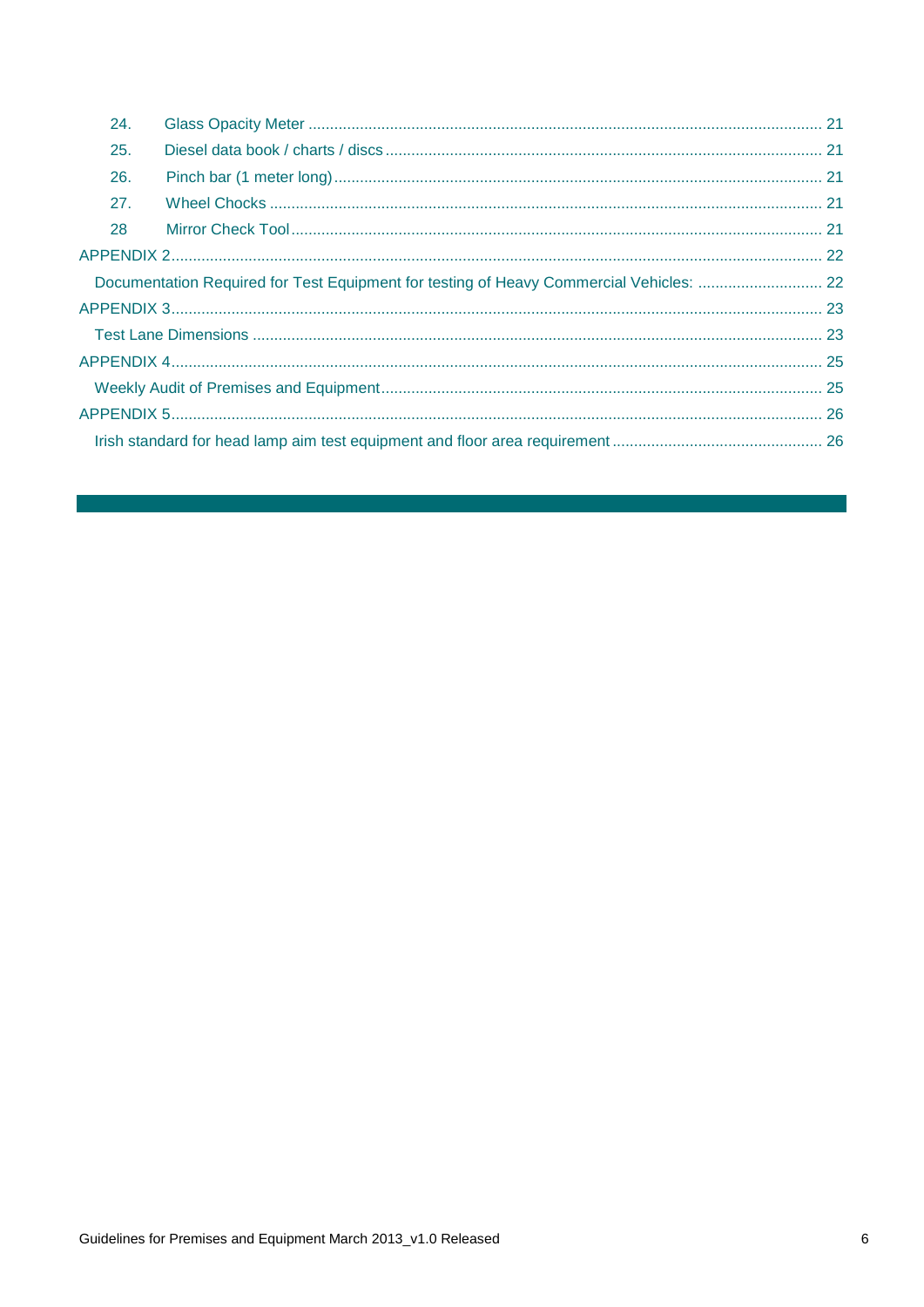## **CVR TESTING**

## **GUIDELINES FOR PREMISES AND EQUIPMENT**

#### <span id="page-6-0"></span>**1. Premises**

The testing area shall be contained within premises that are permanent, fully weather proof, with concrete floors and adequate lighting. The test lane shall be dedicated to vehicle testing and be separate from other workshop activities.

CVR testing centres who were authorised under the 2004 Vehicle Testing Regulations must have, at the least, a solid 2m high partition wall dividing test lanes from workshops (this does not preclude an access doorway to the lane). Where the Authority is satisfied that a 2 metre high partition is not physically possible, the CVR test operator must put forward proposals to otherwise meet the requirement to have a **clearly defined physical partition** between test activities and other activities on the premises for approval by the Authority.

All testing centres authorised after 21<sup>st</sup> February, 2013 must have test lanes which are fully separated from all other activities conducted on the premises. A lane separate from the HCV lane is required for testing LCVs.

For all CVR testing centres, the headroom of the testing area and the entrance height shall be a minimum of 5.3m with a minimum entrance width of 4.25m. The overall length of the premises shall be at least 25m with an internal width of 6m. The design shall be such that all combinations of HCV vehicles can drive in one end of the test lane and out the opposite end. Where, in the case of a testing centre authorised under the 2004 Vehicle Testing Regulations, the Authority is satisfied that a minimum entrance height of 5.3 metres is not physically possible, the Authority may approve an entrance height of not less than 4.8 metres.

Sufficient concreted or similar surfaced parking space must be available to accommodate any vehicles awaiting tests. The parking and the general area needed for movement of vehicles for tests shall be arranged so that there is no undue obstruction. CVR testing centres must provide at least 1 dedicated HCV space per HCV lane which is adjacent to the CVR testing centre.

There shall be an unobstructed access via a concrete or similar surfaced driveway from the site entrance to the test bay building entrance and from the test bay exit to the site exit. It must be possible to drive with ease each of the vehicles in the category to be tested from the site entrance through the test lane and to the site exit in one movement. The design shall be such that all combinations of HCV vehicles can drive in one end of the test lane and out the opposite end. Where, in the case of a testing centre authorised under the 2004 Vehicle Testing Regulations, the Authority is satisfied that a drive through is not physically possible, the CVR test operator must put forward proposals for the safe entrance and exit of vehicles, including an independent risk assessment of the proposals, for approval by the Authority.

The testing area shall not be unreasonably subjected to oil contamination, smoke, noise or other pollution from adjacent facilities.

Testing centres must have in place a diagram of the test area showing each test lane with each clearly marked and identified with a unique number and reference to the test categories to which each lane is designated. This will be important for clearly identifying each test lane for the purposes of the new testing centre IT system ("COVIS"). For example a testing centre with 1 HCV lane and 2 LCV lanes shall have each lane named and clearly marked with references 'HCV1, LCV1 and LCV2' These shall also be clearly illustrated on the testing centre diagram, a copy of which shall be provided to the Authority.

Where CVR Testing Centres use automated telephone services and / or answering services, commercial vehicle tests and/or testing must be referred to as 'CVR Tests and/or CVR Testing, any and all references to 'DOE Tests and/or DOE Testing' must be removed or replaced.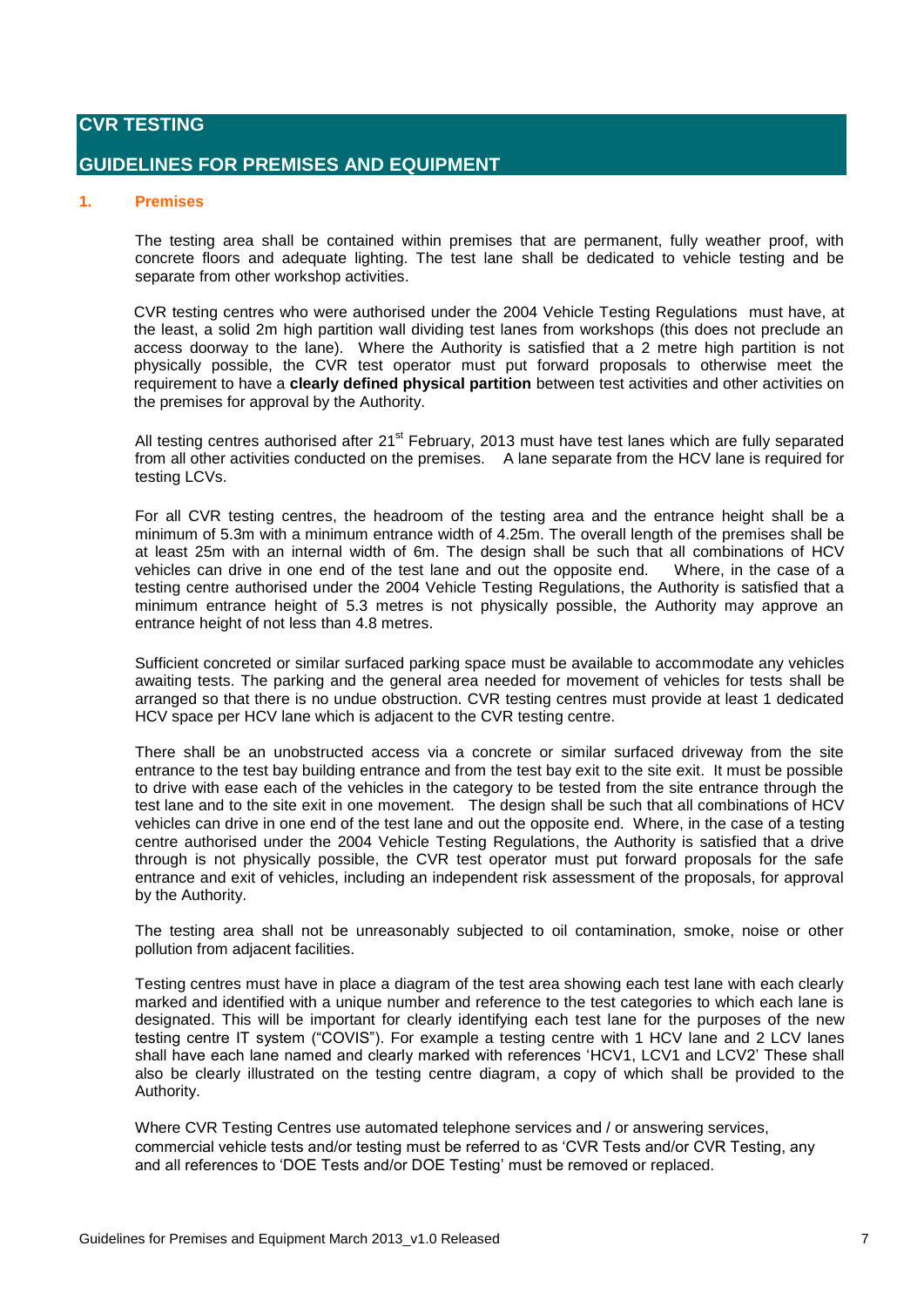#### <span id="page-7-0"></span>**2. Test Facilities – General**

The CVR test operator will be responsible for ensuring that the premises and equipment comply with the relevant Acts, Regulations, Bye-laws, Health, Safety and Welfare requirements, Health and Safety at Work Requirements. CVR testing centres shall be maintained to a standard which is conducive to conducting roadworthiness tests in a proficient manner.

The floor area of the test lane shall be painted or otherwise to facilitate easy cleaning.

An appropriate exhaust emissions extraction system must be installed and shall, as far as practicable, be attached to all vehicles when the engine is running.

The level of illumination and the evenness of distribution shall be adequate for inspection work to be carried out with ease.

An office shall be provided on the premises. There shall be a lockable desk, a chair, a telephone nearby and a security lockable steel safe for the safe custody of test documentation. The scale of these facilities may be less at sites with small throughputs.

A customer waiting room separated from the office and test lane but with a view of the test lane, shall be provided. This view may be provided using CCTV if the layout of the premises prevents open viewing, however all testing centres first authorised after 21 February 2013 must have a waiting room with direct view of the test area. Space shall be provided for a television screen, two A2 sized posters and display stands which can be used to display information materials and Road Safety messages, as stipulated by the RSA.

Toilets, adjacent to the waiting room dedicated to customers must be provided. The toilets shall comply with the Health and Safety requirements. Unauthorised personnel shall be discouraged from entering the test area.

Appendix 2 lists the documentation required for testing purposes.

#### <span id="page-7-1"></span>**3. Testing Facilities**

The testing operations subdivide into the following stages:

- External inspection of vehicle Stage
- Internal inspection of vehicle Stage
- Underside of vehicle inspection Stage
- Lighting and headlamp aim Stage
- Brake testing Stage

As a general requirement, the testing equipment shall be easily accessible to the entrance of the test lane so that the inspection can be carried out in sequence. This means that the equipment shall be positioned in the building so that access to it is unlikely to be obstructed by other vehicles on the premises.

#### <span id="page-7-2"></span>**4. External Inspection of Vehicle Stage**

The provision for external inspection shall be fully under cover and of a minimum length to accommodate a maximum length truck / trailer combination and allow ample space at the front and back. Width shall be a minimum of 6.0 m and shall be clear of obstruction. The level of illumination falling on the sides of the vehicle must be adequate for inspection purposes at all levels.

The following equipment is required to complete this stage of the test. The equipment must be in accordance with the specification contained in Appendix 1.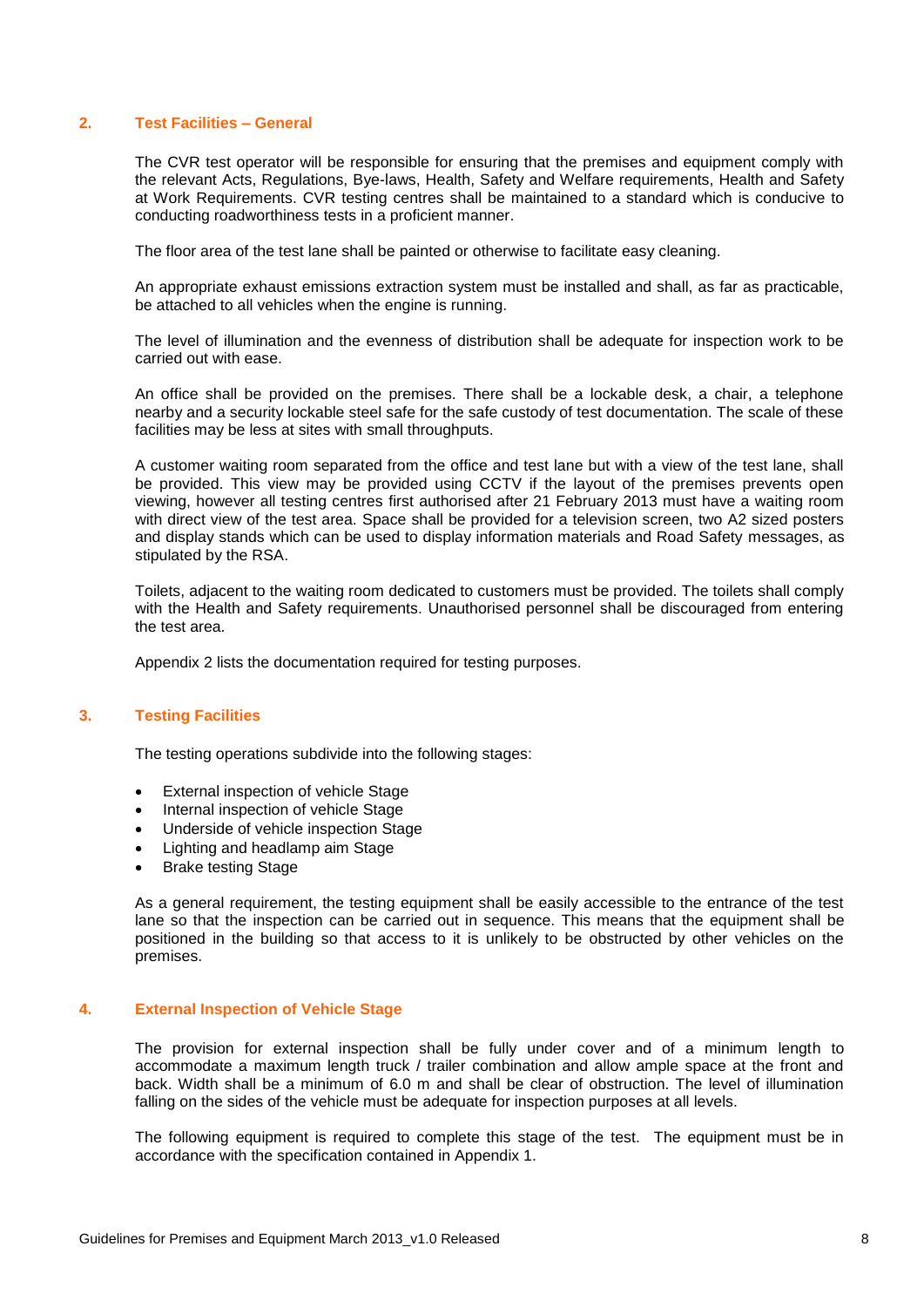#### **Air Pressure Gauges**

Air pressure gauges must be available to establish the pressure in the suzie brake connections to the trailer/semi-trailer.

#### **Steering Side Slip Plate**

A steering side slip plate shall be fitted in the test lane prior to the under body inspection and a level length of 12m available before and after the centre point of the side slip plate.

#### **Fifth Wheel Pin**

Unworn fifth wheel pins (both 50mm and 75mm) must be available in order to establish the wear in the fifth wheel of tractor units.

#### **Gauge for measuring Trailer King Pin**

A gauge shall be available for accurately measuring the wear in trailer king pins.

#### **Test Plug for ABS/EBS and tool to check ISO 7638 connector**

A test plug is required to check the electrical circuits of trailers fitted with ABS/EBS brake systems and to check outputs of the ISO 7638 on towing vehicles. .

#### **Diesel Smoke Opacity Meter**

A diesel smoke opacity meter is required to check the exhaust emissions of diesel engines in line with EU Directive 2009/40/EC.

#### **Emissions Gas Analyser**

An exhaust emissions gas analyser is required to check the exhaust emissions of petrol engined vehicles in line with EU Directive 2009/40/EC.

#### **Mirror check area**

A mirror check area must be provided for checking the field of vision of vehicle mirrors as outlined in Appendix 3.

#### <span id="page-8-0"></span>**5. Internal Inspection of Vehicle Stage**

The following equipment is required to complete this stage of the test. The equipment must be in accordance with the specification contained in Appendix 1.

#### **Speed Limiter Tester**

An instrument must be available to check the speed at which the speed limiter is set.

#### <span id="page-8-1"></span>**6. Underside Inspection of Vehicle Stage - Pit**

#### **Pit**

The pit shall be well lit, dry and painted in a light colour or tiled. It shall be free from oil deposits, water, or combustion hazards. The clear unobstructed working length of the pit shall be at least 20m exclusive of any access steps, ladders etc. There shall be at least one means of easy access either by stair case at one end of the pit or by a cross tunnel, and also adequate escape facilities either at the ends of the pit or along the length. It is recommended that the working depth of the pit be between 1.37m and 1.62m. The working width shall be such that the wheels of all vehicles within the category being tested may be accommodated on firm standing. For guidance a width between 0.850m and 1.00m is recommended.

Where, in the case of a testing centre authorised under the 2004 Vehicle Testing Regulations, the Authority is satisfied that it is not physically possible to provide a pit which meets the required length, the Authority may approve a pit with a clear unobstructed working length of less than 20 metres, provided that:

- o the clear unobstructed working length of the pit exceeds 18 metres,
- $\circ$  the pit otherwise complies with the requirements of section 6 in all other respects, and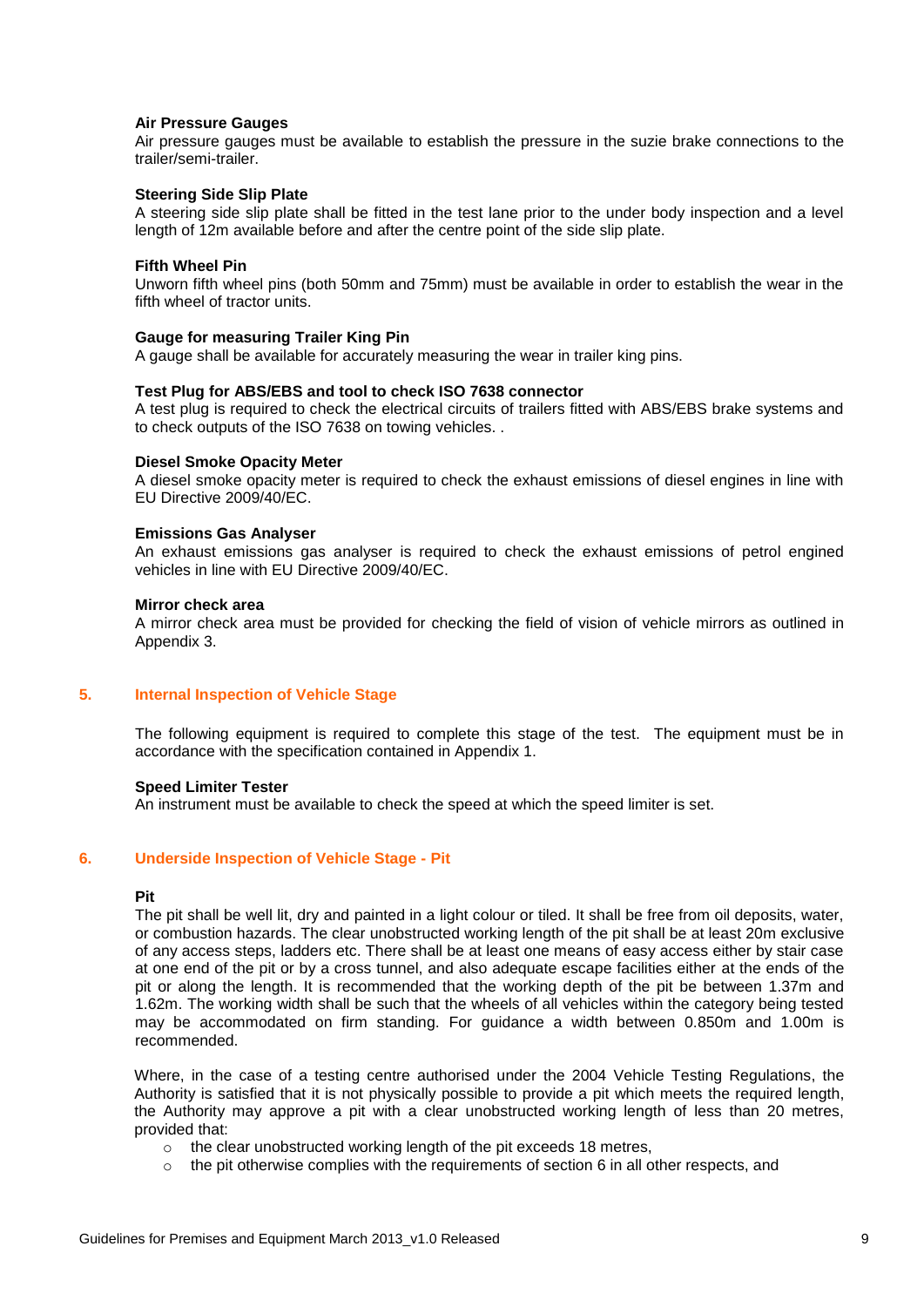o the testing of CVR vehicles shall be limited to those vehicles not exceeding the maximum working length of the pit.

There shall be an effective low voltage hand lamp provided.

Jacking facilities shall be a power operated jack, on a trolley platform able to move an appropriate distance long the pit. A jacking bridge on a joist shall be stable both longitudinally and transversely and arranged so as to ensure there is no possibility of the jack falling down or tipping over.

Wheel-play (check wear) detectors shall be installed on each side of the pit at the point where the jack will be used and must be controlled by a portable hand control at this point.

#### <span id="page-9-0"></span>**7. Lighting and Headlamp Aim Stage**

The area where the vehicle stands for headlamp aim testing shall be a minimum of 4m wide and 14m long. A 10m x 4m section of this area shall comply with the floor and rail standards set out in the Irish Standard for Headlamp Aim Test Equipment and Floor Area Requirements. This may be reduced to 10m x 3m where a pit forms part of the headlamp test area. The standing area shall be marked out with continuous white or yellow lines. These lines will not be required where a pit forms part of the standing area.

The headlamp aim equipment shall comply with the Irish Standard for Headlamp Aim Test Equipment.

Mirrors shall be positioned around the test lane to enable the CVR tester to check the front and rear lights when in the vehicle's driver seat of the vehicle.

#### <span id="page-9-1"></span>**8. Brake Testing Stage**

#### **Brake Testing Static**

A roller type brake tester shall be set in the floor and a level length of 12m available before and after the lateral centre line of the machine's rollers.

Roller brake tester installations on the pit will be accepted where the examination of the vehicle underside will not be impeded such as when a vehicle is placed on the brake rollers. Until CoVIS is commissioned, Roller brake testers shall include the facilities to print out the brake test results as follows:

Brake efficiency readings for service, secondary and parking brake Imbalance across each axle; Brake drag.

#### **Brake Tester Auxiliary Equipment**

In addition to the roller brake test machine itself, the following items must be available:-

- (i) instructions on how to operate the roller brake tester correctly:
- (ii) means of calibrating the roller brake tester machine, or as an alternative, evidence that the machine is regularly calibrated at least once a year by an outside agency will be acceptable;
	- means of applying a load to the axle of vehicles being tested so as to ensure that the minimum legal brake power reading may be attained (e.g. load simulator);
	- four wheel chocks.

#### **Brake Tester Location**

The brake tester shall be located so that:-

- (i) vehicles can be driven onto and off the rollers without difficulty and within a reasonable time;
- (ii) there must be adequate clearance to enable all the brakes on a vehicle to be tested with the vehicle
- (iii) facing the same direction;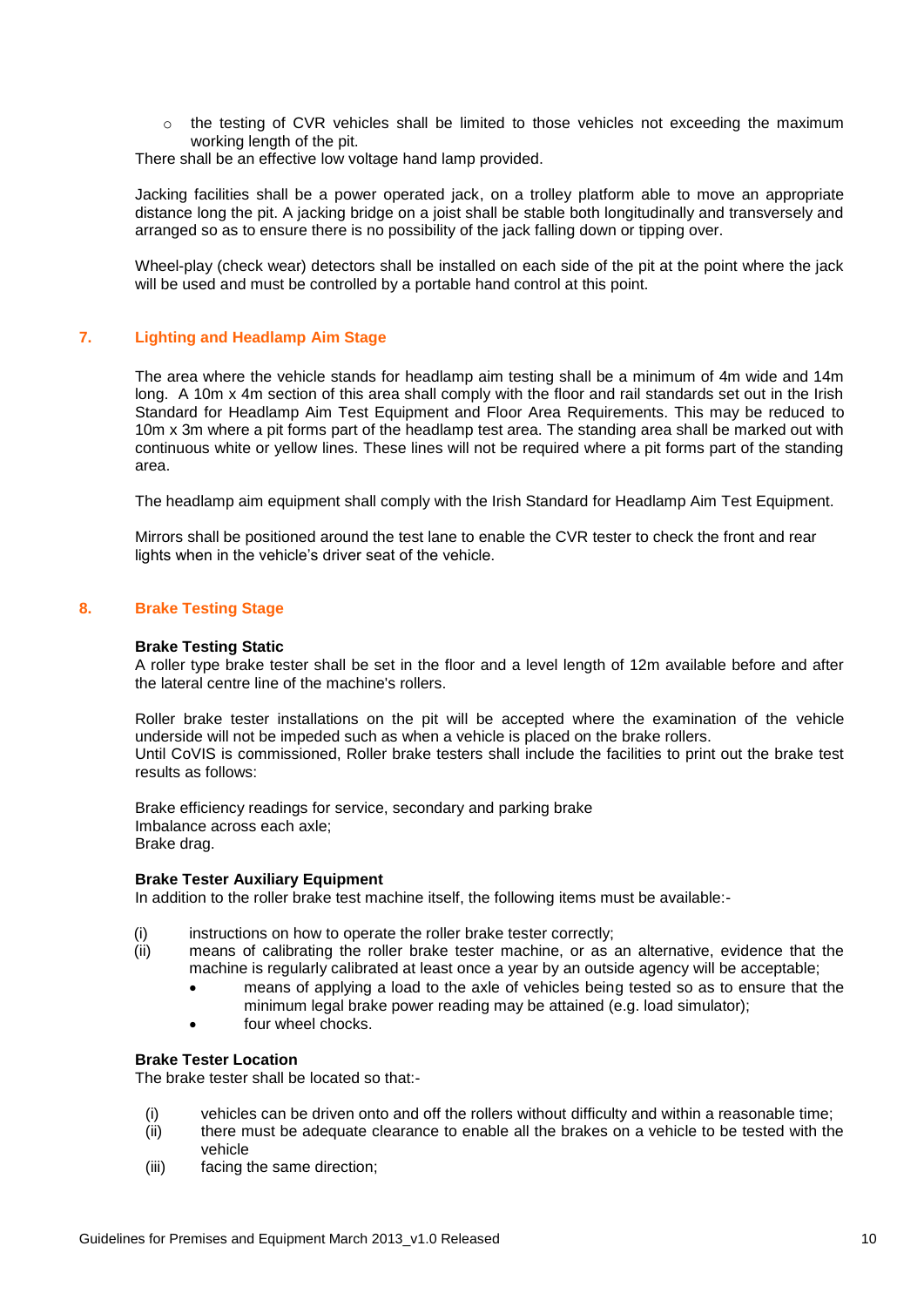- (iv) the vehicle is substantially level when on the rollers; and
- (v) the machine is in a building under cover and is located not closer than 1.5m (59 ins) to any entrance / exit by which vehicles enter or leave the building.

#### **Brake Test – Dynamic**

The roller brake tester must be the normal method used to test brakes, except for vehicles equipped with braking systems and/or transmissions where the use of a roller brake tester is not feasible. In such cases, a road test may be carried out using a decelerometer or block mounted brake testing meter with a manufacturer's calibration certificate not more than two years old. There shall be a reasonably level surface upon which a dynamic brake test may be safely carried out. This need not be under cover but shall not be on the public road except under exceptional circumstances.

#### <span id="page-10-0"></span>**9. Test Information / CoVIS / Minimum Specification of Test Lane Equipment**

Following the introduction of CoVIS, CVR test operators must ensure that they provide and maintain software and equipment compatible with at least the following minimum standard to enable connection to CoVIS:

All equipment listed below (or equipment used to capture the following test data) must produce results in an electronic output that conforms to a secure common industry standard interface such as ASA networks or Gieglan:

- Roller brake tester (with means of recording axle weight)
- Diesel smoke opacity meter
- Steering side slip plate
- Suspension test
- Headlamp aim tester

CVR test operators shall provide appropriate secure storage for CoVIS assets in accordance with the Authority's minimum standards.

Each CVR Testing Centre shall be required to enter into a service level agreement with the CoVIS Contractor which will enable the deployment of the CoVIS solution in order to transmit test data from test equipment / software.

With regard to where vehicle testing records or documents are required to be held by a CVR test operator for inspection, where the IT system (CoVIS) allows for documents or forms to be completed or scanned and stored on the CoVIS System then this is considered acceptable as a form of record for inspection. Where the original documents are required to be available for inspection eg calibration certificates, these must continue to be kept in hard copy.

#### <span id="page-10-1"></span>**10. Insurance**

CVR test operators shall have adequate insurance cover for vehicle testing activities including CoVIS. This can be confirmed with written confirmation from the insurance broker and shall include:

Property Damage Insurances: [Appropriate limit will differ for each testing centre]

- Loss or damage to insured's physical assets caused by fire or other specified perils.
- Insurance for Buildings whether owned or required under any relevant lease agreements.
- Insurance for Contents contents of testing centre.

#### Business Interruption: [Appropriate limit will differ for each testing centre dependent on turnover]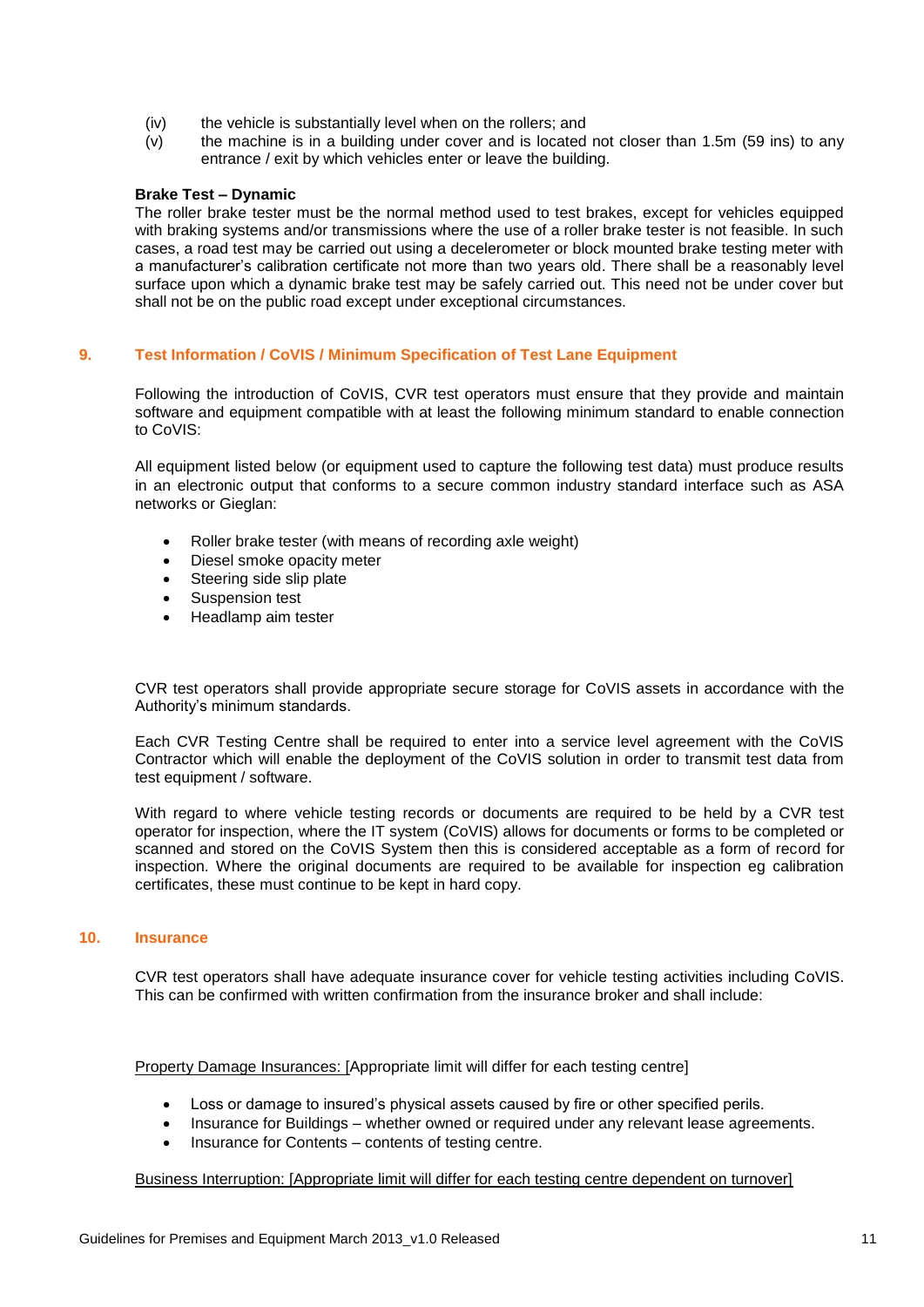- Loss following interruption to the business due to damage to property caused by fire or other specified perils.
- Increased Cost of Working: additional expenditure necessarily incurred as a result of a specified peril.
- Rent Payable / Receivable: financial loss incurred due to a continuing obligation under lease to pay rent or a restriction from receiving rent on a premises under lease that has been damaged by a specified peril.

Computer: [Appropriate limit will differ for each testing centre dependent on replacement cost]

Loss or damage to computer and ancillary equipment caused by a specified peril.

Employers Liability: [€13m is the standard cover required in respect of any one incident]

 Covers the legal liability for bodily injury to employees or disease contracted by them arising in the course of their employment in the business.

Public Liability: [€6.5m is the standard cover required in respect of any one incident]

 Covers legal liability resulting from accidental bodily injury to any third party person or loss of or damage to their property arising in connection with the business.

Engineering: [Appropriate limit will differ for each testing centre]

- Statutory Inspection: covers third party inspection of plant/equipment to comply with Legislation.
- Engineering: fragmentation / breakdown / explosion /sudden and unforeseen damage to plant / damage to surrounding property /explosion and third party liability.

#### Professional Indemnity /Defective workmanship [ €2.6m is the standard cover required in respect of any one incident]:

 Covers claims arising from negligent act, error or omission in the course of professional services provided.

Note : Employers Liability and Public Liability should include a principal extension in the form of a specific indemnity in favour of the Authority. This is a formality for insurance purposes, it doesn't affect the legal responsibilities of the CVR testing operator or CVR testers and it is understood it has not cost implications for testing centres.

#### <span id="page-11-0"></span>**11. Quality Control**

CVR test operators shall have in place a quality control system. Part of this system shall include a weekly audit (please see Appendix 4) which must be carried out by a person with responsibility for Commercial Vehicle Testing. The results of these checks must be uploaded onto CoVIS (when available) and the Audit Sheets must be held for inspection by an Authorised Officer.

In order to obtain and / or retain an authorisation to undertake commercial vehicle roadworthiness testing, the CVR test operator must provide evidence from an accredited ISO 9001 Certification Body that the testing centre is certified in relation to ISO 9001, fully incorporating the requirements of CITA Recommendation 9B. CVR testing centres must notify the RSA of any major non compliances / non conformances reported by the testing centre's independent ISO/CITA 9B certification assessor within one working day.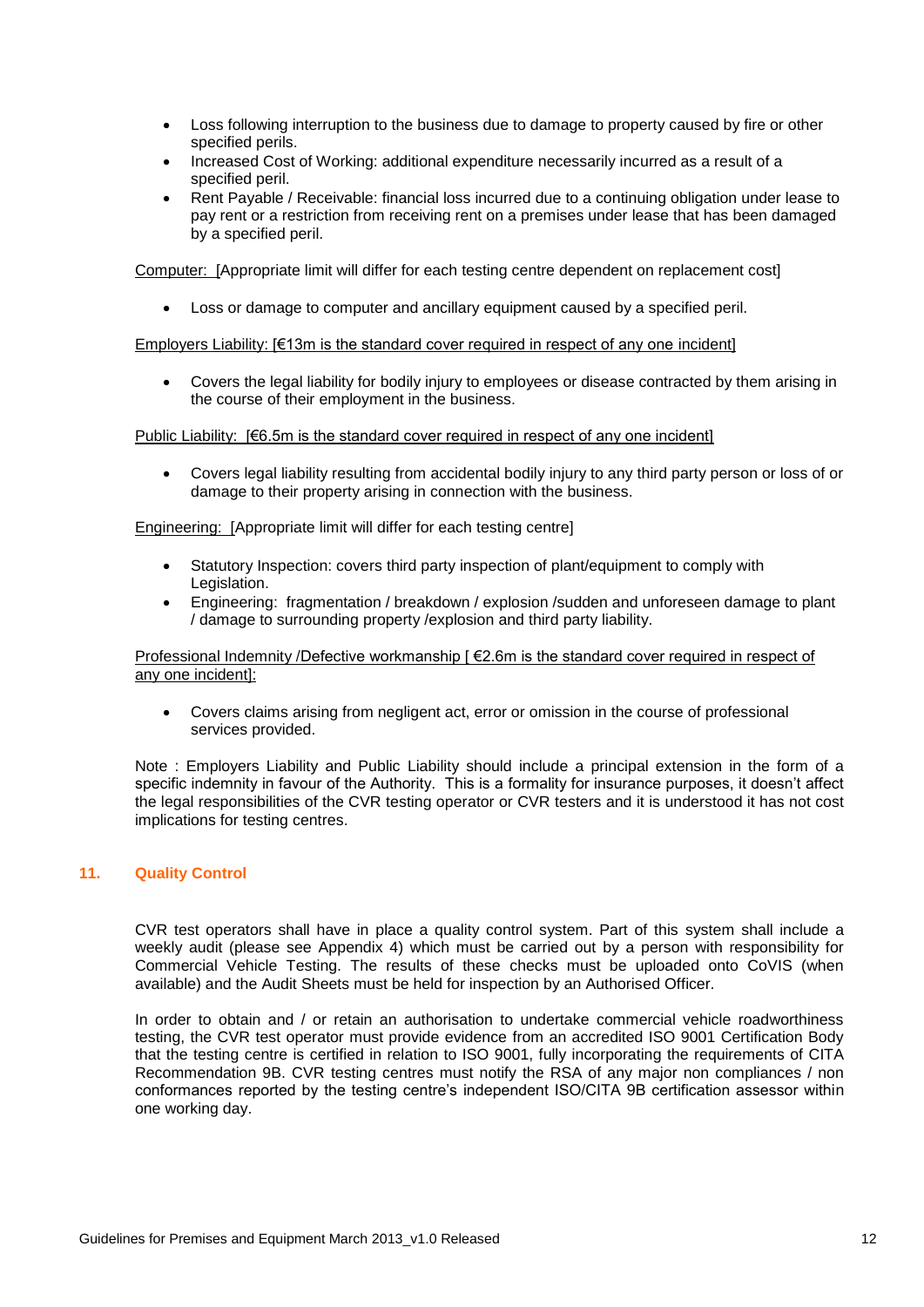#### <span id="page-12-0"></span>**12. Branding**

Compliance with the VTN and CVRT Brands will be accepted as meeting the standards in terms of premises presentation, uniforms and external & internal signage.

The CVRT branding guidelines also cover use of the CVRT branding for stationary & advertising. The CVRT Branding Guidelines can be found on the RSA website at www.CVRT.ie.

#### <span id="page-12-1"></span>**13. Premises Location**

- All CVR test operators shall be in a location which does not cause congestion or danger (for example, near schools) as well as complying with local planning and by-laws. Adherence to this requirement will form part of the revised licensing application review process.
- In the case of a CVR test operator who had an authorisation under the 2004 Vehicle Testing regulations where the Authority believes that the location of the CVR testing centre gives rise to concerns in relation to congestion or danger, the CVR test operator must put forward proposals for managing traffic congestion and avoiding danger to other road users, including an independent risk assessment of the proposals, for approval by the Authority.

A sign post guiding customers to the CVR testing centre must also be provided.

#### <span id="page-12-2"></span>**14. Consistency Checks**

The RSA or its representative may complete an equipment consistency check periodically across all commercial vehicle test lanes. In order to facilitate this check each testing centre shall make each lane available for the required time at their own cost and adhere to the findings of the check.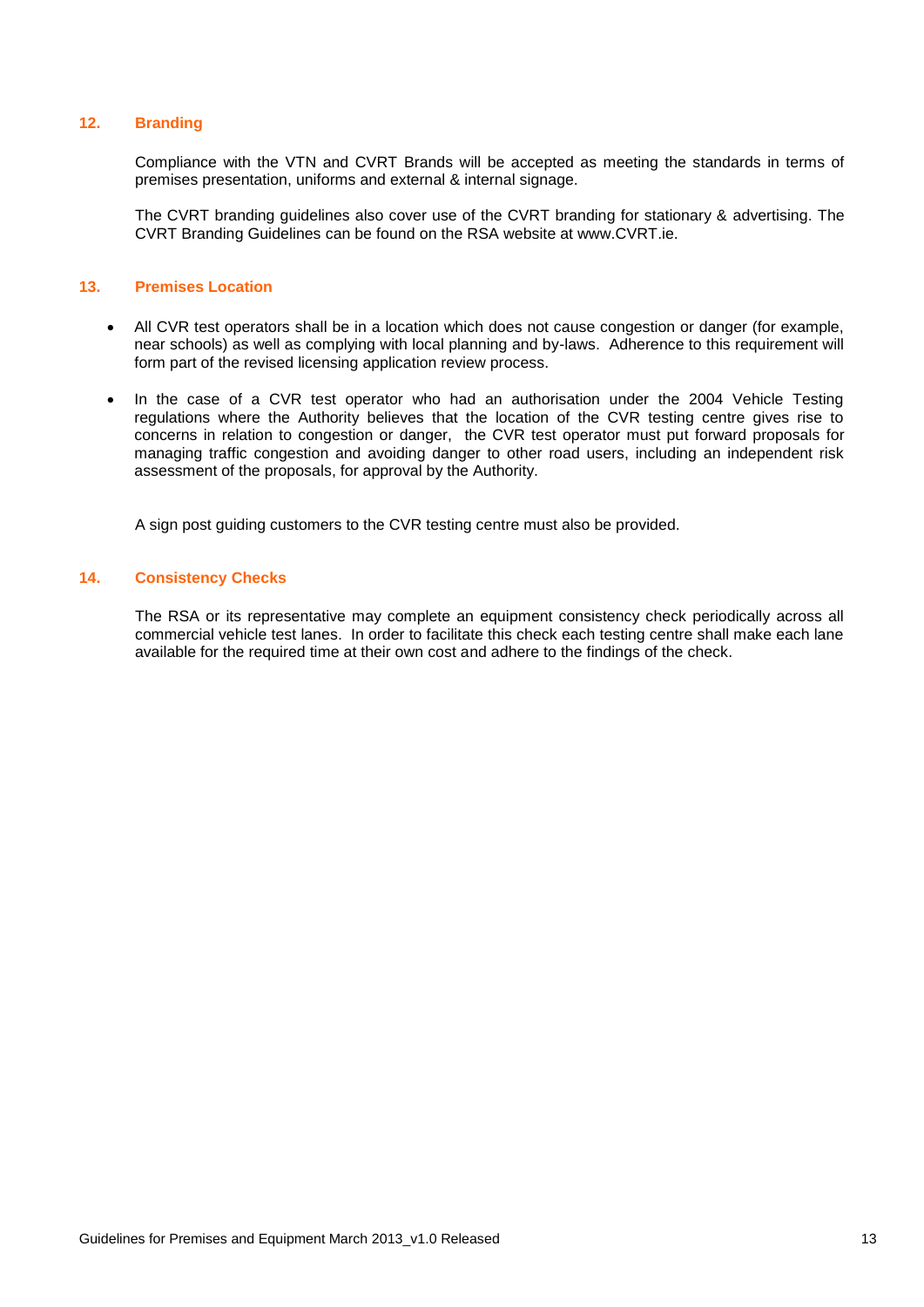## <span id="page-13-0"></span>**APPENDIX 1**

It should be noted that equipment used in a vehicle roadworthiness test lane will be used more extensively than equipment used for normal vehicle servicing and therefore CVT testing operators must ensure that their equipment is robust enough for vehicle roadworthiness testing purposes.

#### **Summary list of test equipment required by Road Safety Authority**

#### **Heavy Commercial Vehicle Test Scheme**

- 1. Low voltage inspection lamp
- 2. 15 tonnes jacking system with appropriate extensions and saddles
- 3. Headlamp aim tester with electronic output
- 4. Heavy Commercial Vehicle Roller Brake Tester (RBT)
- 5. Axle load simulator
- 6. Air Brake Pressure Gauges and Suzie Connection
- 7. Wheel Play Detectors
- 8. Emissions Gas Analyser
- 9. Diesel smoke opacity meter
- 10. Steering Side Slip Plate
- 11. Decelerometer
- 12. Fifth wheel measuring pin
- 13. Speed Limiter Tester
- 14. Tool for measuring trailer kingpin Wear
- 15. Tyre tread depth gauges
- 16. Tyre inflation equipment
- 17. Test Plug for ABS/EBS and tool to check ISO 7638 connector
- 18. Air gauge for by passing LSV
- 19. 20 inch pliers
- 20. Tool for pressing brake
- 21. Light check mirrors
- 22. Pit lights
- 23. Smoke extraction
- 24. Glass Opacity Meter
- 25. Diesel data book / charts / discs
- 26. Pinch bar (1 meter long)
- 27. Wheel Chocks
- 28. Mirror check tool

#### <span id="page-13-1"></span>**1. Low voltage inspection lamp**

The lamp must be of a low voltage type in line with Section 41 (3) of S.I. 44 of 1993 issued by the Department of Labour and S.I. 188 of 2001. Portable rechargeable light units would also be acceptable.

The lamp may incorporate a microphone when other provision has not been made for communication between pit personnel and the vehicle driver.

Power shall be at least 40 watts and the exterior of the lamp shall be protected. The lamp supply lead shall be captive to a system of running eyes along a rail or cable such that the lead cannot trail either on the pit or workshop floor.

Where a microphone is provided it is recommended that this feed into an amplifier and loudspeaker placed near to the driver's cab for communication purposes.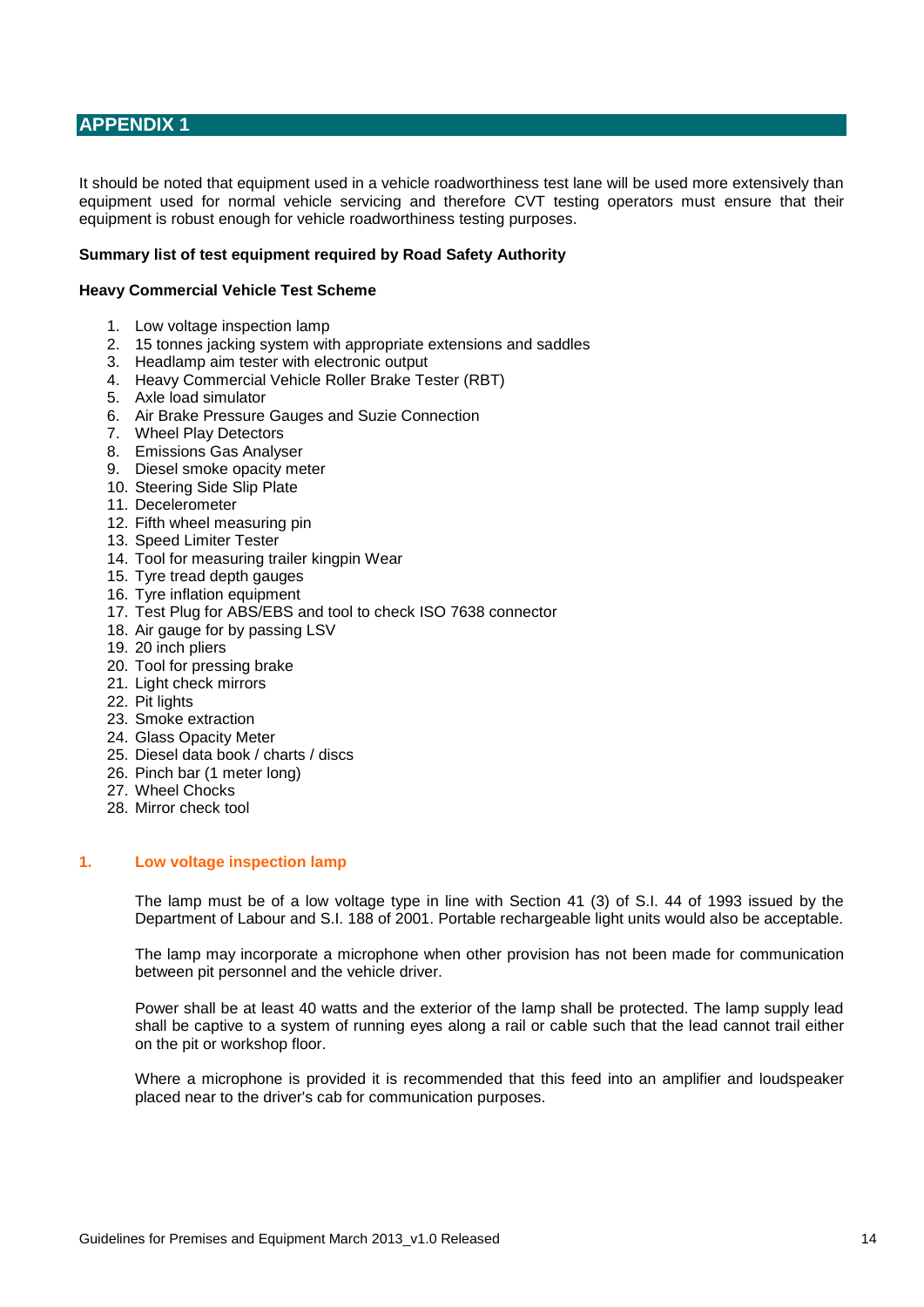#### <span id="page-14-0"></span>**2. 15 tonnes jacking system with appropriate extensions and saddles**

The jacking system shall be capable of lifting either one or both wheels of the axle (including low slung axles) of a vehicle for the purpose of checking the steering and wheel bearings.

The total lifting capacity must be a minimum of 15 tonnes.

The lift arrangement must be such as to lift vehicle wheels clear of floor level without recourse to unstable packing.

The jacking system must be capable of lifting the axle of an independent suspension system in the position recommended by the vehicle manufacturer for checking wear in the suspension ball joints.

The lift base of a pit jack must comply with the relevant sections of S.I. 44 referred to above and be such that the base can be moved along the pit.

The power jacking system provided must be silenced so as to meet Health and Safety Authority requirements and any exhaust must be filtered or arranged to prevent oil deposition. Jacks must be suitable for use on beam axles and independent suspension systems.

#### <span id="page-14-1"></span>**3. Headlamp Aim Tester with electronic output**

The headlamp aim tester must be rail mounted and certified by a competent person as meeting the requirements of the Irish Standard for Head Lamp Aim Test Equipment and Floor Area Requirements with an additional requirement that the head lamp aim tester screen be capable of reading values as low as - 4%. It must have an electronic output.

The test area floor for HCV vehicles must be 4m wide and 14 meters long. A 10m x 4m section of this area shall comply with the floor and rail standards set out in the Irish Standard for Headlamp Aim Test Equipment and Floor Area Requirements. This may be reduced to 10m x 3m where a pit forms part of the headlamp test area.

#### **Headlamp Aim Tester must also be:-**

- a) an optical tube screen type presentation with adjustment and a suitable means to facilitate alignment.
- b) capable of adjustment between heights of 500mm and 1.220m.
- c) marked with vertical and horizontal centre lines or other means of assessment.
- d) capable of measurement of headlamp beam aim in gradient per cent (%).
- e) fitted with a photo electric cell, for the location of beam hot spots measured by a meter mounted on the testing equipment.
- f) provided with calibration equipment or have access to such equipment.

The minimum acceptable standard for accuracy is as set out in B.S.A.U. 162: 1976 and its amendments. Equipment which meets an equivalent standard is also acceptable.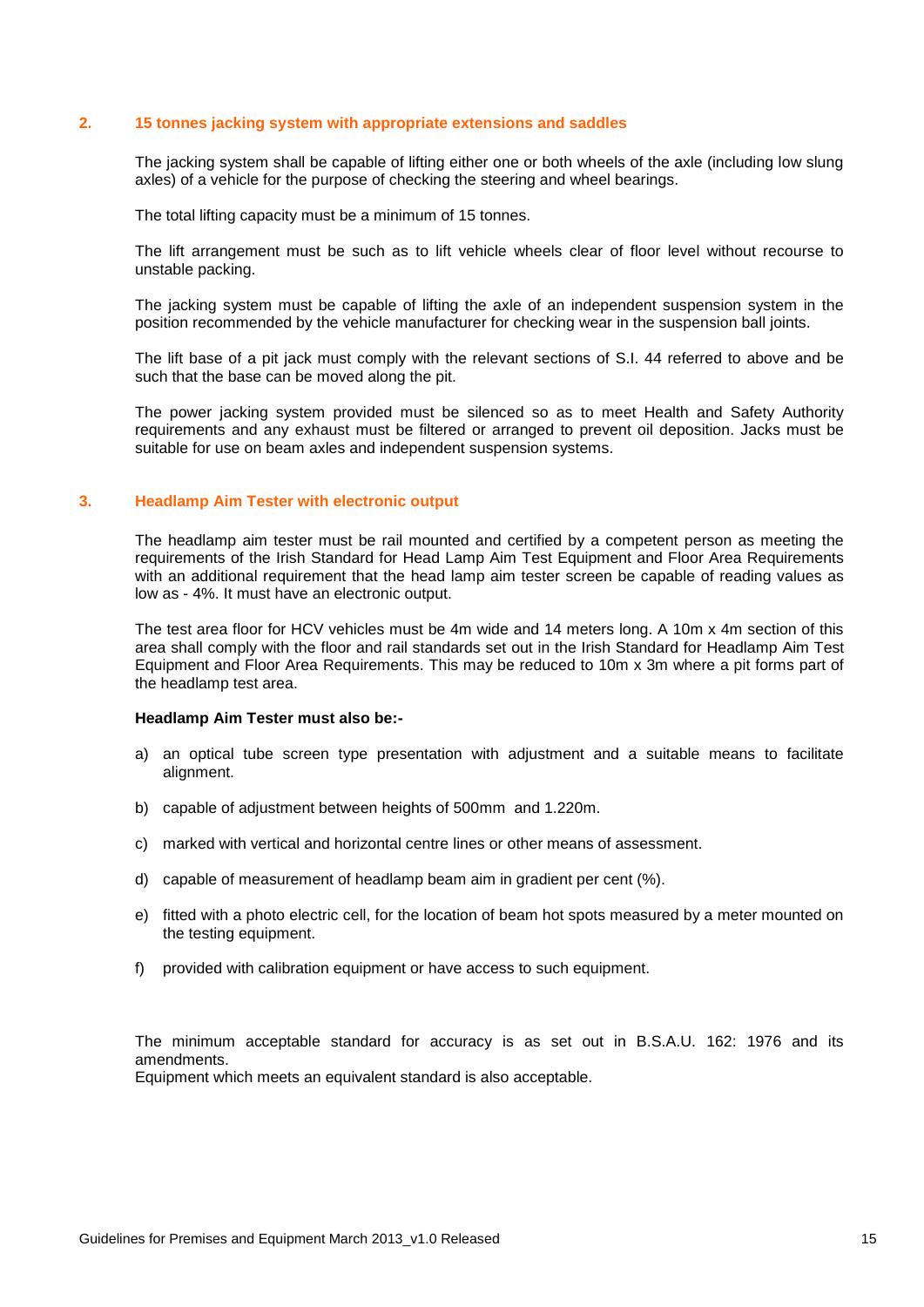#### <span id="page-15-0"></span>**4. Heavy Commercial Vehicle Roller Brake Tester (RBT)**

The Roller Brake Tester (RBT) shall consist of a pair of roller sets mounted in the ground, or within a raised floor, with a separate display console. The RBT shall be safe to use, robustly constructed to acceptable engineering standards and suitable for brake testing of HCVs. It must have an electronic output.

It must be capable of weighing and recording each axle of the vehicle as presented and of measuring brake performance against

- (a) G.V.W. weight using axle load simulation (present system),
- (b) Air pressure applied using signals from sensors fitted to the axle (extrapolation),
- (c) EU type approval brake curves.
- (d) Brake reference values (values supplied by vehicle manufacturer).

#### **Roller Set**

The roller sets shall have:

- (a) a means of preventing either roller set operating unless a wheel is correctly located in it. **Note:** Except following calibration.
- (b) a means of stopping both sets of rollers from a position within the pit in an emergency.
- (c) the ability to be driven independently or simultaneously by the use of suitable controls.<br>(d) a means of manually stopping either or both roller sets.
- a means of manually stopping either or both roller sets.
- (e) An automatic means of stopping either roller set individually when the tyre to roller slip reaches a pre-set limit in the range 20 to 30%.

To ensure that the slip value remains constant throughout the full range of brake force, and if variations occur in the power supply, the means of stopping the roller set shall include actual measurement of the speed of the sensing roller and the speed of the motor/drive roller train.

**Note 1:** A tyre to roller slip of 20% is when the surface speed of the vehicle wheel equals 80% of the surface speed of the RBT rollers.

**Note 2:** When both roller sets are in use and one wheel locks, only the relevant roller set shall stop.

- (f) The capability of accepting an axle load of 15,000kg.
- (g) A clear durable marking showing the normal forward 'drive-on' direction of the RBT.
- (h) No part protruding more than 100mm above the floor surface.

If a cross-pit RBT is in place, a suitable system which has been approved from a health and safety perspective and which may include a protection device shall be in place to prevent the rollers from being started when a person is in the pit within reaching distance of the RBT.

#### **Rollers**

The rollers shall have:

- (a) a surface that is durable and not likely to cause undue tyre damage.
- $\overline{b}$  A roller to tyre co-efficient of friction of not less than 60% in wet conditions.<br>  $\overline{b}$  The following dimensions:
- The following dimensions:
	- (i) minimum diameter 200mm
	- (ii) not greater than 500mm between roller centres
	- (iii) not greater than 880mm between inner ends of the high friction surfaces of the left and right rollers.
	- (iv) not less than 2600mm between outer ends of the high friction surfaces of the left and right rollers.
	- $(v)$  (when running) a constant surface speed in the range 2 to 5.5km/h.
	- **Note 1:** The speed of the rollers shall remain within the specified range throughout the full range of brake force.
	- **Note 2:** In determining the distance between inner ends of the high friction surfaces of the left and right rollers, account must be taken of the categories of vehicles to be tested.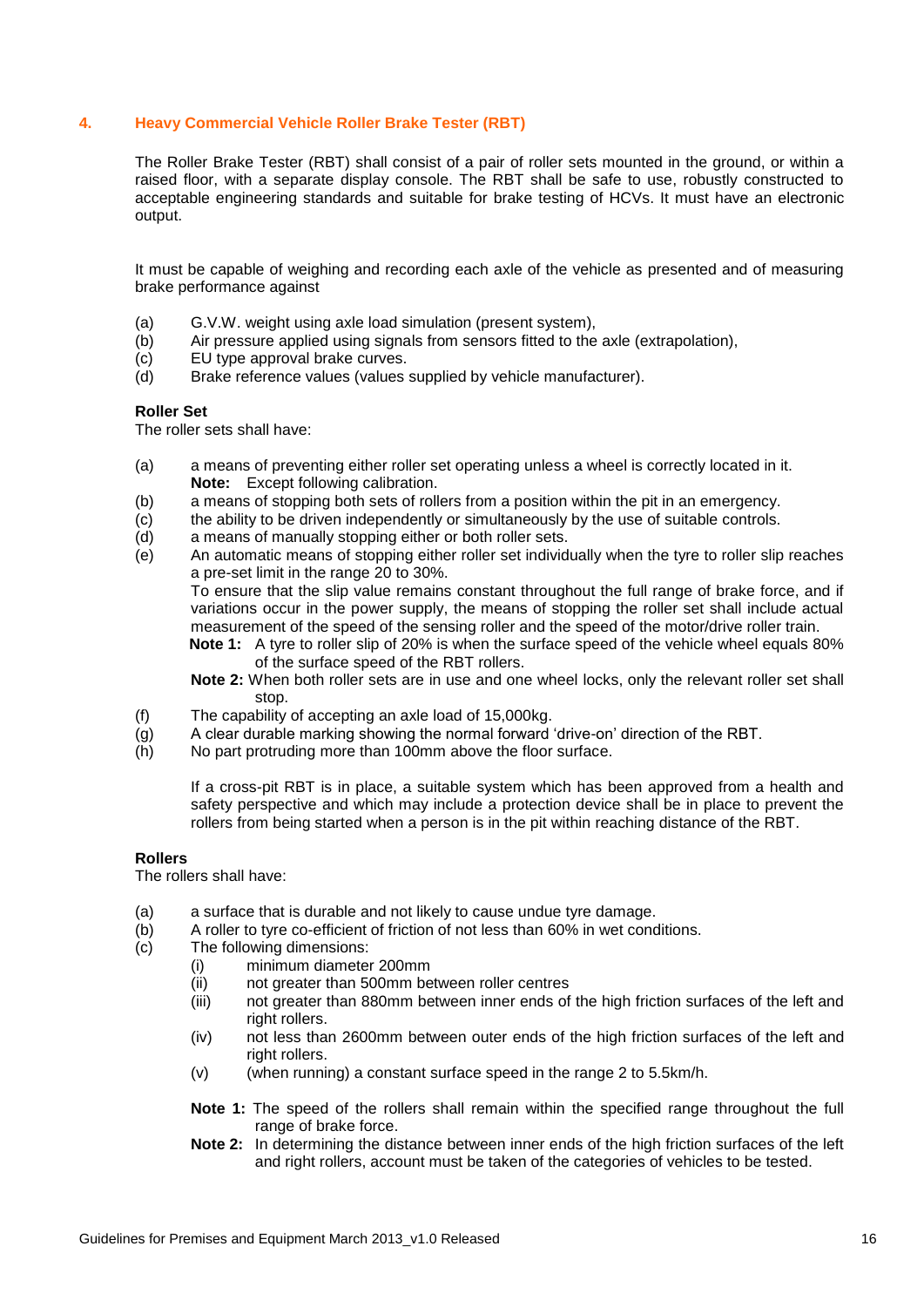#### **Brake Force Display**

The brake force display shall:

- (a) indicate in units of kilogram force (kgf).
- (b) Indicate the brake force individually for each wheel on an axle.
- (c) Be analogue and sufficiently sensitive to show the variations in brake force caused by excessive drum ovality or disc runout.
- (d) If a VDU is used, include an additional digital display of brake force which shall be of a size that is readable from the vehicle driving position.
	- **Note:** If the brake force is displayed on traditional dials, an additional digital display of brake force is required.
- (e) Have the means to display brake force values over two ranges:
	- (i) low range max brake force value in the range 600 to 800kgf<br>(ii) high range max brake force value in the range 3500 to 4000
		- high range max brake force value in the range 3500 to 4000kgf
- (f) be marked with graduations of not greater than:
	- (i) 10kgf from zero up to and including 240kgf.
	- (ii) 20kgf from 240kgf up to and including 800kgf.
	- (iii) 50kgf from 800kgf and above.
	- **Note:** If a VDU is used, a more relaxed requirement can be applied to the analogue scale provided that the digital scale exceeds the above requirement.
- (g) indicate individually for each roller set when a wheel lock occurs.
- (h) retain the maximum brake force values until either the indication is manually reset or the rollers are restarted.

### **User Controls**

**Note:** AUTOMATIC operation of a RBT is NOT permitted.

The user controls shall be:

- (a) manually operated.
- (b) Suitably identified in English or with acceptable symbols.
- (c) Capable of starting the roller sets independently or simultaneously.
- (d) Capable of stopping the roller sets.
- (e) Capable of being operated from the vehicle driving seat by remote control.

If the remote control unit is not hard-wired:

- (f) suitable secondary operating controls shall be available on the console, or equivalent.
- (g) The unit shall be resistant to spurious signals from other sources.
- (h) A system shall be in place to ensure that each unit is dedicated to operate only one RBT when two or more are used in close proximity.
- (i) Provision for safe storage shall be provided for the remote control unit when not in use.

In addition, there shall be:

- (j) a visual indication for the user on the display console showing:
	- (i) when each roller set is in operation, and
	- $(iii)$  if the RBT has a bi-directional facility, whether the roller sets are operating in 'forward' or 'reverse' direction.
- (k) a durable notice stating 'RBT shall NOT be used in automatic mode for vehicle testing if the RBT is equipped with an automatic facility'.

#### **Brake Efficiency and Imbalance**

There shall be a satisfactory means available for either the user to calculate or for the RBT to display the value of:

(a) brake efficiency, calculated from the total brake force and expressed as a percentage of the design gross vehicle weight (as specified by the vehicle manufacturer) and imbalance of brake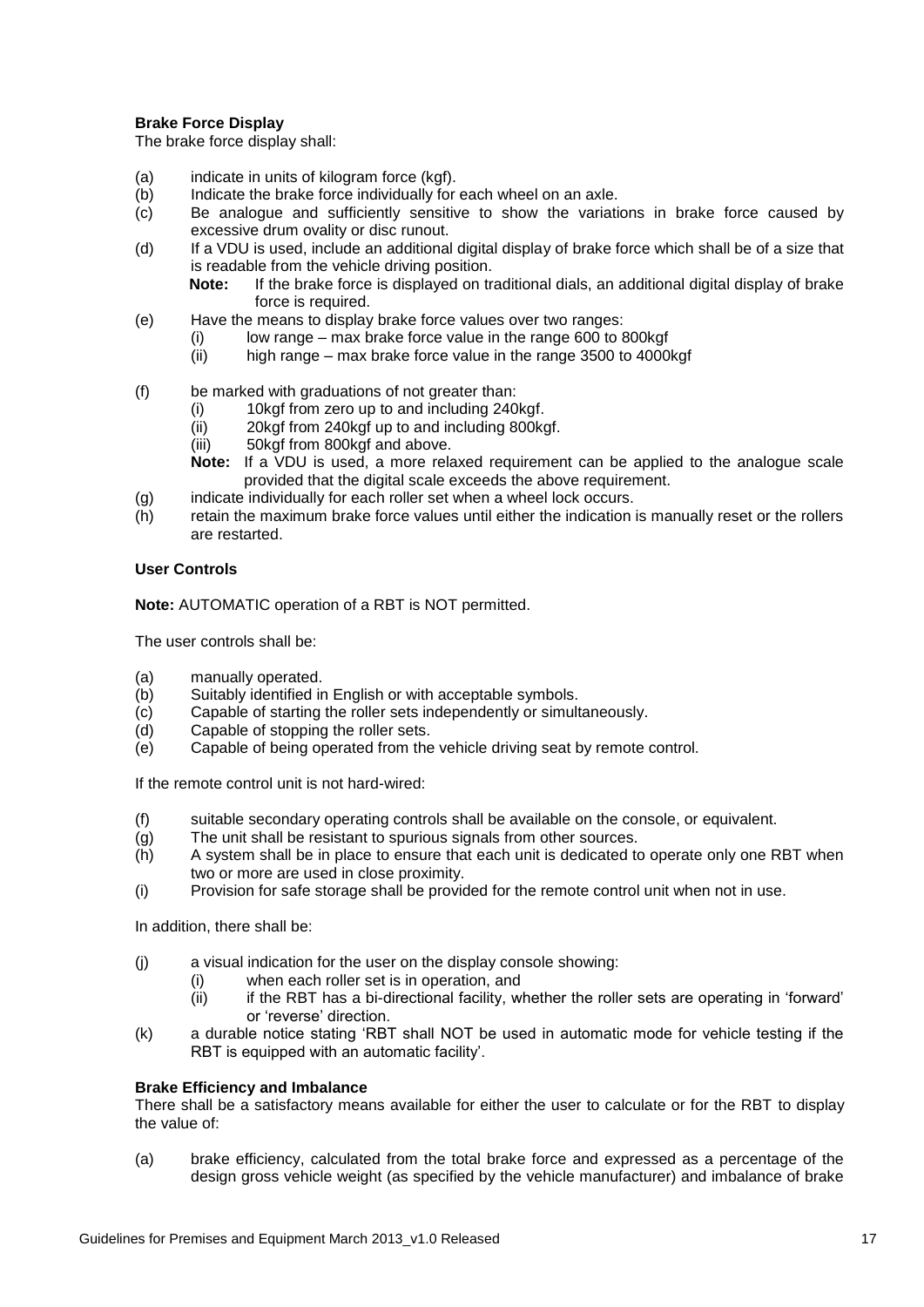force between the left and right wheels on an axle, expressed as a percentage of the higher brake force.

- (b) If the RBT is equipped with a device for indicating maximum brake imbalance it shall:
	- (i) be inhibited when both left and right brake forces are 40kgf or less,
	- (ii) function when one or both brake forces exceed 40kgf and one brake force is less than 70% of the other, and display the numerical difference between left and right brake forces as a percentage of the higher brake force, i.e.

Imbalance  $(\%)$  = high force – low force X 100. High Force

#### **Calibration**

A means of calibrating the brake tester shall be available and the RBT display shall be capable of showing negative numbers close to zero.

The CVR test operator shall have a system in place to ensure all of its calibration devices used for the subject RBT are checked and certified by an accredited organisation in accordance with their requirements.

#### **Brake Force Measurement**

The calibration equipment shall:

- (a) be capable of checking brake force accuracy at the following values: low range: 0, 100, 200, 400 and 600/800kgf high range: 0, 1200/1500, 2000/2500 and 3500/4000kgf **Note 1:** If the brake force measurement is displayed on traditional dials, the accuracy of the calibration shall be assessed via the dials and not from any secondary means. **Note 2:** If the brake force measurement is displayed on a VDU, the accuracy of the brake force measurement shall be judged against the digital values.
- (b) have a method and operational accuracy that is traceable to a national physical standard.
- (c) be certified by a NSAI accredited laboratory, or an equivalent European laboratory, that the whole calibration device is traceable to a national physical standard.

**Note 1:** All component parts of the calibration device, including any weights, shall be individually marked with an identity number to enable all parts to be kept together as a set. The certificate shall relate to the set and each calibration device produced shall require its own certificate.

**Note 2:** If the certificate or any other relevant document produced for the calibration device is not in English, the applicant shall make available a translation into English.

**Note 3:** When the static calibration has been completed, to assess the level of torque required to rotate the RBT drive train mechanism, including any unexpected cause of increased friction such as a failing roller bearing, the following test shall be carried out:

With the RBT in 'calibration mode' and with NO vehicle in the rollers, the rollers shall be rotated and the brake force displayed shall not exceed 50 kgf.

#### **Accuracy**

The RBT brake force readings shall be accurate to within: +/-3 kgf of the true value from zero up to and including 100 kgf. +/-3 per cent of the true value for all readings above 100 kgf.

The RBT brake force calibration device shall be accurate to within: +/-0.3 kgf of the true value from zero up to and including 100 kgf. +/-0.3 per cent of the true value for all readings above 100 kgf.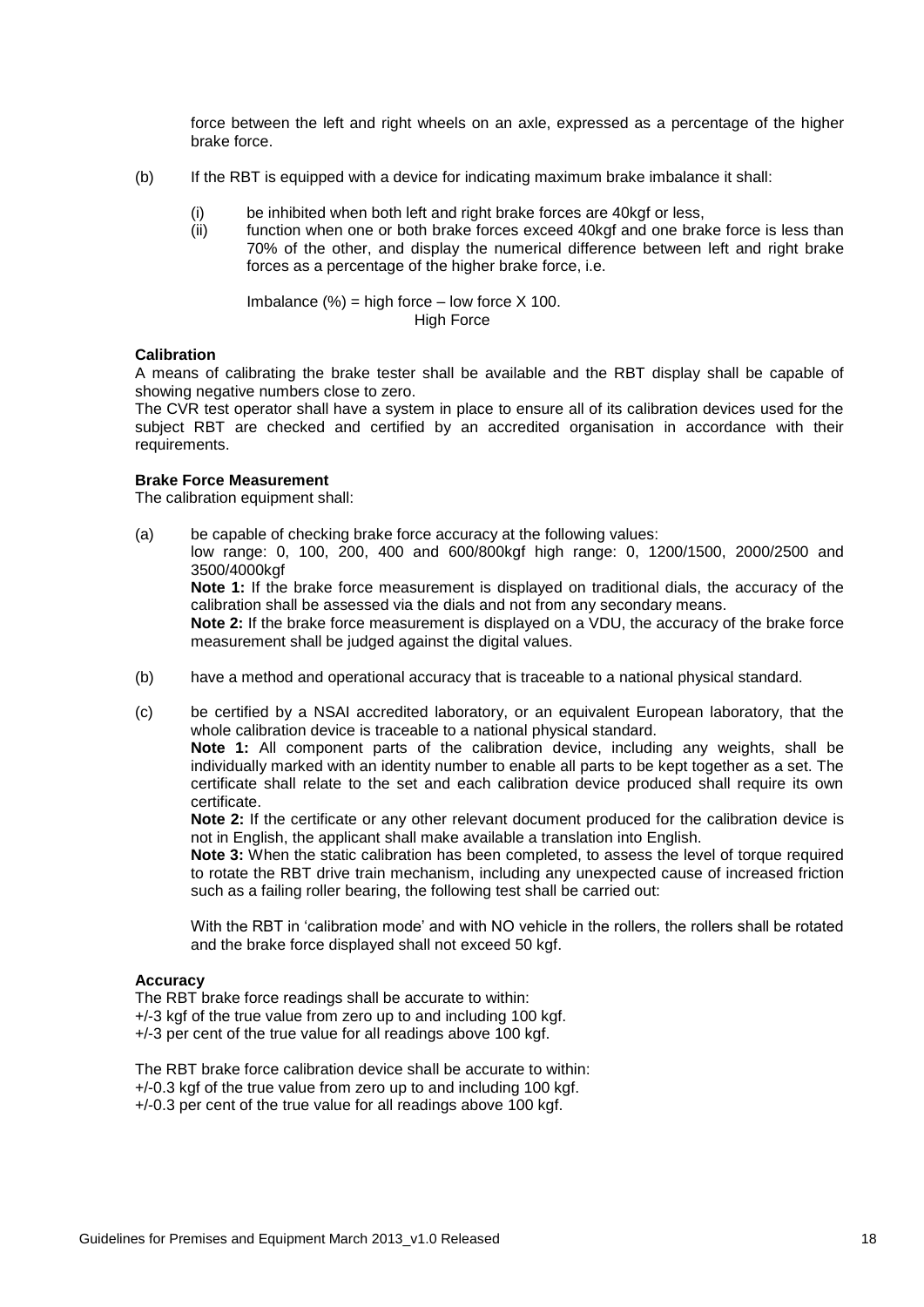#### **Instruction Manual**

A comprehensive Instruction Manual shall be supplied with each RBT. The Instruction Manual shall:

- (a) be written in Irish/English.
- (b) Explain how to operate the RBT, including the function of each control and how to interpret the results.
- (c) Detail how to use the RBT to carry out a brake performance test and make reference to the need to follow the brake test procedures detailed in the latest version of the relevant Vehicle Testers Manual.
- (d) Detail the procedure for calibrating the RBT.

#### **Identification**

The RBT shall be marked with a durable identification on the exterior of the control console, or equivalent, showing the make, model and serial number.

#### **Maintenance**

The roller brake tester must be so designed and so mounted in its location pit as to enable easy access for regular maintenance and the replacement and repair of parts.

#### <span id="page-18-0"></span>**5. Axle Load Simulator**

Each roller brake tester shall be fitted with an axle load simulator capable of applying a load of at least 8 tonnes to the axles of a vehicle or trailer. The load simulation must be designed or approved by the roller brake tester manufacturer.

#### <span id="page-18-1"></span>**6. Air Brake Pressure Gauges and Suzie Connection**

Pressure gauges shall be provided, suitable for connection to the "suzie" connections of vehicles used as the drawing component in vehicle combinations. These gauges shall be capable of registering pressures up to 12 bar and be provided with a yearly certificate of calibration.

Air pressure gauges must also be available to establish the operating pressure of load sensing valves with facilities to bypass load sensing valves when necessary to apply higher air pressure to the axles.

#### <span id="page-18-2"></span>**7. Wheel Play Detectors**

Wheel play detectors consisting of two plates, one each side of the pit are required and shall be of such size and distance apart that they can safely accommodate the tyres of vehicles in the category to be tested.

The means of operating the plates shall be capable of control from the pit such that, at the same time, the wheels on either side of the vehicle can be closely inspected (e.g. by a portable type hand control). Any air or hydraulic supply must be filtered to ensure detector reliability and an air exhaust must be filtered to avoid excessive exhaust oil depositions.

#### <span id="page-18-3"></span>**8. Emissions Gas Analyser**

When vehicles with four stroke spark ignition engines are inspected an emissions gas analyzer capable of measuring the CO, HC and lambda values of exhaust gases to the method of test and standards set out in Directive 2009/40/EC and approved to the requirements of OIML Class O.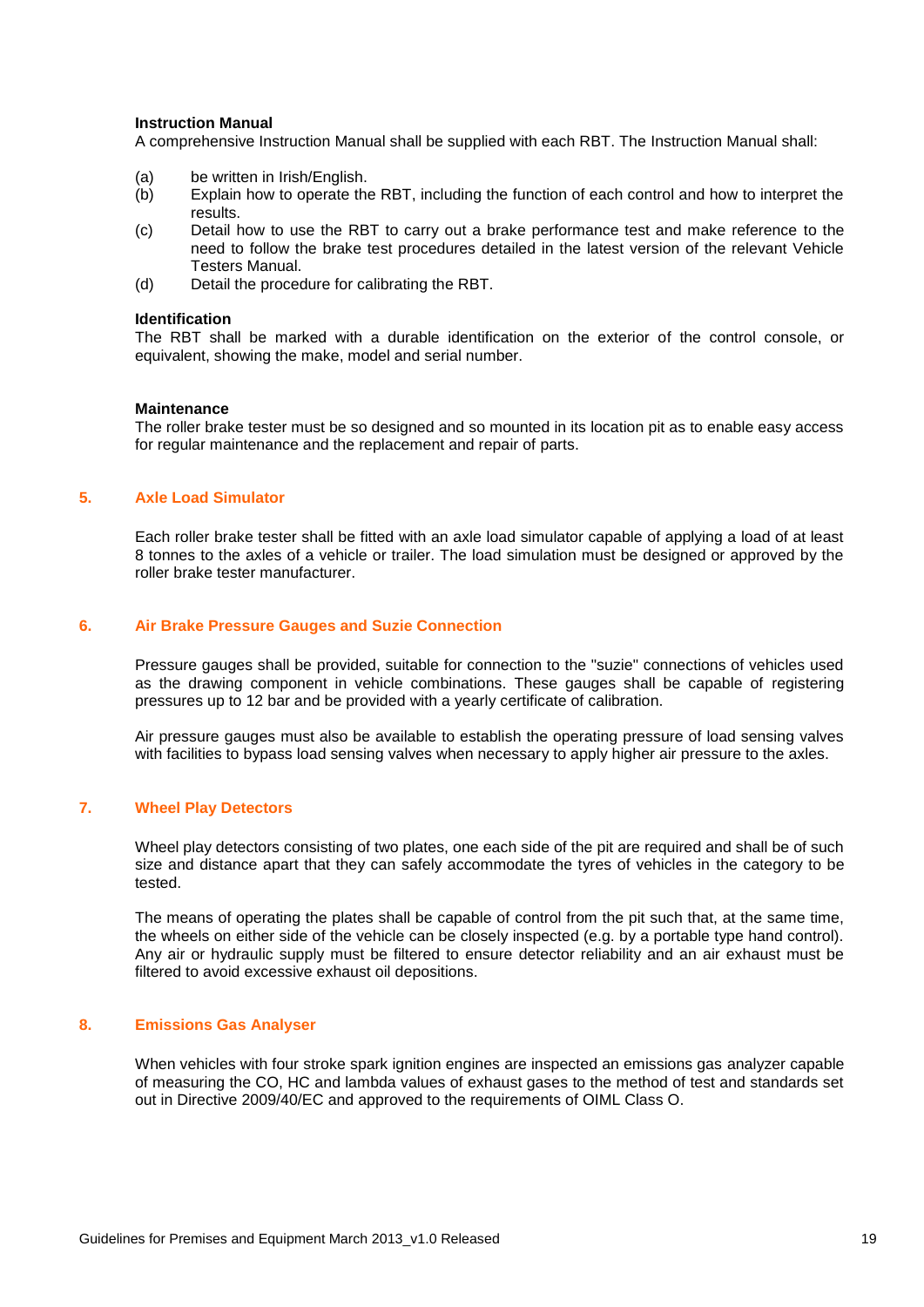#### <span id="page-19-0"></span>**9. Diesel Smoke Opacity Meter**

When vehicles with compression ignition engines are inspected, a smoke meter shall be provided capable of measuring smoke opacity as per the requirements of EU Directive 2009/40/EC.

Smoke meters shall meet the Vehicle Inspectorate (Great Britain) specifications for smoke meters dated 2003 (or current standard at time of purchase). MOT  $-$  05  $-$  01  $-$  01 Revision 2, 2003 or an equivalent standard by the appropriate authority of another Member State of the European Union.

Means shall be provided to enable the accuracy of the smoke meter to be quickly checked. They must have an electronic output capability.

#### <span id="page-19-1"></span>**10. Steering Side Slip Plate**

Side slip plate capable of accurately measuring the geometry of front and rear axles of vehicles with axle loads up to 15 tons. The side slip to be measured shall be between 0-20m/km. The side slip plate shall be of a type approved by the appropriate authority of a Member State of the European Union and meet calibration requirements. It must have an electronic output.

#### <span id="page-19-2"></span>**11. Decelerometer**

A block mounted brake testing meter or decelerometer must be available for brake tests on vehicles where the use of a roller brake tester is not appropriate. This is required to be calibrated at least every two years.

#### <span id="page-19-3"></span>**12. Fifth Wheel Measuring Pin**

New fifth wheel trailer pins (to fit both sizes of pins, 50mm and 75mm) fitted with an extension T/bar approximately 2m long shall be available for checking wear in fifth wheel assemblies.

#### <span id="page-19-4"></span>**13. Speed Limiter Tester**

An approved instrument shall be provided to check the settings of vehicle speed limitation devices. Such instruments must comply with Annex A of the UK Vehicle Inspectorate Standard for Simulator for Checking of Speed Limiter Settings.

#### <span id="page-19-5"></span>**14. Tool for Measuring Trailer Kingpin Wear**

A gauge shall be provided for measuring wear of up to 3 mm in trailer kingpins. A micrometer or vernier gauge would be acceptable.

#### <span id="page-19-6"></span>**15. Tyre Tread Depth Gauges**

Tyre Tread depth gauge must be provided on the test lane.

#### <span id="page-19-7"></span>**16. Tyre Inflation Equipment**

Tyre inflation equipment capable of achieving 8.2 bar (120 p.s.i.) must be available on the test lane.

#### <span id="page-19-8"></span>**17. Test Plug for ABS/EBS and tool to check ISO 7638 connector**

Test plug for checking ABS/EBS systems on trailers and to check outputs of the ISO 7638 connector on towing vehicles.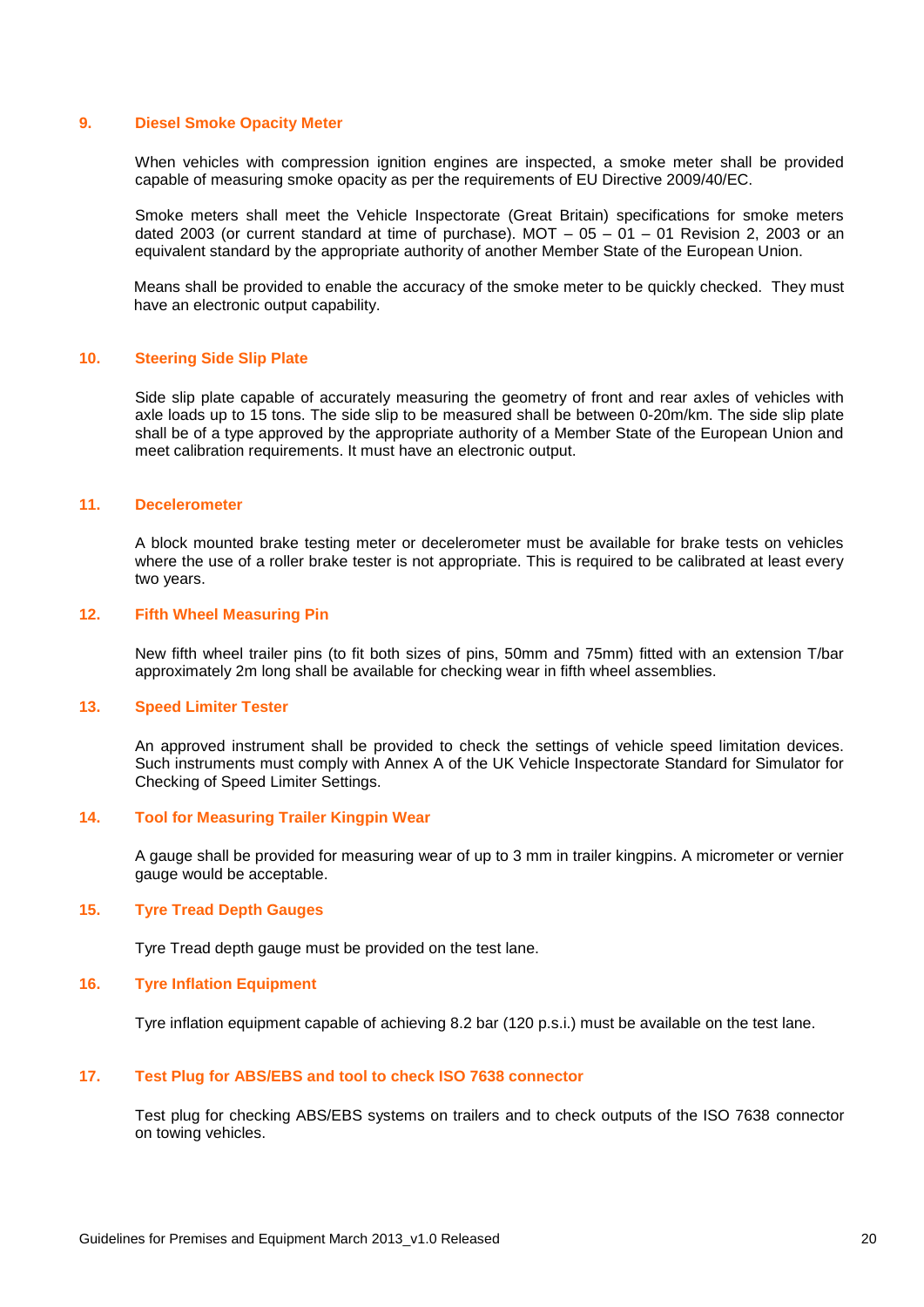#### <span id="page-20-0"></span>**18. Air gauge for by-passing LSV**

A gauge must be provided to by-pass the load sensing valve on unladen vehicles with air suspension to simulate a load.

#### <span id="page-20-1"></span>**19. 20 inch pliers**

A 20 inch adjustable pliers to check the tolerance on steering ball joints.

#### <span id="page-20-2"></span>**20. Tool for pressing brake**

A tool will be required to press the brake pedal in order to examine the brake pipes and hoses under pressure in cases where the roadworthiness test is being carried out by a single tester.

#### <span id="page-20-3"></span>**21. Light check mirrors**

Mirrors must be provided in appropriate positions around the test lane to facilitate the testing of vehicle lights by one person from the driving seat of the vehicle being tested.

#### <span id="page-20-4"></span>**22. Pit lights**

Pit lighting shall be provided within the pit to provide adequate general illumination to facilitate ease of testing.

#### <span id="page-20-5"></span>**23. Smoke extraction**

A smoke extraction system must be installed in the testing centre to help prevent a build up of exhaust fumes or other noxious gases, and to minimise the risks of adverse effects on the Health and Safety of staff and vehicle presenters.

#### <span id="page-20-6"></span>**24. Glass Opacity Meter**

A portable glass transparency meter must be provided on the test lane which is capable of measuring the transparency of automotive glass in motor vehicles. Means shall be provided to enable the accuracy of this meter to be quickly checked and calibrated as required.

#### <span id="page-20-7"></span>**25. Diesel data book / charts / discs**

Up to date information on Max RPM values for diesel engines must be available at the testing centre. These must be updated at least every 2 years.

#### <span id="page-20-8"></span>**26. Pinch bar (1 meter long)**

Bar to be used as a lever to check play in steering and suspension joints etc.

#### <span id="page-20-9"></span>**27. Wheel Chocks**

4 wheel chocks to be used to prevent the vehicle moving while being tested

#### <span id="page-20-10"></span>**28 Mirror Check Tool**

A tool for checking the radius of curvature of wide angled mirrors must be provided as outlined in the HCV Testers Manual.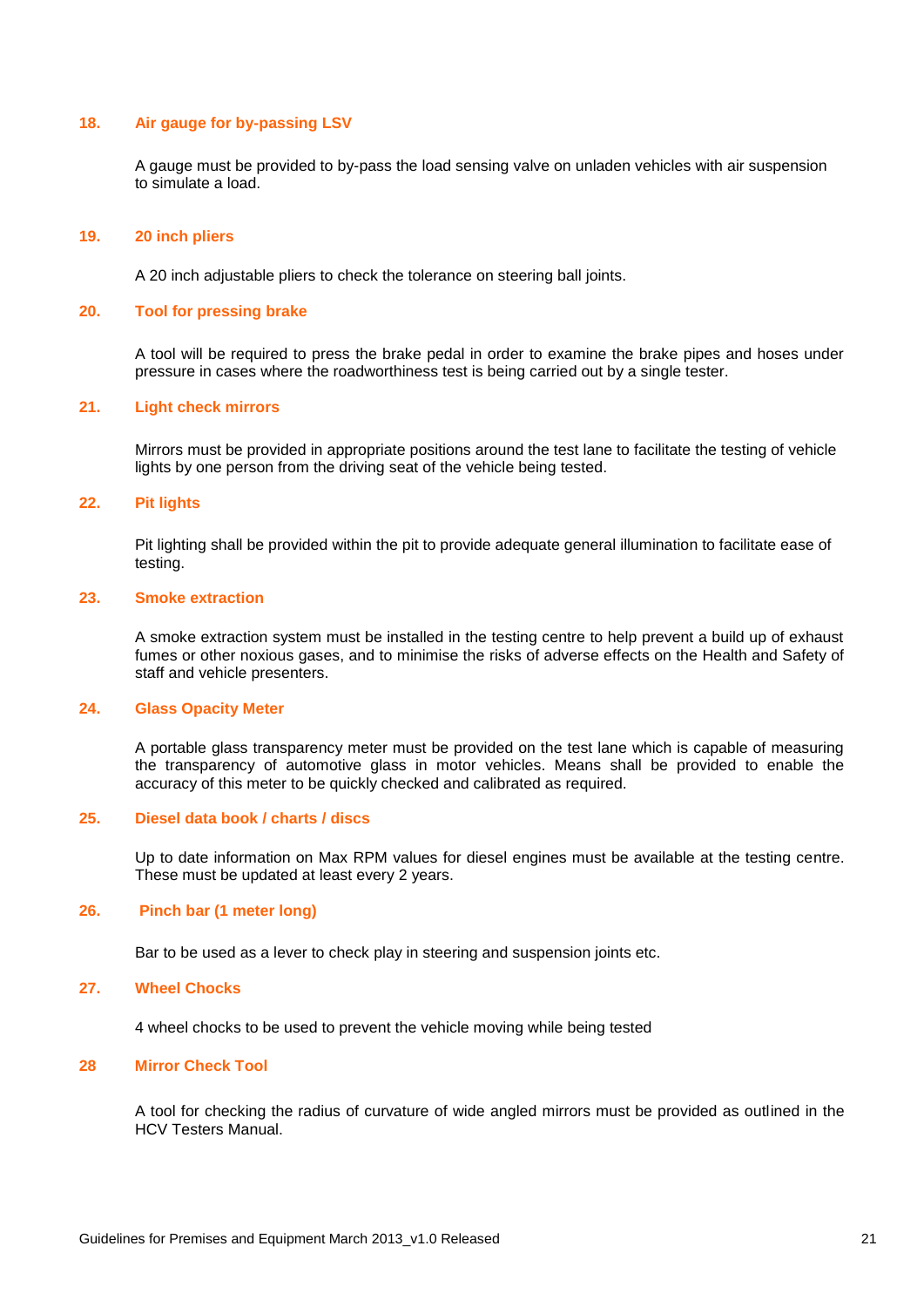## <span id="page-21-0"></span>**APPENDIX 2**

## <span id="page-21-1"></span>**Documentation Required for Test Equipment for testing of Heavy Commercial** *Vehicles:*

Current calibration certificates are required to be maintained up to date for the following equipment:

- 1) Roller Brake Tester (requires calibration every 12 months)
- 2) Decelerometer (requires calibration every 24 months)
- 3) Air Pressure Gauge (requires calibration every 12 months)
- 4) Emissions Gas Analyser (requires calibration every 12 months)
- 5) Diesel Smoke Opacity Meter (requires calibration every 12 months)
- 6) Side Slip tester (requires calibration every 12 months)
- 7) Headlamp aim tester (requires calibration every 12 months)

Where equipment is being calibrated within 2 weeks (14 calendar days) of its current calibration certificate expiry date, it is acceptable to start the next required calibration period from the expiry of the current calibration certificate e.g. if a roller brake tester current calibration certificate expires on 15<sup>th</sup> July 2010 and it was calibrated on the  $8<sup>th</sup>$  of July 2010, the new calibration certificate may start on the 16<sup>th</sup> July 2010 and then be due for calibration again on 15<sup>th</sup> July 2011.

In addition, written declarations shall be retained from the manufacturers to confirm that the roller brake tester, jack and jacking beam, emissions gas analyser, diesel smoke meter and speed limiter tester meet the required specifications.

Comprehensive user/operator manuals in English must be provided for items 1,2,4,5,6 and 7 above as well as the speed limiter tester

With regards to the headlamp aim test area and tester, written declaration from a competent person that the headlamp aim test area conforms to the Irish Standards for Headlamp Aim Test Equipment and Floor Area Requirement must be retained. In addition a written declaration is required from the head lamp aim supplier that the headlamp aim tester is fitted in line with the Irish Standard for Headlamp Aim Test Equipment and Floor Area Requirement and has been calibrated in line with the headlamp tester manufacturers' requirement.

Up to date diesel data information including Max. RPM values for diesel engines must be available and be updated every two years. It is also recommended that, where available, up to date data on ABS / EBS warning light sequences should be available.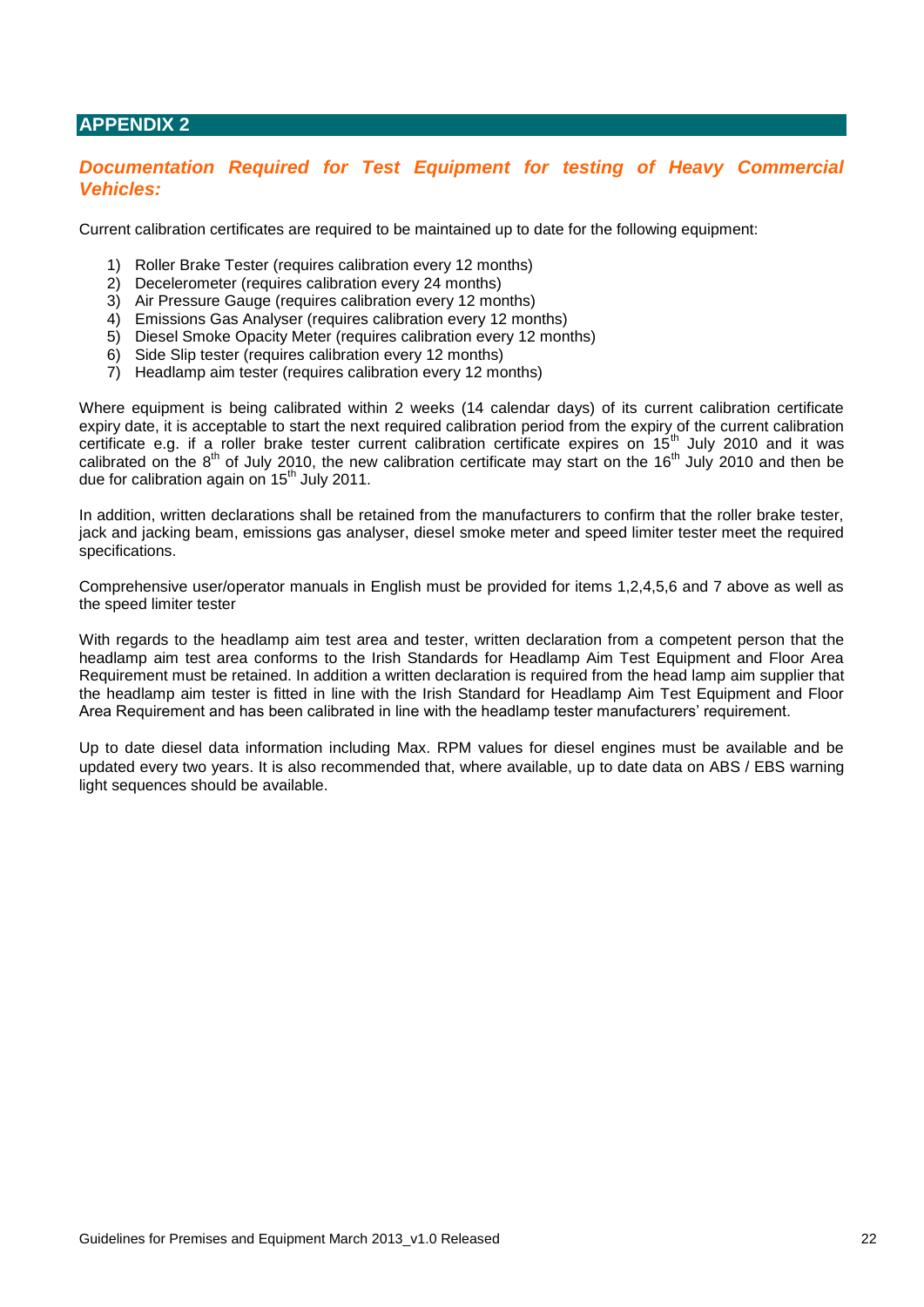## <span id="page-22-0"></span>**APPENDIX 3**

## <span id="page-22-1"></span>*Test Lane Dimensions*



Testing area head room and the entrance height must be a minimum of 5.3m with a minimum entrance width of 4.25m. Equipment shall be laid out with at least 1.5m between the inside of a wall, an entrance or exit door and lift platforms or a pit and there shall be at least .5m clearance around all parts of a lift including control boxes.

The area where the vehicle stands for headlamp aim testing shall be a minimum of 4m wide and 14m long. A 10m x 4m section of this area shall comply with the floor and rail standards set out in the Irish Standard for Headlamp Aim Test Equipment and Floor Area Requirements. This may be reduced to 10m x 3m where a pit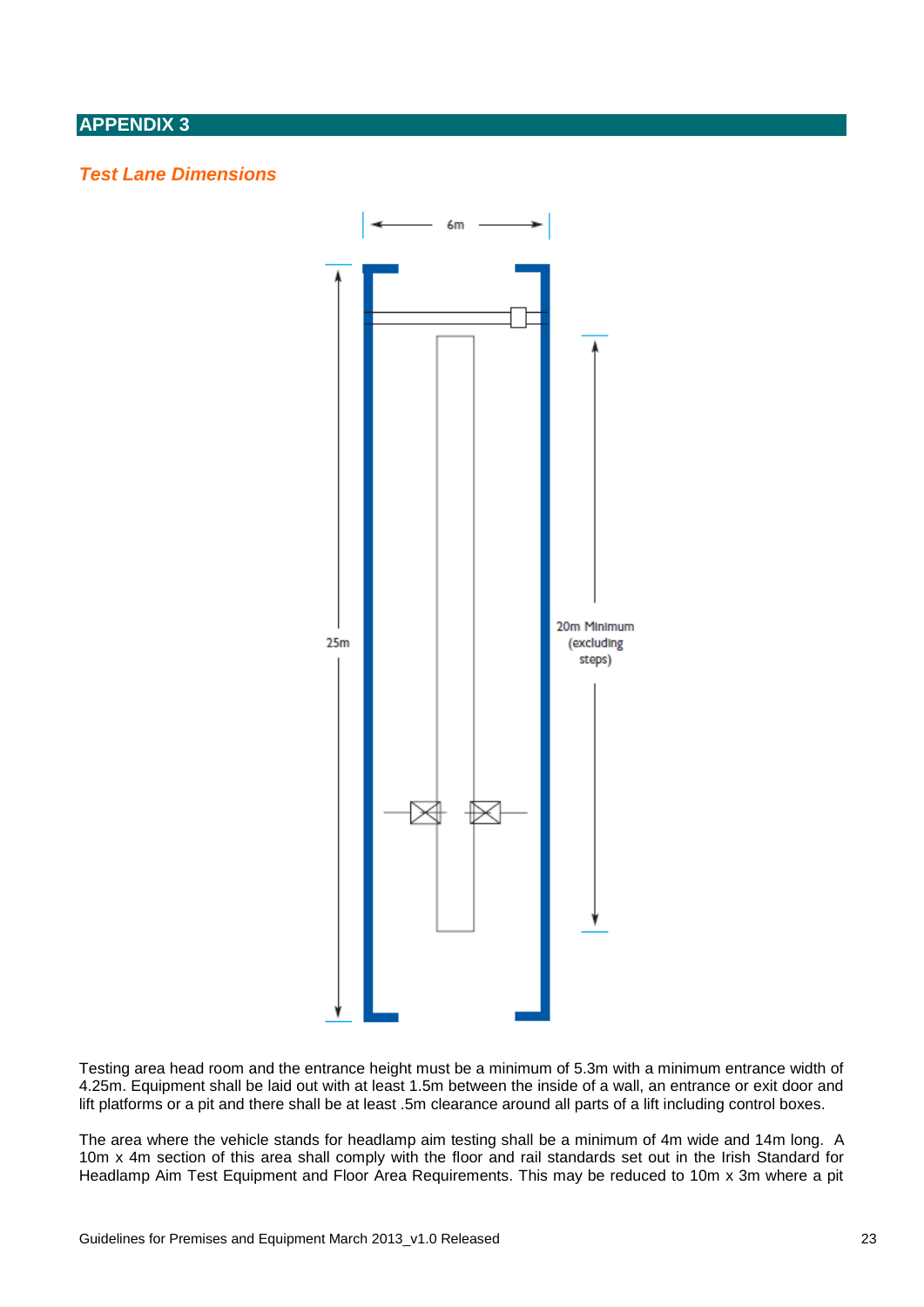forms part of the headlamp test area. The standing area shall be marked out with continuous white or yellow lines. These lines will not be required where a pit forms part of the standing area.

A roller type brake tester shall be set in the floor and a level length of 12m for HCV lanes available before and after the lateral centre line of the machine's rollers and shall be located not closer than 1.5 m (59 ins) to any entrance / exit by which vehicles enter or leave the building.

Areas on the ground must be marked to the dimensions shown in Figures 1 and 2 below for testing the field of vision of mirrors. This area may either be painted on the ground at a specific location in the test centre, or clearly marked out in some other manner, i.e. a rubber mat with a reflective surface that can be laid down on the ground in the appropriate position adjacent to the vehicle being tested. However the test area must be clearly visible at all times under ambient lighting conditions. The location of the test will be such that all vehicles will be tested at specific location laid out in the test centre. This location will be such that each mirror test carried out can be repeated in a similar manner.



*Figure 1: Field of vision of Class V close-proximity mirror. (All dimensions in millimetres).*



*Figure 2: Field of vision of Class VI front mirror (All dimensions in millimetres).*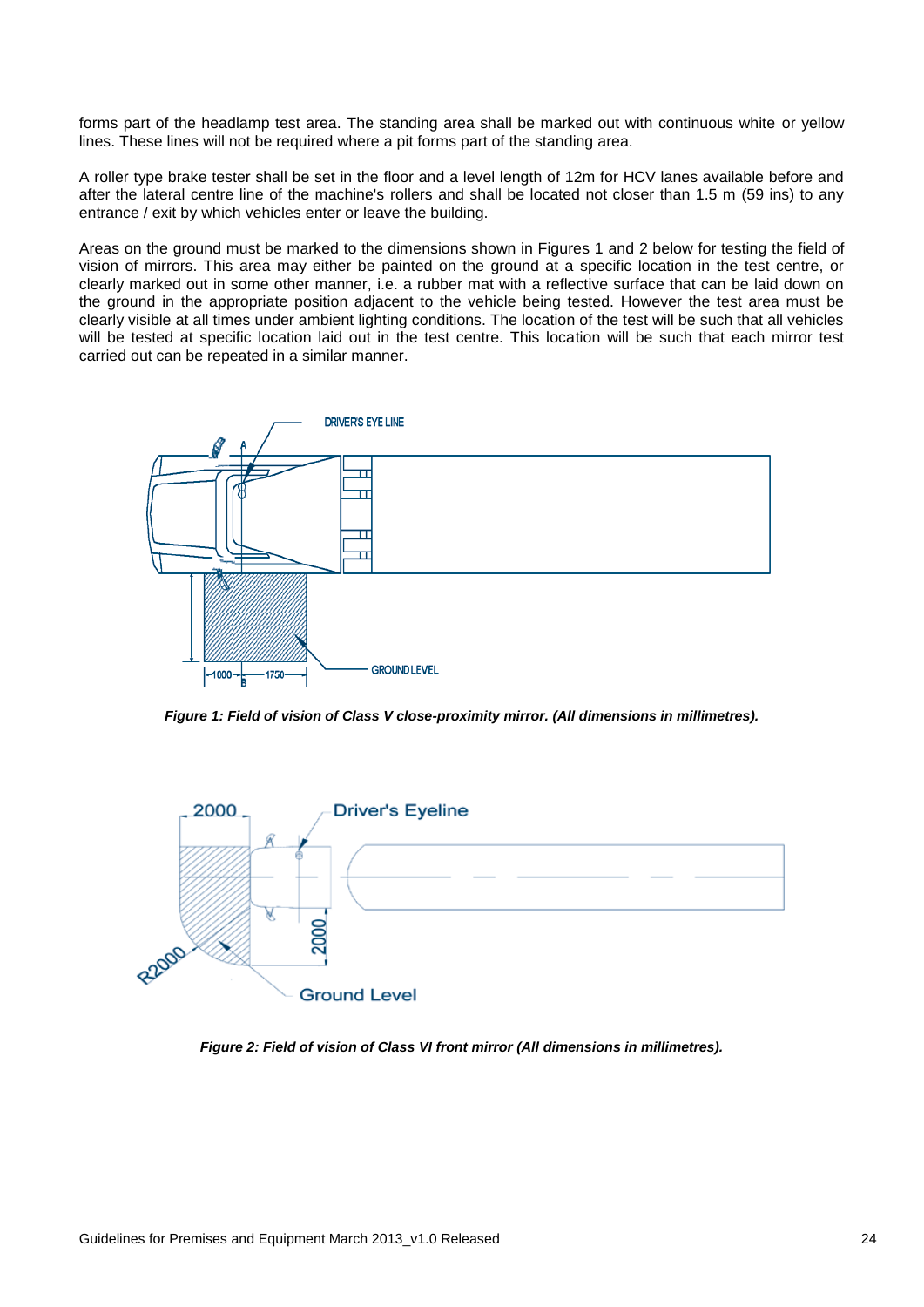# <span id="page-24-0"></span>**APPENDIX 4**

# <span id="page-24-1"></span>**Weekly Audit of Premises and Equipment**

| <b>CVR Testing Centre</b>                                                                                                                               |     |                 |     |     |     |              |  |
|---------------------------------------------------------------------------------------------------------------------------------------------------------|-----|-----------------|-----|-----|-----|--------------|--|
| <b>WEEKLY AUDIT OF PREMISES &amp; EQUIPMENT</b>                                                                                                         |     |                 |     |     |     |              |  |
| Road Safety Authority, From;<br><b>CVRT</b><br>Clonfert House, Bride Street, Loughrea, Co. Galway                                                       |     |                 |     |     | To; |              |  |
| Tel: 091 872600 Fax: 091872660                                                                                                                          | WK1 | WK <sub>2</sub> | WK3 | WK4 | WK5 |              |  |
| Initials:<br>Name;                                                                                                                                      |     |                 |     |     |     | <b>Notes</b> |  |
| Date:                                                                                                                                                   |     |                 |     |     |     |              |  |
| <b>Common Items</b>                                                                                                                                     |     |                 |     |     |     |              |  |
| <b>Premises:</b>                                                                                                                                        |     |                 |     |     |     |              |  |
| Clean & Sweep premises ensuring test area is clean                                                                                                      |     |                 |     |     |     |              |  |
| Lighting:                                                                                                                                               |     |                 |     |     |     |              |  |
| Check operation of all premises lighting including Lift/Pit<br><b>Compressor/Air Pressure System:</b>                                                   |     |                 |     |     |     |              |  |
| Drain the air receiver & ensure correct operation                                                                                                       |     |                 |     |     |     |              |  |
| <b>IT Equipment</b>                                                                                                                                     |     |                 |     |     |     |              |  |
| Clean surface & screen with soft tissue                                                                                                                 |     |                 |     |     |     |              |  |
| Ensure all equipment / cabling is secure and dry                                                                                                        |     |                 |     |     |     |              |  |
| <b>Customer waiting area:</b>                                                                                                                           |     |                 |     |     |     |              |  |
| Check area is clean and tidy<br>Check toilets are clean and in working order                                                                            |     |                 |     |     |     |              |  |
| <b>Tester's Presentation:</b>                                                                                                                           |     |                 |     |     |     |              |  |
| Check testers have clean overalls with required badges                                                                                                  |     |                 |     |     |     |              |  |
| <b>LGV Specific Items</b>                                                                                                                               |     |                 |     |     |     |              |  |
| Lift/Hoist/Pit:                                                                                                                                         |     |                 |     |     |     |              |  |
| If Hoist used Hoist - check controls, oil leaks and for correct operation                                                                               |     |                 |     |     |     |              |  |
| If Pit used - check that it is clean and dry                                                                                                            |     |                 |     |     |     |              |  |
| Side slip plate:                                                                                                                                        |     |                 |     |     |     |              |  |
| Check plate is secure & operating correctly                                                                                                             |     |                 |     |     |     |              |  |
| <b>Roller Brake Tester:</b><br>Check roller condition & for correct operation                                                                           |     |                 |     |     |     |              |  |
| <b>Axle Jack:</b>                                                                                                                                       |     |                 |     |     |     |              |  |
| Check for oil / air leaks and that it is mounted securely                                                                                               |     |                 |     |     |     |              |  |
| <b>Headlamp Tester:</b>                                                                                                                                 |     |                 |     |     |     |              |  |
| Clean surface & screen with soft tissue                                                                                                                 |     |                 |     |     |     |              |  |
| Check and clean rails and rollers                                                                                                                       |     |                 |     |     |     |              |  |
| <b>Smoke Meter:</b>                                                                                                                                     |     |                 |     |     |     |              |  |
| Clean meter and replace filters as required<br>Check cables/temperature probe-instrument/RPM sensor                                                     |     |                 |     |     |     |              |  |
| <b>CO Tester:</b>                                                                                                                                       |     |                 |     |     |     |              |  |
| Check filters and replace as required                                                                                                                   |     |                 |     |     |     |              |  |
| <b>HGV Specific Items</b>                                                                                                                               |     |                 |     |     |     |              |  |
| Pit:                                                                                                                                                    |     |                 |     |     |     |              |  |
| Check that it is clean and dry                                                                                                                          |     |                 |     |     |     |              |  |
| Side slip plate:                                                                                                                                        |     |                 |     |     |     |              |  |
| Check plate is secure & operating correctly                                                                                                             |     |                 |     |     |     |              |  |
| <b>Roller Brake Tester:</b>                                                                                                                             |     |                 |     |     |     |              |  |
| Check roller condition & for correct operation<br><b>Axle Jack:</b>                                                                                     |     |                 |     |     |     |              |  |
| Check for oil / air leaks and that it is mounted securely                                                                                               |     |                 |     |     |     |              |  |
| <b>Headlamp Tester:</b>                                                                                                                                 |     |                 |     |     |     |              |  |
| Clean surface & screen with soft tissue                                                                                                                 |     |                 |     |     |     |              |  |
| Check and clean rails and rollers                                                                                                                       |     |                 |     |     |     |              |  |
| <b>Smoke Meter:</b>                                                                                                                                     |     |                 |     |     |     |              |  |
| Clean meter and replace filters as required                                                                                                             |     |                 |     |     |     |              |  |
| Check cables/temperature probe-instrument/RPM sensor<br><b>CO Tester:</b>                                                                               |     |                 |     |     |     |              |  |
| Check filters and replace as required                                                                                                                   |     |                 |     |     |     |              |  |
| <b>Load Simulation:</b>                                                                                                                                 |     |                 |     |     |     |              |  |
| Check condition of straps/chains                                                                                                                        |     |                 |     |     |     |              |  |
| Check system for oil/air leaks                                                                                                                          |     |                 |     |     |     |              |  |
| <b>Air Gauges:</b>                                                                                                                                      |     |                 |     |     |     |              |  |
| Check condition of Gauges and connections                                                                                                               |     |                 |     |     |     |              |  |
| N.B. ALL EQUIPMENT MUST BE MAINTAINED AS PER MANUFACTURERS INSTRUCTIONS                                                                                 |     |                 |     |     |     |              |  |
| Details of this Audit should be uploaded onto CoVIS (when available) on a weekly basis and a hard copy should be retained and available for inspection. |     |                 |     |     |     |              |  |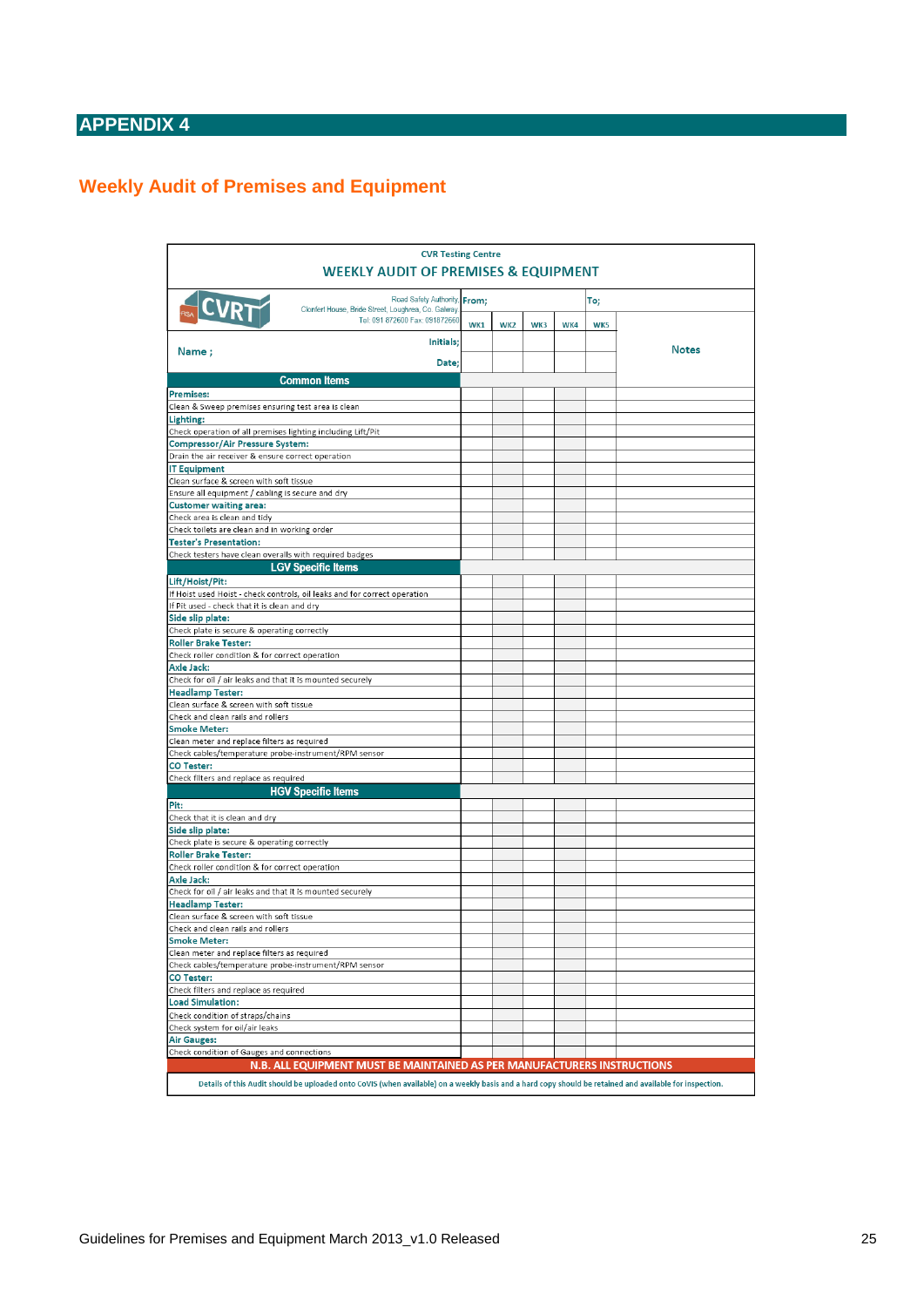## <span id="page-25-0"></span>**APPENDIX 5**

### <span id="page-25-1"></span>*Irish standard for head lamp aim test equipment and floor area requirement*

#### **1. Scope**

This specification is a description for the MINIMUM performance and constructional requirements for headlamp aim testing for Private Vehicles (PV) with a gross weight not exceeding 3,500kg and accommodation for not more than 8 passengers and Light Commercial Vehicles (LCV) with a design Gross Vehicle Weight not exceeding 3,500kg.

This specification does not address health and safety requirements.

#### **2. Reference**

This standard is based on ISO 10604.

#### **3. Test Area Floor**

- 3.1. The test area floor shall be composed of two rolling tracks, which are clearly indicated on the floor.
- 3.2. The materials to be used may be either steel plates or a levelling compound.
- 3.3. The rolling track minimum dimensions shall be as follows (figure 1).

#### Figure 1

#### **Light Test Area - Floor Surface**

all measurements in mm



#### 3.4 After initial levelling or re surfacing, a laser measurement by a competent engineer shall be undertaken. The grid lines for the measurement shall be as follows (figure 2).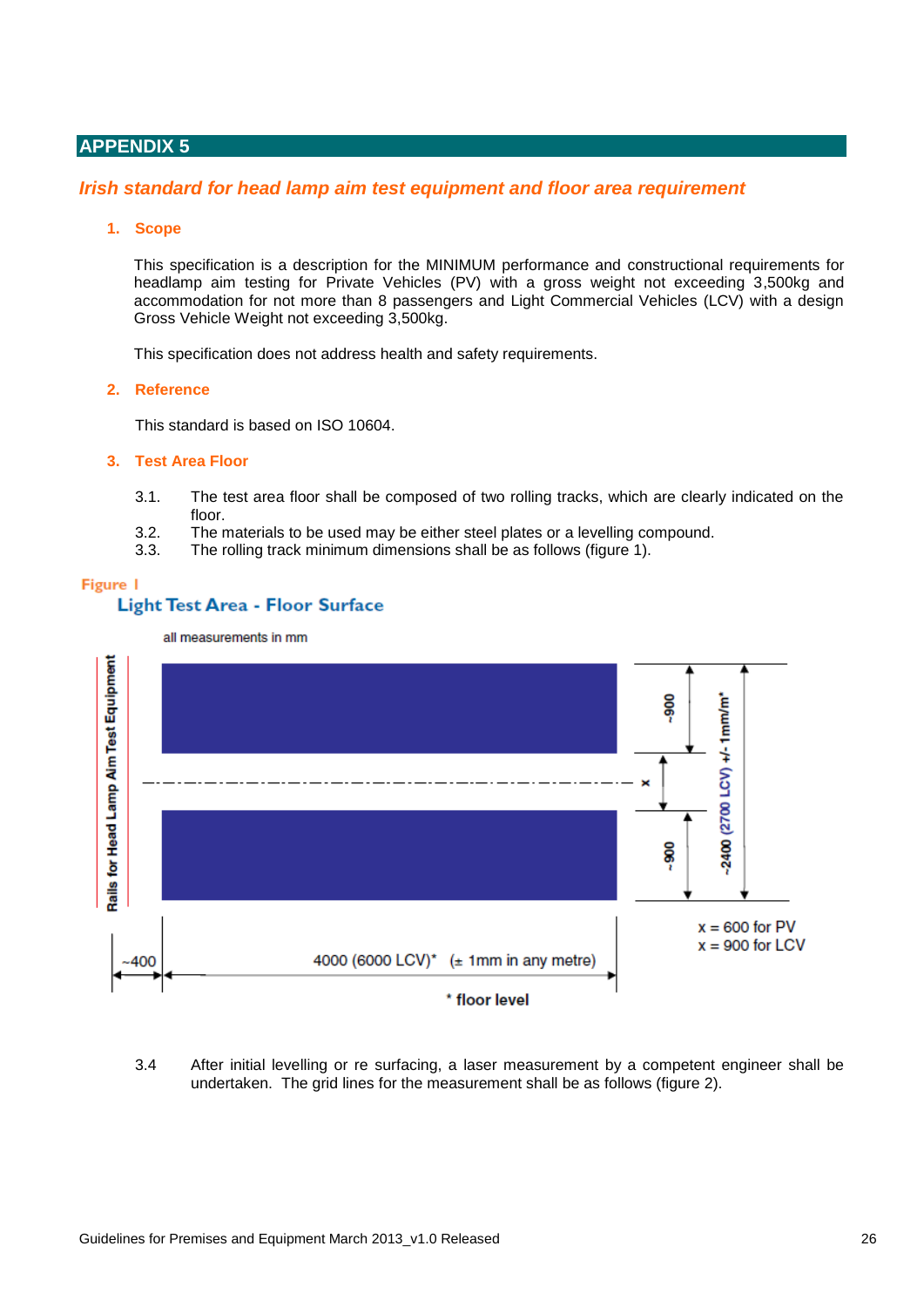#### **Figure 2**

Light Test Area - Floor Surface



3.5 The result shall be recorded in a simple form (such as an excel spreadsheet) dated and signed by the competent person who performed the laser measurement.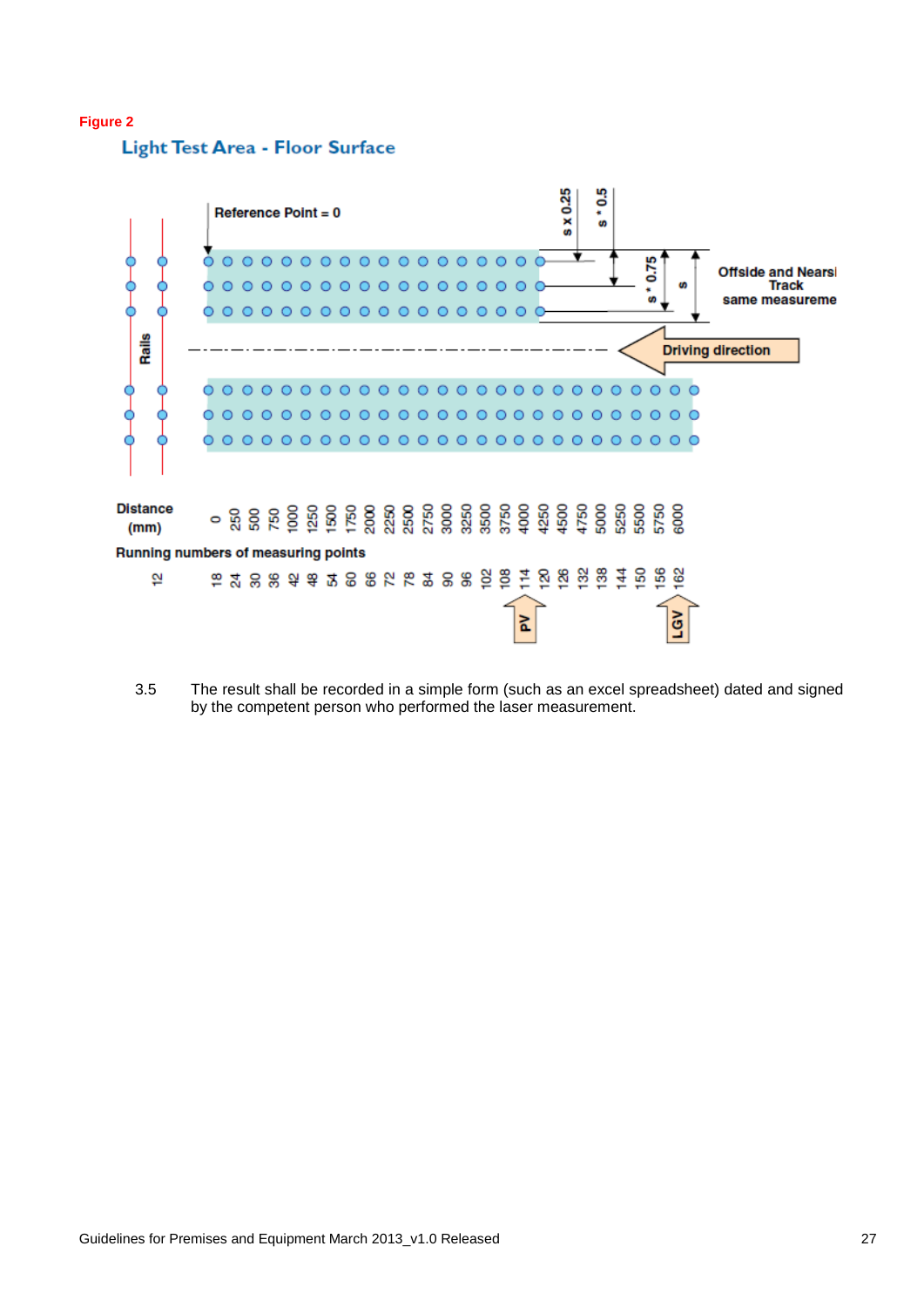

#### **4. Light Test Equipment (LTE)**

In principal there are two basic designs of LTE: Mechanical LTE (MLTE)

\_ Scanning LTE (SLTE)

#### **4.1. Rails**

- **4.1.1.** The light test equipment shall operate on rails at all times.
- **4.1.2.** The rails must be sturdy, robust and capable of being secured flat and level within +/- 0.5mm in any meter.
- **4.1.3** It is recommended that rails shall be designed to be recessed into the floor to facilitate driveover by vehicles being tested, without distorting or collapsing the rails. This requires them to be capable of supporting a drive over axle load of at least 2,000kg for PV and 2,800kg for LCV.

#### **4.2. Lens Assembly**

- **4.2.1.** The lens assembly shall be adjustable vertically so that the centre of the lens can be set to any height between 500mm and 1220mm above the light test area. When set to the correct height the lens assembly shall be capable of being temporarily locked in the set position.
- **4.2.2.** The lens assembly shall be attached to the LTE in a sturdy manner with no detectable rock or flexing of the lens assembly when the unit is mounted on the LTE rails.
- **4.2.3.** The whole LTE shall be inherently stable when the lens assembly is positioned 1220mm above the vehicle standing area.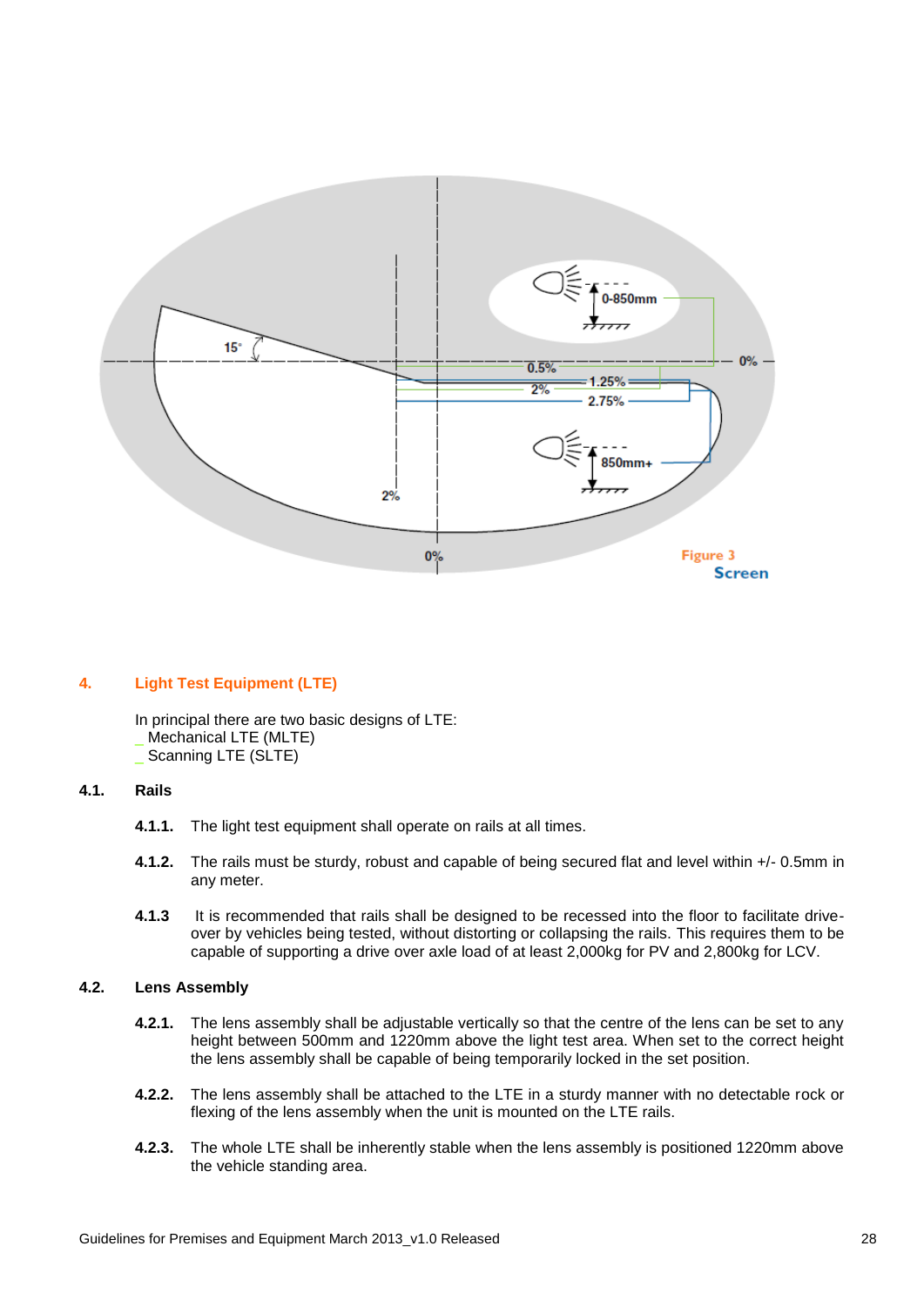- **4.2.4.** A means shall be available to enable the LTE to be accurately aligned with the longitudinal axis of the vehicle. To achieve this, the lens assembly shall be capable of rotating in the horizontal plane (yaw) and when correctly aligned it shall be capable of being temporarily locked in the set position.
- **4.2.5.** For calibration purposes only, where the LTE calibration is not preset at the factory, the lens assembly shall be adjustable in rotation in the vertical plane (pitch). Adjustment shall be possible only with the use of tools and after adjustment the mechanism shall be locked.

#### **4.3. Aiming Screen**

- **4.3.1.** The aiming screen shall be positively located within the LTE and adjustable only with tools; attachment by adhesive is not acceptable as adjustment, either vertical or horizontal, may be necessary during calibration.
- **4.3.2.** The aiming screen shall be marked with bandwidth lines coloured in accordance with the diagram shown in figure 3. MLTE's shall be fitted with a standard screen with only four solid red or blue lines showing the 0.5%, 1.25%, 2% and 2.75% positions. The markings shall be positioned within a tolerance of +/- 0.15mm and line thickness for defining bandwidths shall not exceed 0.35mm.
- **4.3.3.** As an alternative to the requirements set in 4.3.2; an aiming screen may be marked with 1 single broken line in the horizontal plane and 1 single broken line in the vertical plane, which intersect at the centre point of the screen and which are used in conjunction with a calibrated scaled wheel, whose adjustments are made in accordance with the manufacturers table.
- **4.3.4.** The aiming screen shall be clearly and permanently marked with the LTE manufacturers logo in a position that can be seen easily when installed but away from the main screen markings or shown clearly on the body of the lens assembly unit.
- **4.3.5.** If an SLTE is used, the light test results have to be displayed either in an alpha numeric or a graphic way (or a combination of both).

#### **4.4. Documentation/Identification**

- **4.4.1.** The LTE shall have a durable identification mark on the exterior showing the make, model and serial number.
- **4.4.2.** The manufacturer of the LTE shall provide a clear and easy to understand user manual, written in English and available at any time, which shall explain how it operates, including the function of each device.
- **4.4.3.** The manufacturer of the LTE shall provide a technical handbook with a description of the calibration technology.
- **4.4.4.** The manufacturer of the LTE shall, where this is available, deliver an "EC Declaration of Conformity".
- **4.4.5.** The manufacturer of the LTE shall deliver a "Maintenance procedure".

#### **5. Calibration of LTE**

- **5.1.** The calibration procedure shall match the manufacturer's recommendation.
- **5.2.** For an initial set up, the installer shall provide a calibration certificate.<br>**5.3.** A competent person shall calibrate the equipment every 12 months.
- **5.3.** A competent person shall calibrate the equipment every 12 months.<br>**5.4.** Calibration certificates shall be kent for at least 3 years and shall
- **5.4.** Calibration certificates shall be kept for at least 3 years and shall state the technology of calibration.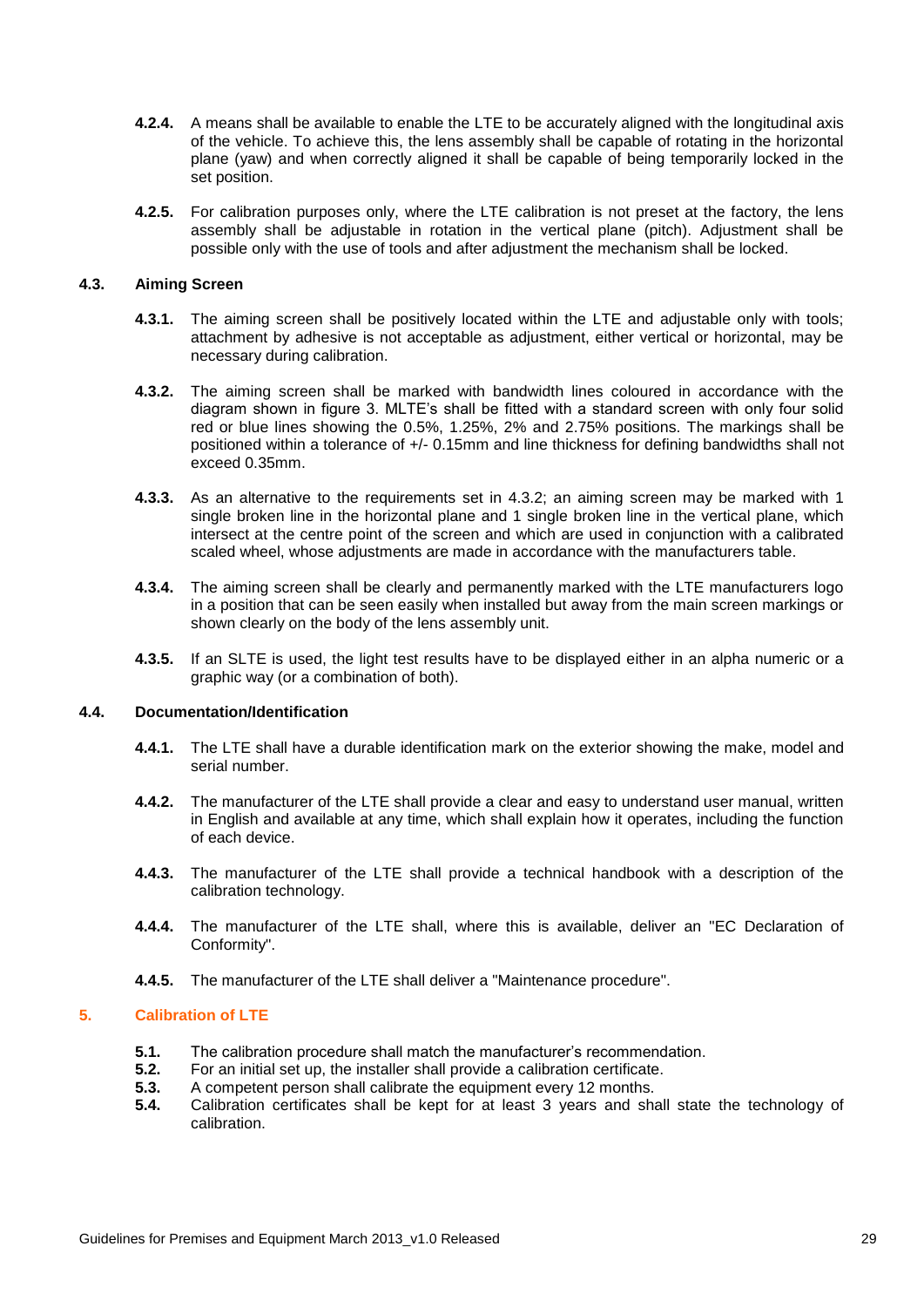#### **6. Vehicle Preparation**

- Check that headlamp glass is clean and dry
- Seat a driver of approx. 75kg on the driver's seat
- Check tyre pressure and where necessary inflate them to the pressure recommended by the vehicle manufacturer for normal driving condition on the road
- Bring vehicles with pneumatic suspension and seat corrector to the normal road position
- Set any levelling devices to the "0" position
- Drive the vehicle on to the headlamp test area and bring it gently to a halt at the headlamp checking point, with the steering in the straight ahead position.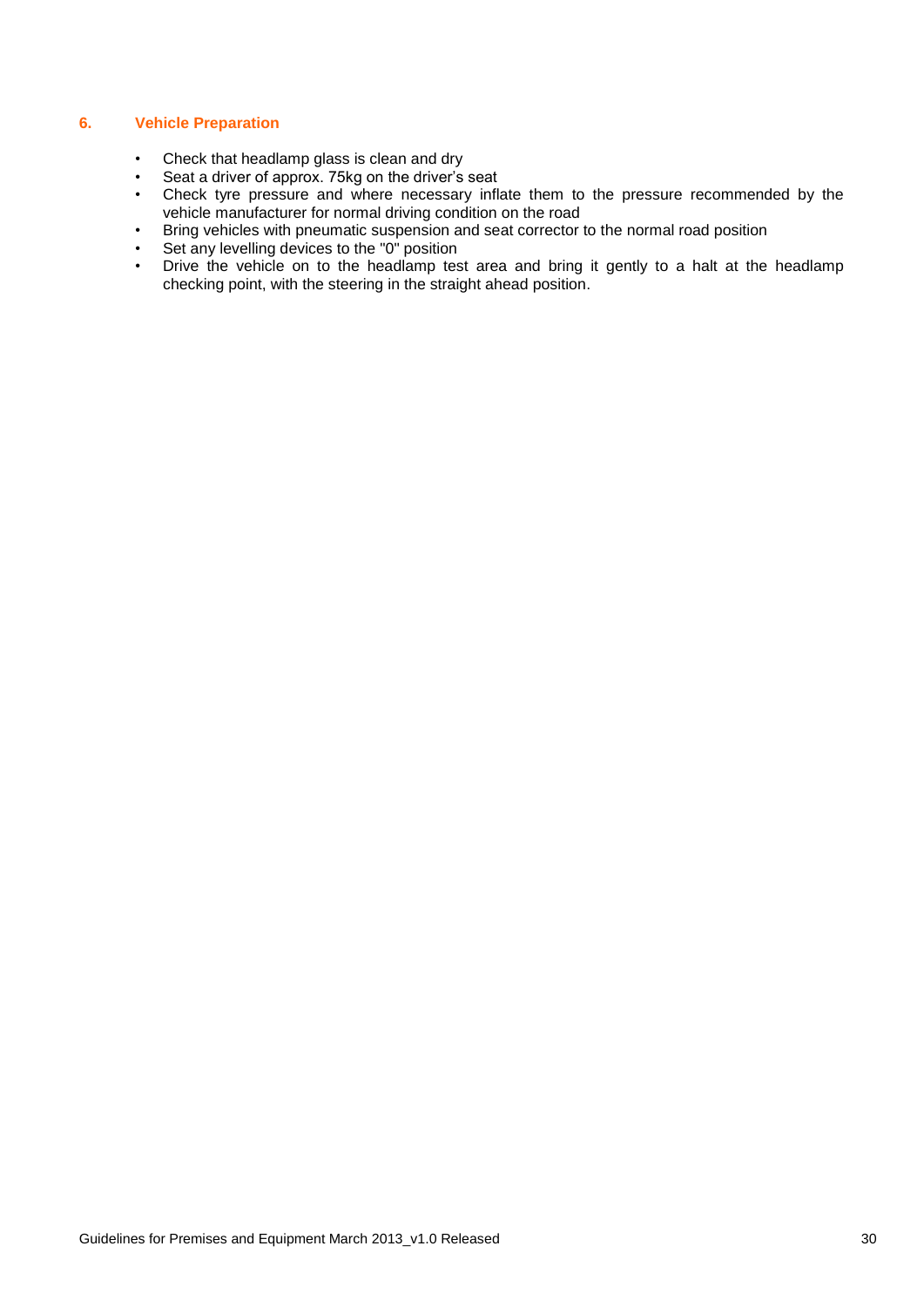

## **GUIDELINES FOR PREMISES AND EQUIPMENT FOR THE TESTING OF ALL VEHICLES COVERED BY THE LIGHT COMMERCIAL VEHICLE TESTERS MANUAL**

SECTION B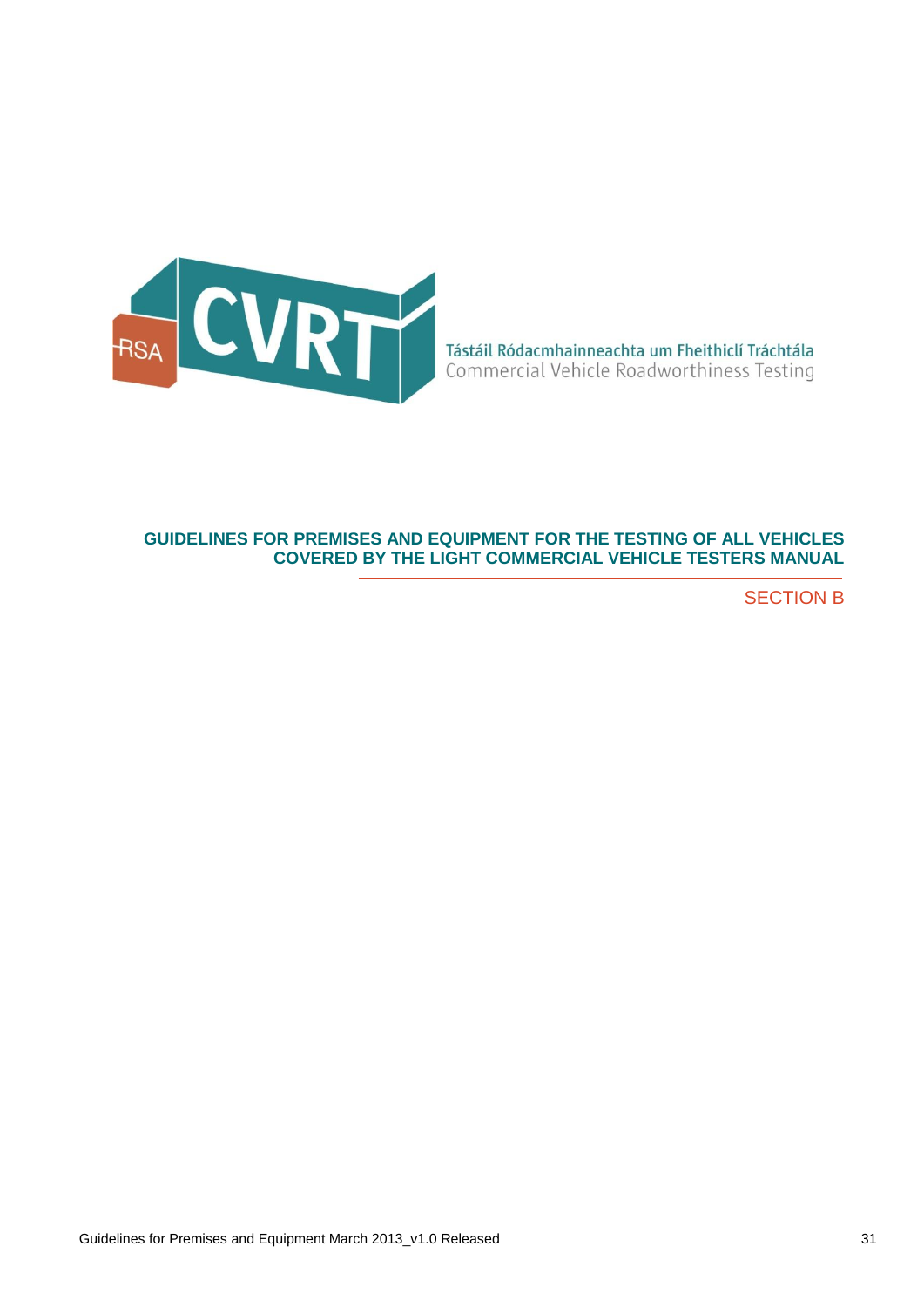# **Table of Contents**

| 1 <sub>1</sub> |  |
|----------------|--|
| 2.             |  |
| 3.             |  |
| 4.             |  |
| 5.             |  |
| 6.             |  |
| 7.             |  |
| 8.             |  |
| 9.             |  |
| 10.            |  |
| 11.            |  |
| 12.            |  |
| 13.            |  |
| 14.            |  |
| 15.            |  |
|                |  |
|                |  |
| 1.             |  |
| 2.             |  |
| 3.             |  |
| 4.             |  |
| 5.             |  |
| 6.             |  |
| 7.             |  |
| 8.             |  |
| 9.             |  |
| 10.            |  |
| 11.            |  |
| 12.            |  |
| 13.            |  |
| 14             |  |
| 15.            |  |
| 16.            |  |
| 17.            |  |
| 18.            |  |
|                |  |
|                |  |
|                |  |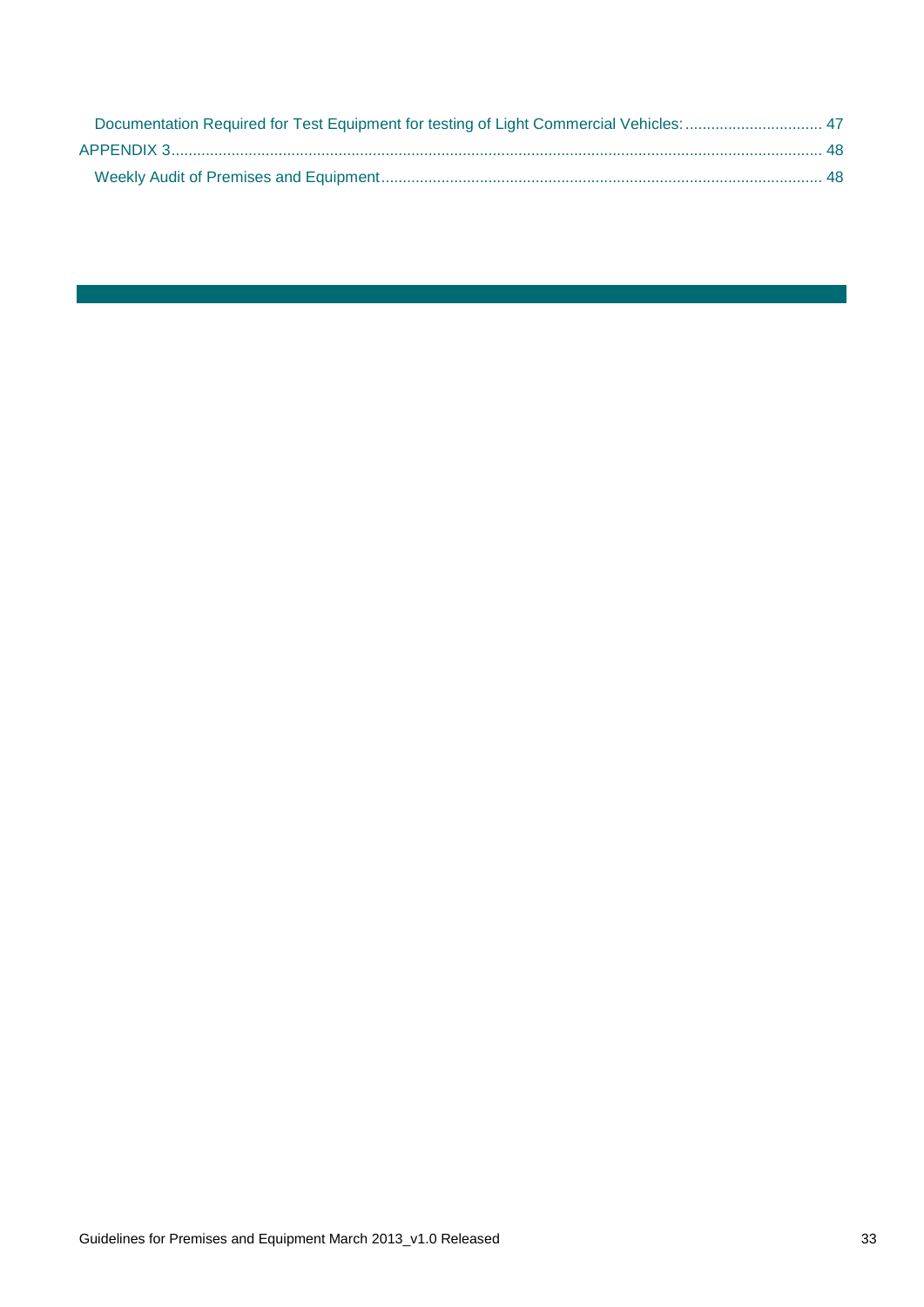## **GUIDELINES FOR PREMISES AND EQUIPMENT FOR THE TESTING OF LIGHT COMMERCIAL VEHICLES UP TO 3.5 TONNES G.V.W.**

#### <span id="page-33-0"></span>**1. Premises**

The testing area shall be contained within premises that are permanent, fully weather proof, with concrete floors and adequate lighting. The test lane shall be dedicated to vehicle testing and be separate from other workshop activities.

CVR testing centres authorised under the 2004 Vehicle Testing Regulations must have, at the least, a solid 2m high partition wall dividing test lanes from workshops (this does not preclude an access doorway to the lane). Where the Authority is satisfied that a 2m high partition is not physically possible, the CVR test operator must put forward proposals to otherwise meet the requirement to have a **clearly defined physical partition** between test activities and other activities on the premises for approval by the Authority.

All testing centres first authorised after 21 February 2013 must have test lanes which are fully separated from all other activities conducted on the premises.

The entrance height shall be a minimum of 3.2m and a minimum entrance width of 3.5m is recommended. The test bay shall be not less than 4.25m wide with a headroom clearance of at least 3.5m high (4.9m high over a lift).

The design shall be such that all vehicles can drive in one end of the test lane and out the opposite end. Where, in the case of a testing centre authorised under the 2004 Vehicle Testing Regulations, the Authority is satisfied that a drive through is not physically possible, the CVR test operator must put forward proposals for the safe entrance and exit of vehicles for approval by the Authority.

It is required that sufficient parking space be available (at least three spaces of 7 metres x 3 metres) to accommodate any vehicles awaiting tests. The parking and the general area needed for movement of the vehicles for testing shall be arranged so that there is no undue obstruction. There shall be unobstructed access via concreted or similar surfaced road from the site entrance to the building entrance, such that vehicles can enter and leave the site in a forward direction. CVR testing centres must provide at least 3 dedicated LCV spaces per each LCV lane which are adjacent to the CVR testing centre

Within reason the testing area shall be free from oil contamination, smoke, exhaust fumes, noise or other pollution from adjacent facilities.

Testing centres must have in place a diagram of the test area showing each test lane with each clearly marked and identified with a unique number and reference to the test categories to which each lane is designated. This will be important for clearly identifying each test lane for the purposes of the new testing centre IT systems. For example a testing centre with 1 HCV lane and 2 LCV lane shall have each lane named and clearly marked with references 'HCV1, LCV1 and LCV2' These shall be also be clearly illustrated on the testing centre diagram, a copy of which shall be provided to the Authority.

#### <span id="page-33-1"></span>**2. Test Facilities - General**

The CVR test operator will be responsible for ensuring that the premises and equipment comply with the relevant Acts, Regulations, Bye-laws, Health, Safety and Welfare requirements and Health and Safety at Work Requirements. CVR testing centres shall be maintained to a standard which is conducive to conducting roadworthiness tests in a proficient manner.

The floor area of the test lane shall be painted or otherwise to facilitate easy cleaning

An appropriate exhaust emission extraction system must be installed and shall, as far as practicable, be attached to all vehicles when the engine is running.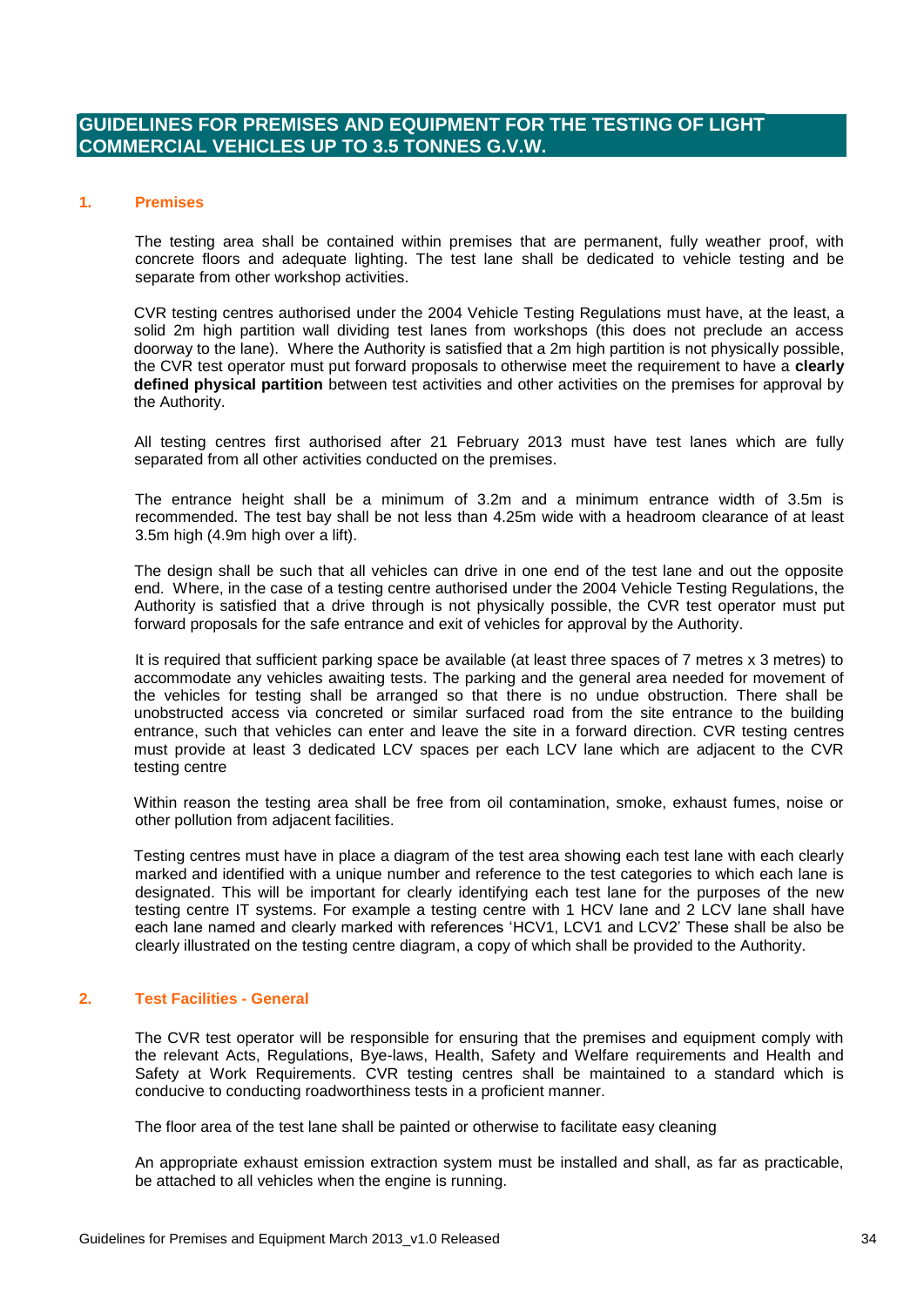The level of illumination and the evenness of distribution shall be adequate for inspection work to be carried out with ease. An office shall be provided on the premises. There shall be a lockable desk, a chair, a telephone nearby and a security lockable steel floor safe for the safe custody of test documentation. The scale of these facilities may be less at sites with small throughputs.

A customer waiting room separated from the office and test lane but with a view of the test lane shall be provided. This view may be provided using CCTV if the layout of the premises prevents open viewing, however all testing centres commissioned after 21 February 2013 must have a waiting room with direct view of the test area. Space shall be provided for a television screen, two A2 sized posters and display stands which can be used to display information materials and Road Safety messages, as stipulated by the RSA.

Toilets, adjacent to the waiting room dedicated to customers must be provided. The toilets shall comply with the Health and Safety requirements. Unauthorised personnel shall be discouraged from entering the test area.

Appendix 2 lists the documentation required for testing purposes.

#### <span id="page-34-0"></span>**3. Testing Facilities**

The testing operations subdivide into the following stages:

- External inspection of vehicle Stage
- Internal inspection of vehicle Stage
- Underside Inspection of Vehicle Stage
- Suspension Tester Stage
- Lighting and headlamp aim Stage
- Brake Testing Stage

As a general requirement the testing equipment shall be easily accessible from the entrance of the test lane so that the inspection can be carried out in sequence. This means that the equipment shall be positioned in the building so that access to it is unlikely to be obstructed by other vehicles on the premises.

Equipment shall be laid out with at least 1.5m between the inside of a wall, an entrance or exit door and lift platforms or a pit.

There shall be at least .5m clearance around all parts of a lift including control boxes.

Following the introduction of new testing centre IT systems, the results of tests completed on the following pieces of equipment must be reported through the central IT system automatically:

- Roller brake tester
- Diesel smoke opacity meter
- Steering side slip gauge
- Suspension tester
- Headlamp aim tester

#### <span id="page-34-1"></span>**4. External Inspection of Vehicle Stage**

The provision for the external inspection of the vehicle shall be fully under cover and have a minimum of 8m in length and 4.25m in width and shall be clear of obstruction. The level of illumination falling on the sides of the vehicle must be adequate for inspection purposes at all levels.

#### **Steering Side Slip Plate**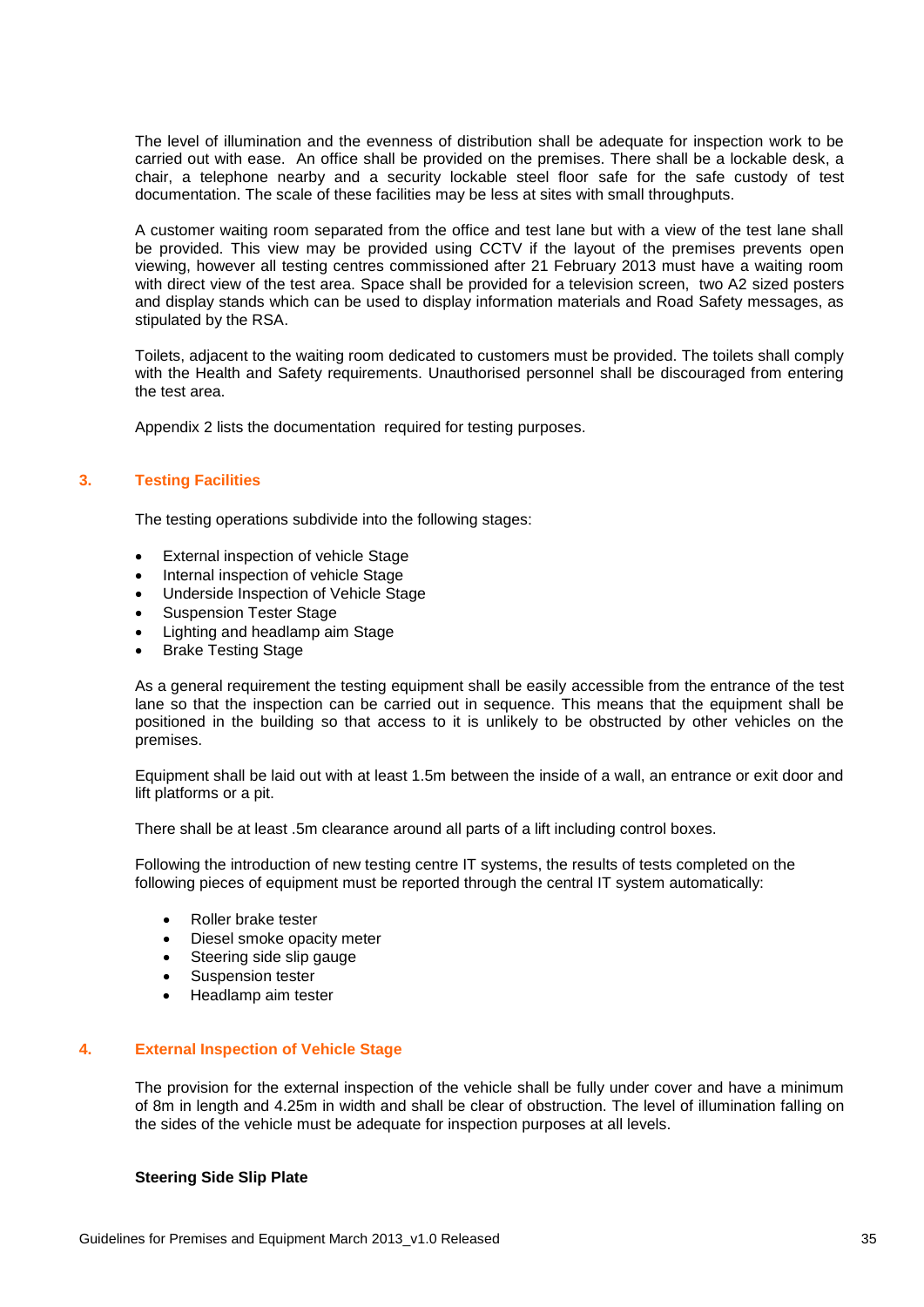A steering side slip plate shall be fitted in the test lane prior to the suspension test, the roller brake test and the underside inspection.

#### **Diesel Smoke Opacity Meter**

A diesel smoke opacity meter shall be provided to check the exhaust emissions of diesel engined vehicles in line with EU Directive 2009/40/EC.

#### **Emissions Gas Analyser**

An emissions gas analyzer shall be provided to check exhaust emissions of petrol engined vehicles in line with EU Directive 2009/40/EC.

#### <span id="page-35-0"></span>**5. Internal Inspection of Vehicle Stage**

No special requirements.

#### <span id="page-35-1"></span>**6. Underside Inspection of Vehicle Stage**

Jacking equipment together with either a lift/hoist or a pit and a portable hand lamp is required.

**Wheel play detectors** are required but must not reduce the minimum clearance between inner edges of the lift platforms or width of pit.

#### **Tool for Brake Pedal**

A tool to keep the brake pedal under pressure is required in order to inspect the brake pipes/hoses for leaks or bulges.

#### **(1) Lifts must meet the following conditions.**

A wheel supporting platform lift (not centre post type) or a scissor lift with:

- (a) 2 platforms each at least 5.2m long to 6m long (depending on whether the lift is used for headlamp aim testing) by at least 630mm wide. Any upstands or guard rails must not be more than 25mm high; platform surfaces capable of being raised at least 1.4m from the floor;
- (b) at least 800mm, but not more than 840mm between the inner edges of the platforms and at least 2.lm between the outer edges. These dimensions may be met by means of adjustable platforms;
- (c) a safe working load (SWL) of at least 4700kg certified and marked in accordance with BS AU 161: Part la. 1983 or equivalent specification; jacking equipment having a minimum SWL of 2800kg capable of simultaneously raising both front or both rear wheels of any relevant vehicle, using the vehicle manufacturers recommended test procedures and jacking points;
- (d) portable chocks and an appropriate chocks notice.
- (e) a recess, if applicable, certified large enough (in plain view) to accept the platforms and posts, as defined in BS AU 161: Part la 1983;
- (f) no walkways.
- (g) confirmation, in writing by a competent person that the lift complies with all current safety standards (e.g. protection against pinching and shearing and roll off safety devices).
- (h) if a scissor lift is used there must be clear access between the platforms, i.e. scissors must be located underneath the platforms rather than between them.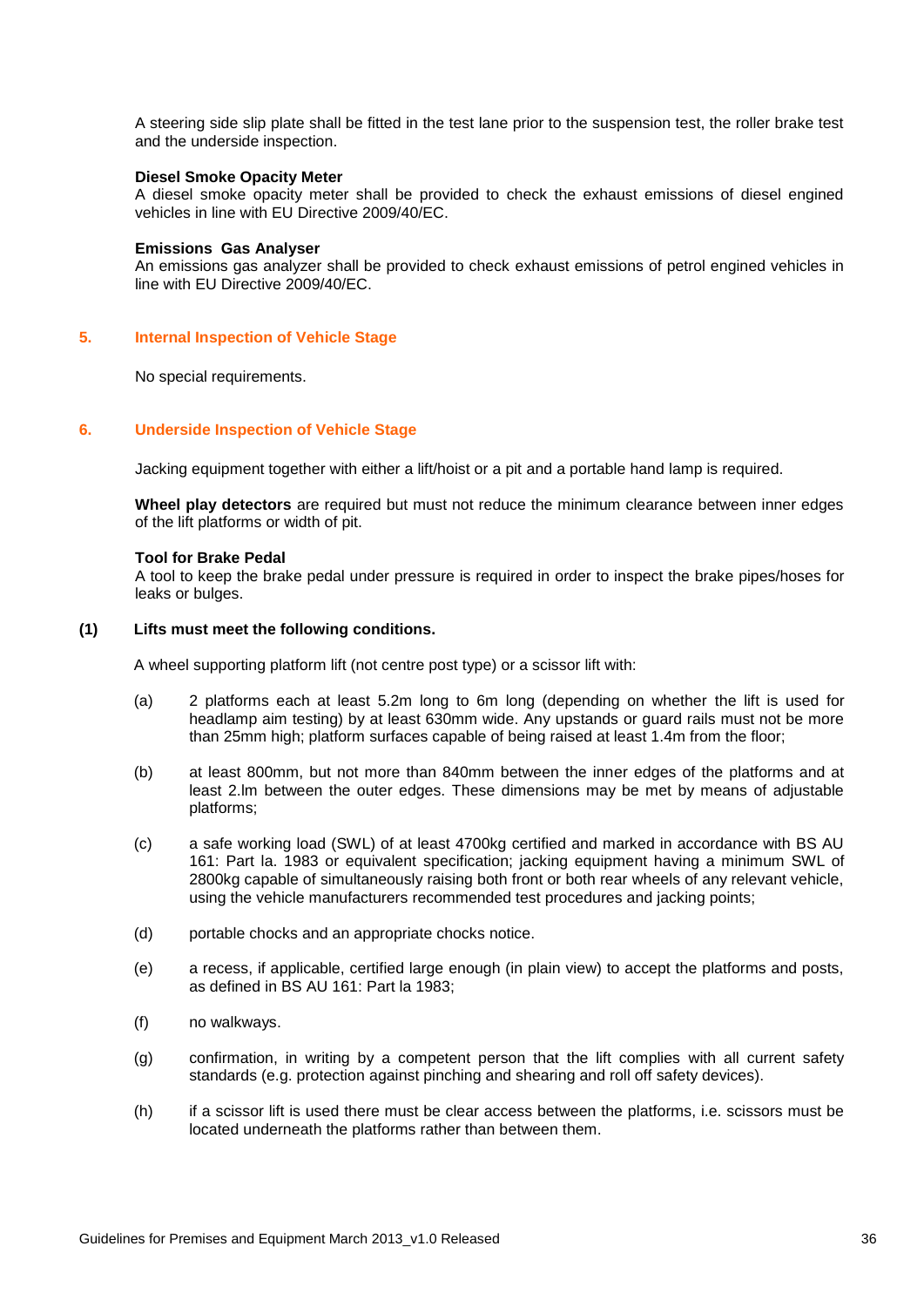#### **The lift shall be so located that:-**

- a) there is adequate clearance at each end of the lift platforms to cater for the overhang of a vehicle.
- b) there is a clear height of at least 4.9m measured above the fully lowered lift platforms over an area 7m x 4m located symmetrically above the lift.
- c) there is adequate clearance at the sides of the lift platform to enable the CVR tester to view the sides of the vehicle and to open its doors to gain access to the inside of the vehicle when it is on the lift;
- d) a vehicle can be manoeuvred into a position where it can be driven on and/or off the lift, as appropriate, without difficulty within a reasonable time; and
- e) it is not nearer than 1.50m to any entrance/exit by which vehicles enter or leave the building.

#### **NOTE 1**

If a lift forms part of the brake testing area (i.e. front axle on the lift while the rear axle is in the brake tester) then clarification must be sought from the lift manufacturer that the lift is suitable for the type of layout.

#### **NOTE 2**

If the vehicle "standing area" for the conduct of the headlamp aim test includes the platforms of the lift, these shall be certified as meeting the Irish Standard for the Headlamp Aim Test Equipment and Floor Area Requirement. The platforms must rest on steel stops when lowered.

#### **(2) Pits must meet the following conditions**

- (a) an uninterrupted working length of at least 7.0m;
- (b) a width of at least 650mm and not more than 840mm over the working length;
- (c) a depth of at least 1.40m and not more than 1.80m, over the working length. Staging may be used to meet this requirement;
- (d) the capacity to accommodate vehicles weighing at least 3,500kg with an axle load of 2,800 kgs;
- (e) sealing, which prevents the ingress of water or a means that automatically prevents its accumulation;
- $(f)$  jacking equipment as required for a lift (see 1(c) of lift requirements).
- (g) adequate access for personnel which does not intrude on the working dimensions;
- (h) adequate general illumination;
- (i) no upstands/guard rails more than 25mm high.

Provision shall be made for the CVR tester conducting the under-vehicle inspection to use a portable low voltage inspection hand lamp. Additional general illumination of the underside of the vehicle is recommended.

#### <span id="page-36-0"></span>**7. Lighting and Headlamp Aim Stage**

The designated area for headlamp aim testing shall be a minimum of 3m wide and 6m long. Apart from a clearly identified strip of 800m wide down the centre the area shall be certified by a competent person as complying with the Irish Standard for Headlamp Aim Test Equipment and Floor Area Requirement. A copy of the certificates and measurements obtained must be provided to the Authorised Officer.

A lift or pit may form part of this area. In such a case certification is also required.

Wheel play detectors forming part of the headlamp aim stage must meet Irish Standard for Headlamp Aim Test Equipment and Floor Area Requirement.

Where a lift forms part of the designated area marking will not be required.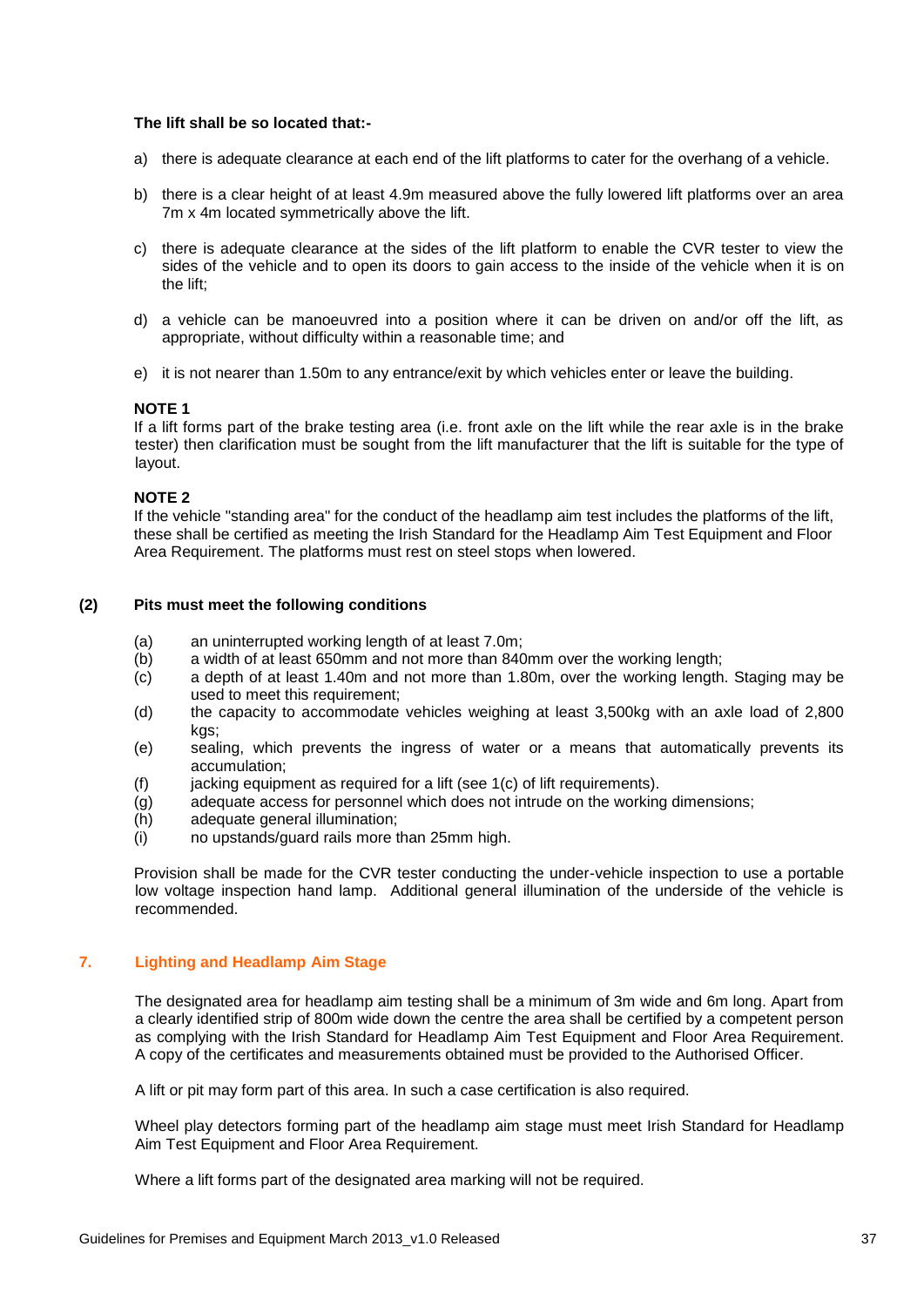The headlamp aim tester shall be rail mounted. Where rails are surface mounted and the layout is such that vehicles will be driving over the rails they shall be protected on either side by concrete, steel or wood to ensure that they are not damaged. There shall be a clearance of at least 1m at the rear of the headlamp aim tester.

Suitable equipment shall be provided or available to enable the headlamp aim tester to be checked for alignment on a regular basis.

Mirrors shall be positioned around the test lane to enable the CVR tester to check the front and rear lights when in the vehicle's driver seat of the vehicle.

#### <span id="page-37-0"></span>**8. Suspension Tester Stage**

- (i) The suspension tester shall not be built into or be a part of a pit facility.
- (ii) The suspension tester shall be located so that:-
- (iii) vehicles can be driven on and off without difficulty
- (iv) the vehicle is substantially level; and
- (v) it is in the building under cover and is located not nearer than 1.50m to any entrance/exit by which vehicles enter or leave the building
- (vi) it is before the brake tester
- (vii) it is before the underside inspection.

#### <span id="page-37-1"></span>**9. Brake Testing Stage**

#### **Brake Tester General Description**

The brake tester is required in order to determine that the brakes on the vehicle being tested are at least equal to the minimum required by law and that there is no unacceptable imbalance between brakes on the same axle. This requirement implies the need for

- (i) A competent fully trained operator.
- (ii) Data on vehicle weights.
- (iii) Accurate calibration See Appendix 2.
- (iv) Means of weighing the vehicle as presented.
- (v) Brake tester instruction manual.
- (vi) Wheel chocks.

#### **Brake Tester Location**

A roller type brake tester shall be set in the floor and a level floor of 7m available before and after the lateral centre line of the machine's rollers. The roller brake tester shall not normally be built into or be part of the pit facility.

The brake tester shall be located so that:-

(i) vehicles can be driven on and off the rollers without difficulty and within a reasonable time;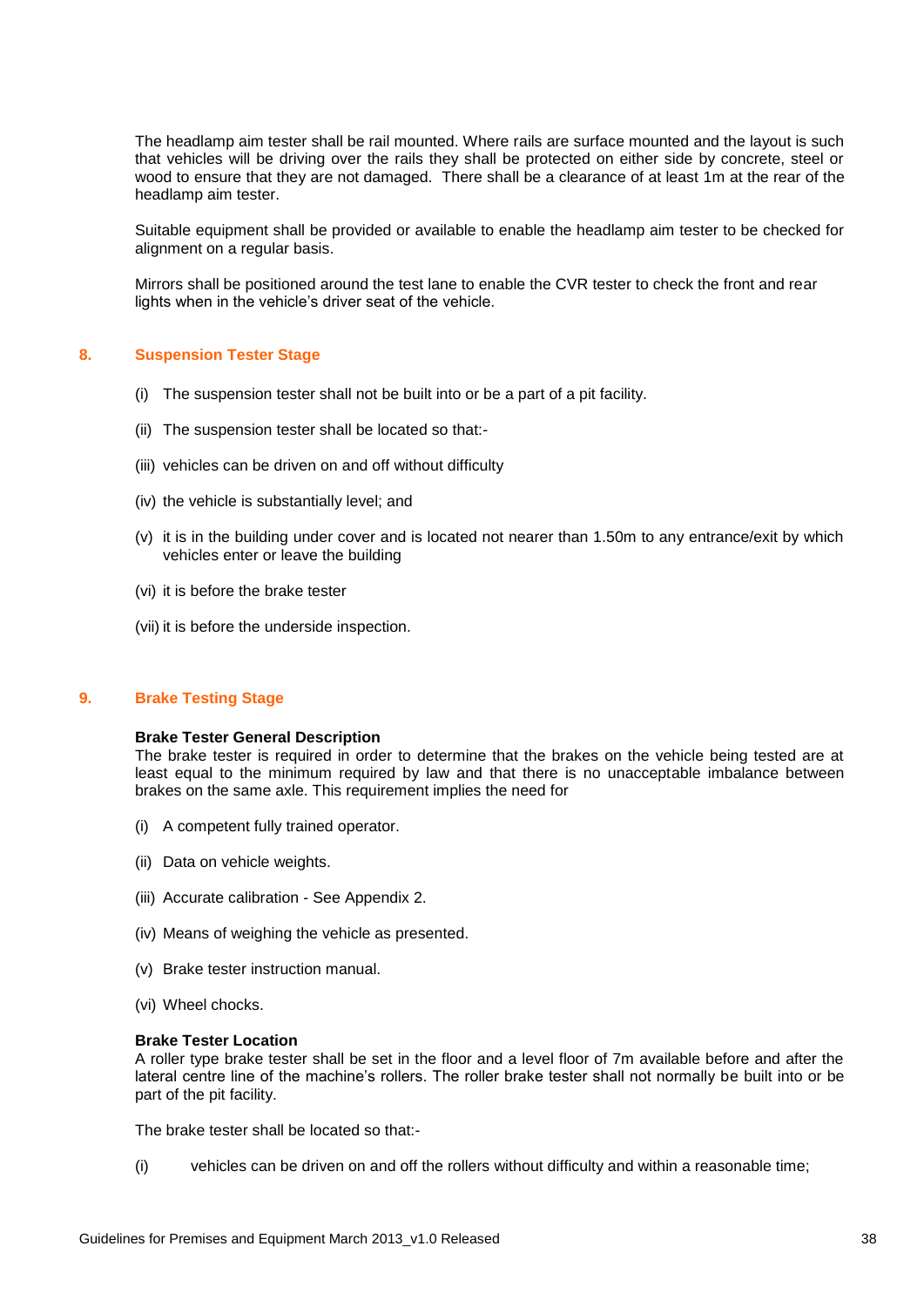- (ii) there must be adequate clearance to enable all the brakes on a vehicle to be tested with the vehicle facing the same direction;
- (iii) the vehicle is substantially level when on the rollers; and
- (iv) the machine is in a building under cover and is located not nearer than 1.50m to any entrance/exit by which vehicles enter or leave the building.

#### **Brake Testing - Dynamic**

The roller brake tester must be the normal method used to test all brakes, except for vehicles equipped with braking systems and/or transmissions where the use of a roller brake tester is not feasible. In such cases a road test must be carried out using a decelerometer with a manufacturer's calibration certificate not more than two years old. There shall be a reasonably level surface upon which a dynamic brake test may be safely carried out. This need not be under cover but shall not be on the public road except under exceptional circumstances.

#### <span id="page-38-0"></span>**10. Test Information / CoVIS / Minimum Specification of Test Lane Equipment**

Following the introduction of CoVIS, CVR test operators must ensure that they provide and maintain software and equipment compatible with at least the following minimum standard to enable connection to CoVIS:

All equipment listed below (or equipment used to capture the following test data) must produce results in an electronic output that conforms to a secure common industry standard interface such as ASA networks or Gieglan:

- Roller brake tester (with means of recording axle weight)
- Diesel smoke opacity meter
- Steering side slip plate
- Suspension test
- Headlamp aim tester

CVR test operators shall provide appropriate secure storage for CoVIS assets in accordance with the Authority's minimum standards.

Each CVR Testing Centre shall be required to enter into a service level agreement with the CoVIS Contractor which will enable the deployment of the CoVIS solution in order to transmit test data from test equipment / software.

With regard to where vehicle testing records or documents are required to be held by a CVR test operator for inspection, where the IT system (CoVIS) allows for documents or forms to be completed or scanned and stored on the CoVIS System then this is considered acceptable as a form of record for inspection. Where the original documents are required to be available for inspection eg calibration certificates, these must continue to be kept in hard copy.

#### <span id="page-38-1"></span>**11. Insurance**

CVR test operators shall have adequate insurance cover for vehicle testing activities including CoVIS. This can be confirmed with written confirmation from the insurance broker and shall include:

Property Damage Insurances: [Appropriate limit will differ for each testing centre]

- Loss or damage to insured's physical assets caused by fire or other specified perils.
- Insurance for Buildings whether owned or required under any relevant lease agreements.
- Insurance for Contents contents of testing centre.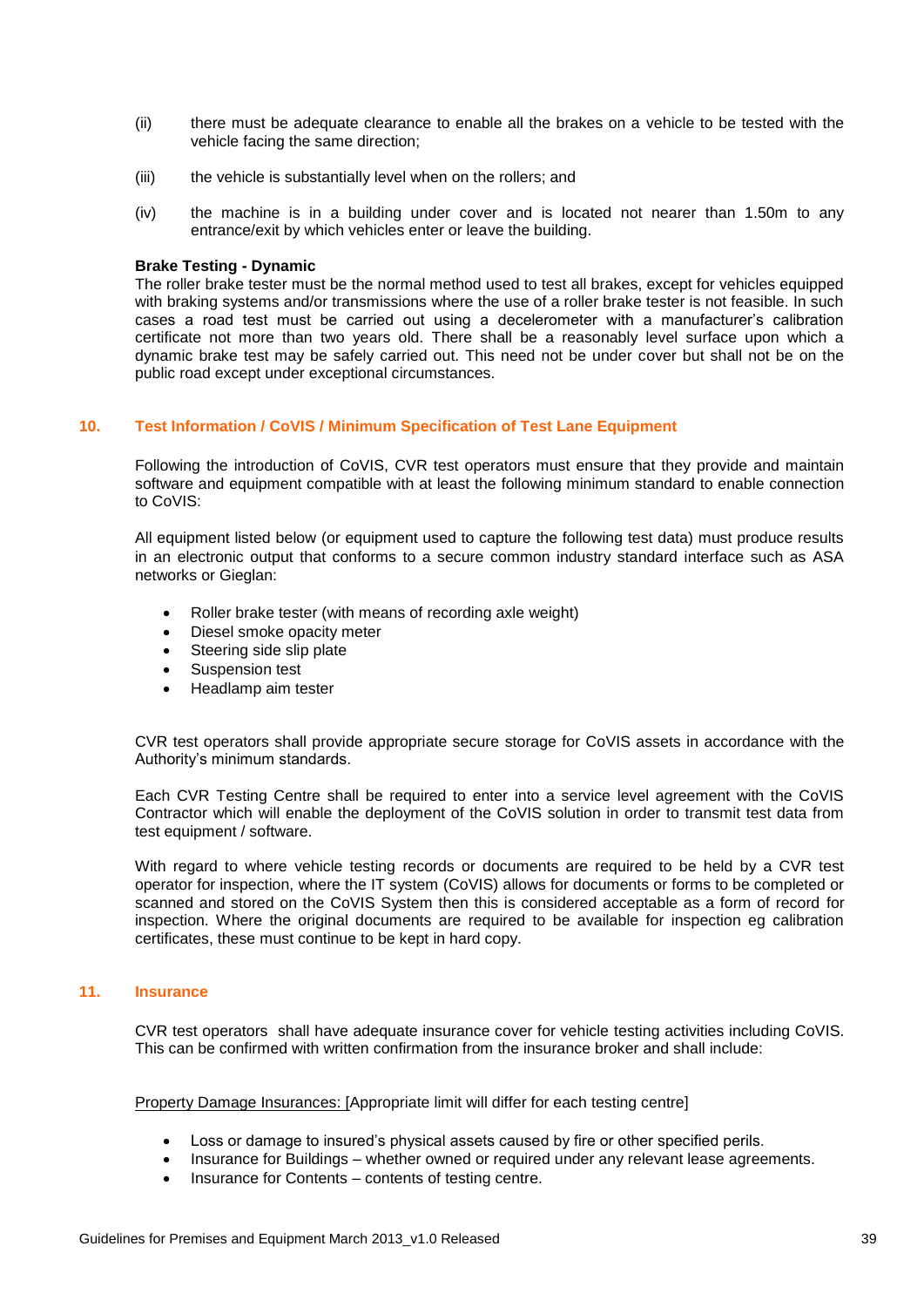#### Business Interruption: [Appropriate limit will differ for each testing centre dependent on turnover]

- Loss following interruption to the business due to damage to property caused by fire or other specified perils.
- Increased Cost of Working: additional expenditure necessarily incurred as a result of a specified peril.
- Rent Payable / Receivable: financial loss incurred due to a continuing obligation under lease to pay rent or a restriction from receiving rent on a premises under lease that has been damaged by a specified peril.

Computer: [Appropriate limit will differ for each testing centre dependent on replacement cost]

Loss or damage to computer and ancillary equipment caused by a specified peril.

Employers Liability: [€13m is the standard cover required in respect of any one incident]

 Covers the legal liability for bodily injury to employees or disease contracted by them arising in the course of their employment in the business.

Public Liability:  $F \in \mathbb{6}$ .5m is the standard cover required in respect of any one incident

 Covers legal liability resulting from accidental bodily injury to any third party person or loss of or damage to their property arising in connection with the business.

Engineering: [Appropriate limit will differ for each testing centre]

- Statutory Inspection: covers third party inspection of plant/equipment to comply with Legislation.
- Engineering: fragmentation / breakdown / explosion /sudden and unforeseen damage to plant / damage to surrounding property /explosion and third party liability.

#### Professional Indemnity /Defective workmanship [ €2.6m is the standard cover required in respect of any one incident]:

 Covers claims arising from negligent act, error or omission in the course of professional services provided.

Note : Employers Liability and Public Liability should include a principal extension in the form of a specific indemnity in favour of the Authority. This is a formality for insurance purposes, it doesn't affect the legal responsibilities of the CVR testing operator or CVR testers and it is understood it has not cost implications for testing centres.

#### <span id="page-39-0"></span>**12. Quality Control**

CVR test operators shall have in place a quality control system. Part of this system shall include a weekly audit (please see Appendix 3) which must be carried out by a person with responsibility for Commercial Vehicle Testing. The results of these checks must be uploaded onto CoVIS (when available) and the Audit Sheets must be held for inspection by an Authorised Officer.

In order to obtain and / or retain an authorisation to undertake commercial vehicle roadworthiness testing, the CVR test operator must provide evidence from an accredited ISO 9001 Certification Body that the testing centre is certified in relation to ISO 9001, fully incorporating the requirements of CITA Recommendation 9B. CVR testing centres must notify the RSA of any major non compliances / non conformances reported by the testing centre's independent ISO/CITA 9B certification assessor within one working day.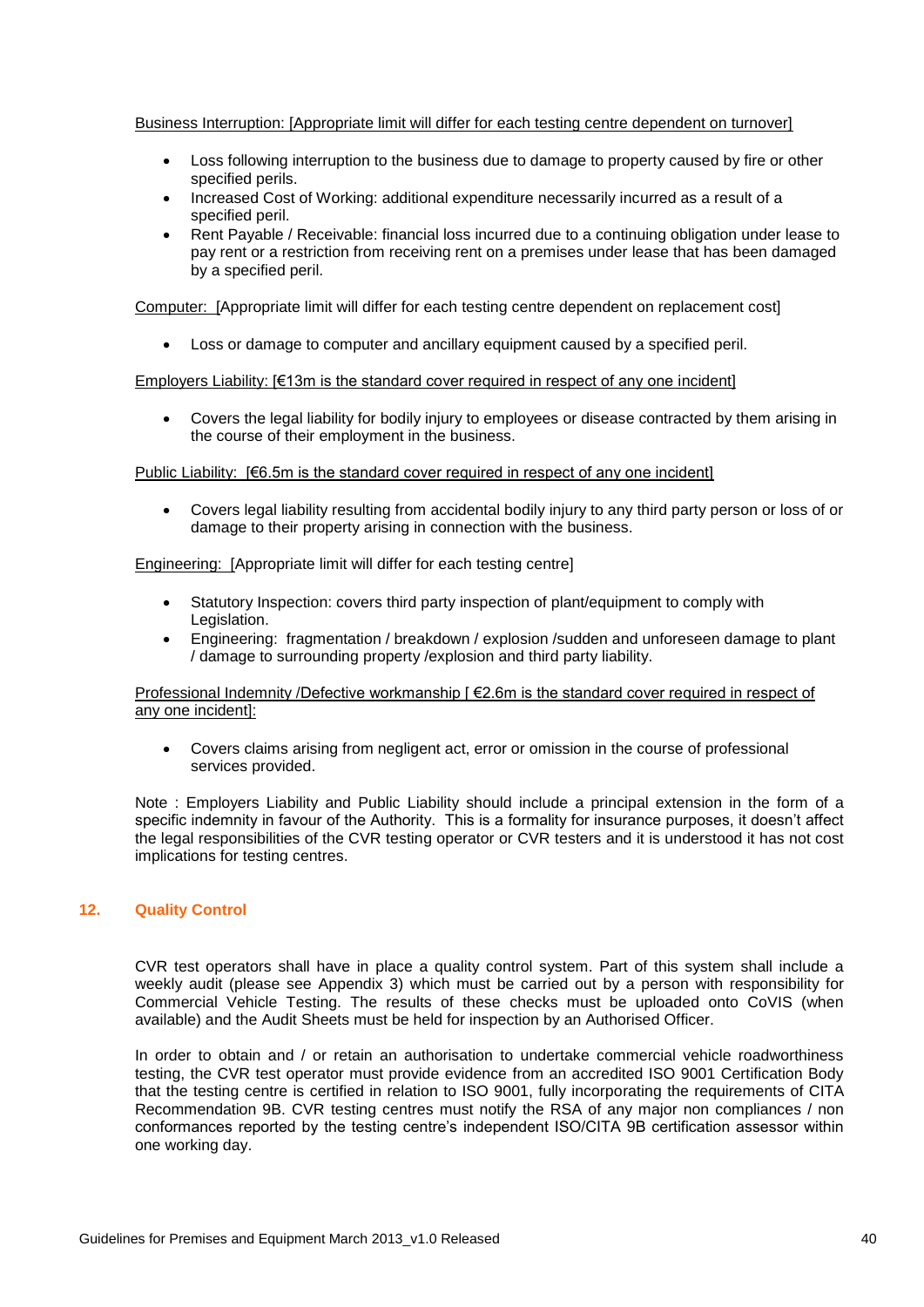#### <span id="page-40-0"></span>**13. Branding**

Compliance with the VTN and CVRT Brands will be accepted as meeting the standards in terms of premises presentation, uniforms and external & internal signage.

The CVRT branding guidelines also cover use of the CVRT branding for stationary & advertising. The CVRT Branding Guidelines can be found on the RSA wesite at www.CVRT.ie.

#### <span id="page-40-1"></span>**14. Premises Location**

All CVR test operators shall be in a location which does not cause congestion or danger (for example, near schools) as well as complying with local planning and by-laws. Adherence to this requirement will form part of the revised licensing application review process.

In the case of a CVR test operator who had an authorisation under the 2004 Vehicle Testing regulations where the Authority believes that the location of the CVR testing centre gives rise to concerns in relation to congestion or danger, the CVR test operator must put forward proposals for managing traffic congestion and avoiding danger to other road users, including an independent risk assessment of the proposals, for approval by the Authority.

A sign post guiding customers to the CVR testing centre must also be provided.

#### <span id="page-40-2"></span>**15. Consistency Checks**

The RSA or its representative may complete an equipment consistency check periodically across all commercial vehicle test lanes. In order to facilitate this check each testing centre shall make each lane available for the required time at their own cost and adhere to the findings of the check.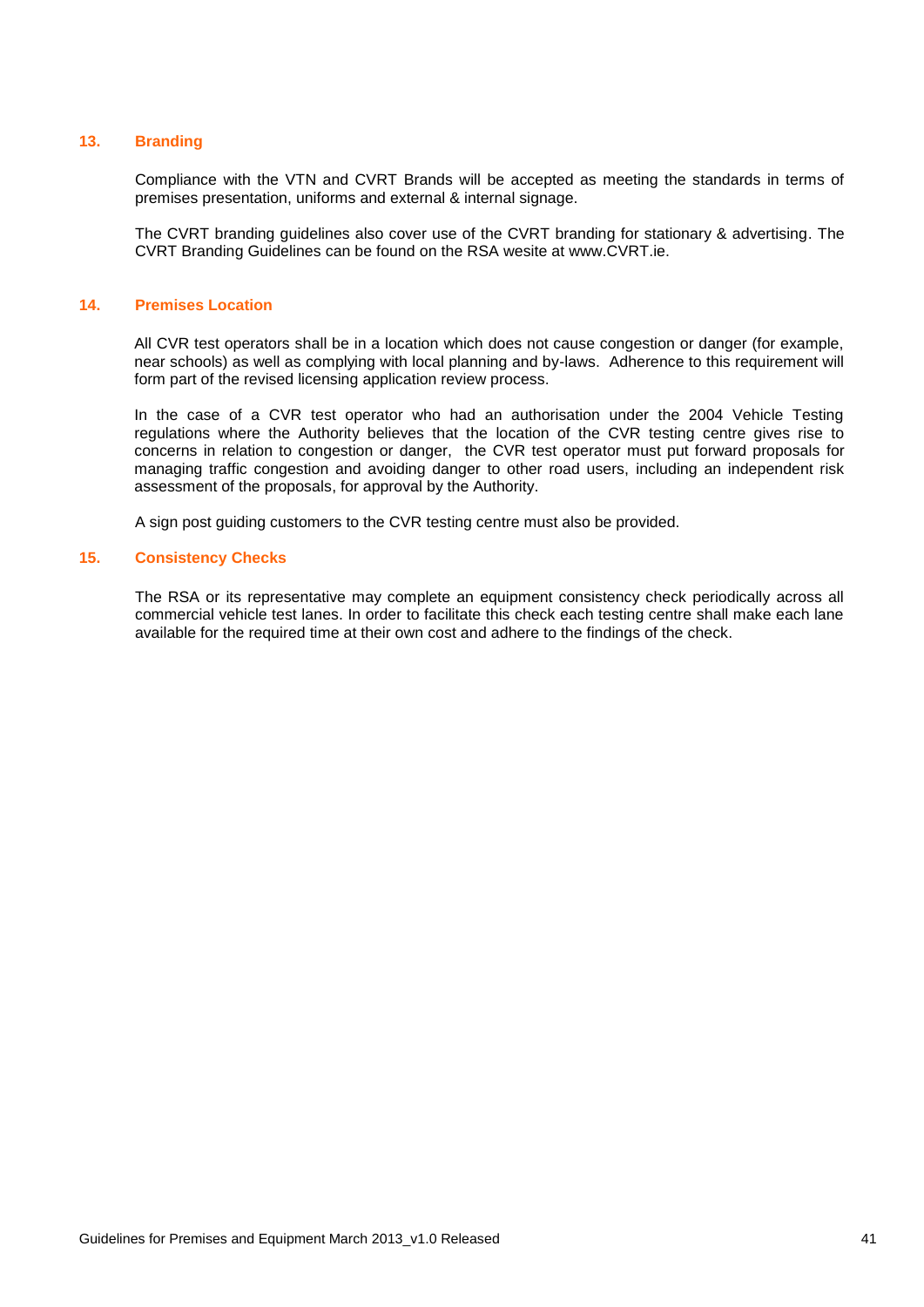## <span id="page-41-0"></span>**APPENDIX 1**

## <span id="page-41-1"></span>*Draft Guidelines for Acceptable Equipment*

#### **SUMMARY TEST EQUIPMENT REQUIRED BY ROAD SAFETY AUTHORITY**

#### **Light Commercial Vehicle Test Scheme**

- 1. Low voltage Inspection Lamp
- 2. 2.8 tonne Jacking Beam
- 3. Headlamp aim tester mounted on rails
- 4. LCV Roller Brake Tester
- 5. Emissions Gas Analyser
- 6. Diesel Smoke Opacity Meter
- 7. Steering Side Slip Plate
- 8. Suspension Tester
- 9. Wheel Play detector
- 10. Tyre Tread depth gauge
- 11. Decelerometer
- 12. Tyre Inflation Equipment
- 13. Tool for pressing Brake Pedal
- 14. Light check mirrors
- 15. Pit lights
- 16. Smoke extraction
- 17. Glass Opacity Meter
- 18. Diesel Data Books, charts, discs
- 19. Pinch bar (1 meter long)
- 20. Wheel chocks

**I**t should be noted that equipment used in a vehicle roadworthiness test lane will be used more extensively than equipment used for normal vehicle servicing and therefore all CVR testing operators must ensure that their equipment is robust enough for vehicle roadworthiness testing.

#### <span id="page-41-2"></span>**1. Low Voltage Inspection Lamp**

The lamp must be of a low voltage type in line with Section 21 of S.I. 3 of 1972 issued by the Department of Labour and also S.I. 188 of 2001.

Power shall be between 40 and 60 watts and the exterior of the lamp shall be protected. The lamp supply lead shall be captive to a system of running eyes along a rail or cable such that the lead cannot trail either on the floor of the pit or workshop.

#### <span id="page-41-3"></span>**2. 2.8 tonne Jacking Beam**

The jacking system shall be capable of lifting simultaneously both wheels of the front or rear axle of a vehicle using the vehicle manufacturer's recommended jacking points. The jacking equipment must have a S.W.L. of not less than 2,800 kilograms.

#### <span id="page-41-4"></span>**3. Headlamp Aim Tester mounted on rails**

- a) an optical tube screen type presentation with adjustment and a suitable means to facilitate alignment.
- b) capable of adjustment between heights of 500mm and 1.220m.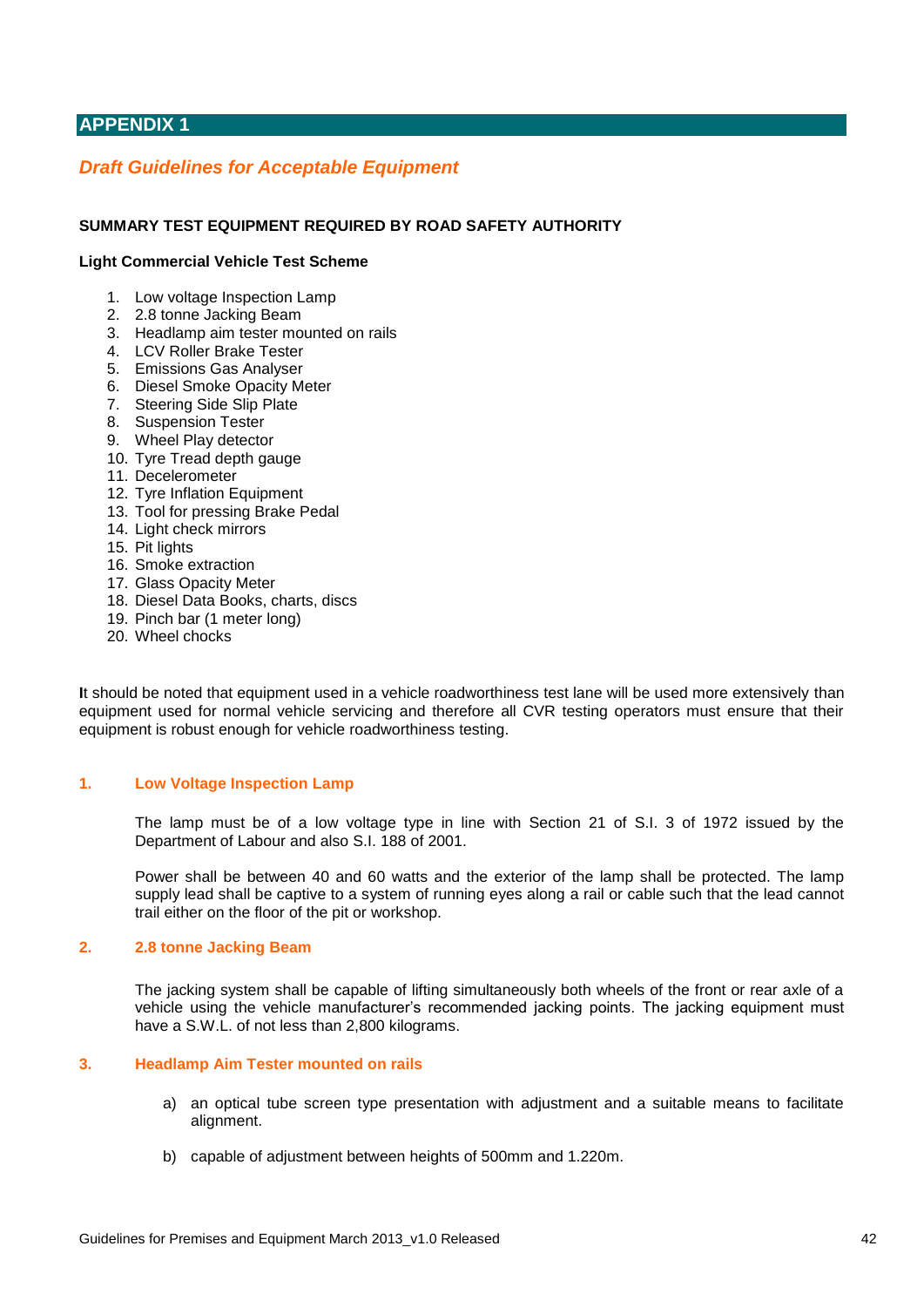- c) marked with vertical and horizontal centre lines or other means of assessment.
- d) capable of measurement of headlamp beam aim in gradient per cent (%).
- e) fitted with a photo electric cell, for the location of beam hot spots measured by a meter mounted on the testing equipment.
- f) provided with calibration equipment or have access to such equipment.
- g) equipped with an electronic output.

The minimum acceptable standard for accuracy is as set out in B.S.A.U. 162: 1976 and its amendments.

Equipment which meets an equivalent standard is also acceptable.

#### <span id="page-42-0"></span>**4. LCV Roller Brake Tester**

#### **General**

The roller brake tester must be capable of carrying out brake tests on all light commercial vehicles up to and including vehicles of 3,500kg. GVW with axle loads of 2,800kgs. It must have an electronic output.

It must also be capable of weighing each axle of the vehicle in order to establish the total weight of the vehicle as presented. (This will not be required where the axle weight is captured by the suspension tester).

The brake tester must be safe to use and be robustly constructed to acceptable engineering standards. When installed in authorised tester premises it must be secure in the ground in line with the manufacturer's recommendation.

Roller brake testers which operate automatically are not acceptable. The make, model and serial number of the machine must be clearly and durably marked on the exterior of the console.

A comprehensive user/operator manual must be provided with each RBT and it must include details of the method of calibration.

On the roller set installation of bi-directional machines there must be a clear and durable marking, for the user, showing the normal forward 'drive on' vehicle direction.

#### **Roller Set**

Roller sets must have:

- a) two sets of rollers which can be driven independently and simultaneously by use of the appropriate controls and which are capable of simultaneously accommodating the left and right wheels of an axle.
- b) rollers driven at the same nominal surface speed in the range 2 to 5.5 km/h throughout the full brake effort range;
- c) a roller to tyre friction co-efficient of not less than 60% in wet conditions. The rollers must be durable and not likely to cause tyre damage;
- d) a means of automatically stopping each roller set individually when tyre to roller slip is at a preselected point in the range 10 to 25%.
- e) a means of preventing either roller set from operating unless a wheel is located on it except when calibrating the equipment;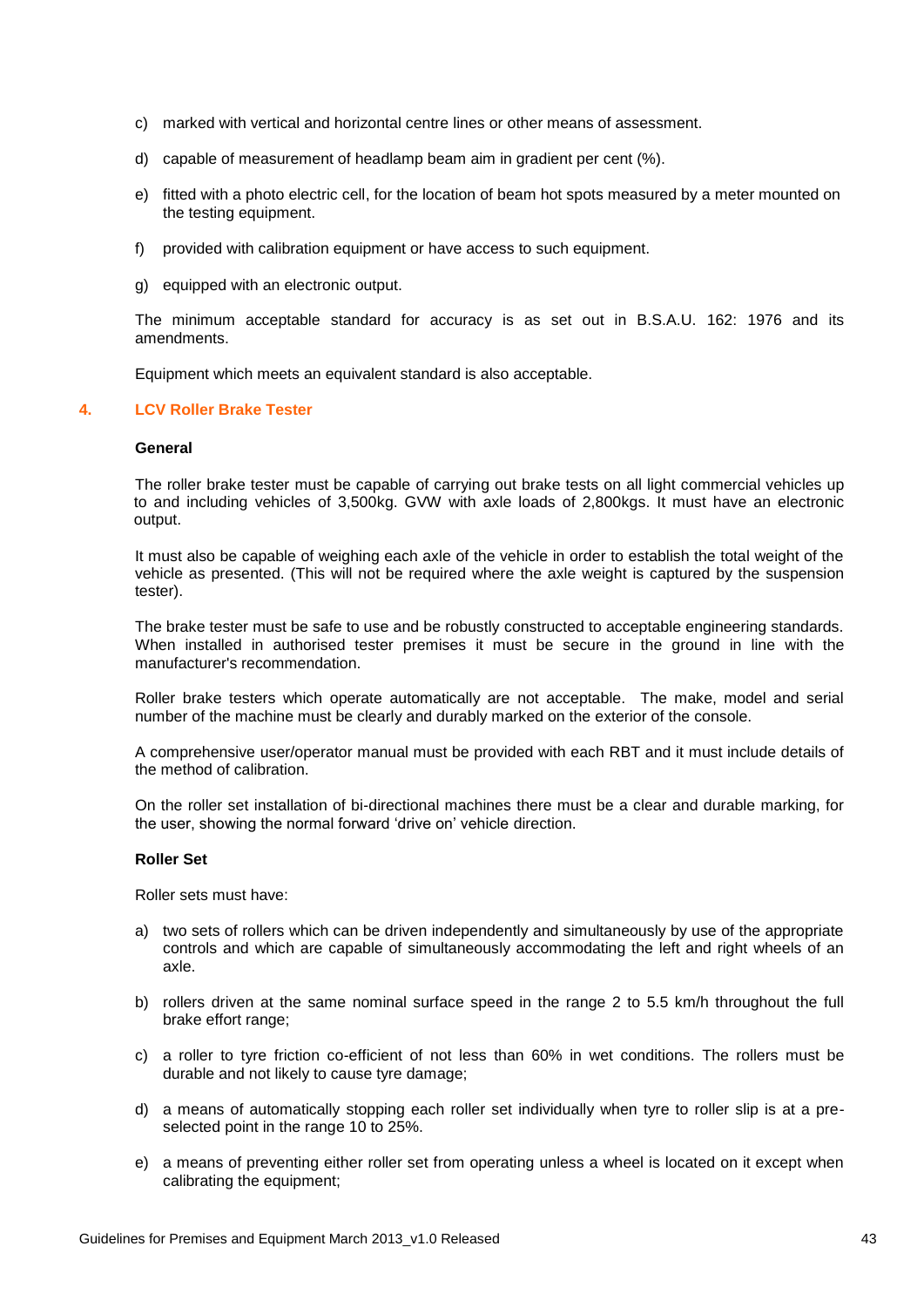- f) rollers capable of accepting an axle load of not less than 2,800kg;
- g) roller dimensions as follows:
	- (i) minimum diameter 150mm;
	- (ii) not more than 500mm between roller centres;
	- (iii) not more than 880mm between the inner ends and not less than 2.6 metres between the outer ends of the high friction surfaces of the left and right rollers.

#### **Brake effort Displays**

Brake effort displays must:

- a) be analogue in kilogram force units (kgf) over the full brake effort range.
- b) indicate the braking forces at individual road wheels;
- c) have a maximum brake force display value not less than 1250kgf;
- d) have:
	- (i) 10kgf dial graduations from ZERO up to and including 240kgf;
	- (ii) 20kgf dial graduations from 240kgf up to and including 800kgf;
	- (iii) 50kgf dial graduations from 800kgf and above.
	- (iv) retain maximum brake effort values until manually reset (e.g. rollers re-start).

#### **Accuracy**

Brake effort readings must be accurate within:

- a) ±3 kgf of the true value from zero up to and including 100kgf; and
- b)  $\pm 3\%$  of the true value for all readings above 100 kgf.

#### **User Controls**

User controls must be manually operated and:

- a) suitably identified in Irish/English or acceptable symbols;
- b) capable of starting the LH and RH roller sets independently and stopping both either simultaneously or independently;
- c) remote control units must be either 'hard wired' or have suitable operating controls on the console, must be dedicated to operate only one RBT installation and be resistant to spurious signals from other sources.

#### **NOTE 1:**

There must be provision for the safe storage of a remote control hand set when it is not in use.

#### **NOTE 2:**

There must be a visual indication for the user, on the console or equivalent, when either roller set is in operation. For bi-directional RBTs the visual indication must show whether the roller sets are operating in the normal 'forward' or reverse' direction.

#### **Brake Efficiency and Imbalance**

There must be a satisfactory means for the user calculating or the brake tester displaying the value of:

a) brake efficiency calculated from the total braking effort, expressed as a percentage of the vehicle test weight (i.e. weight of vehicles as presented).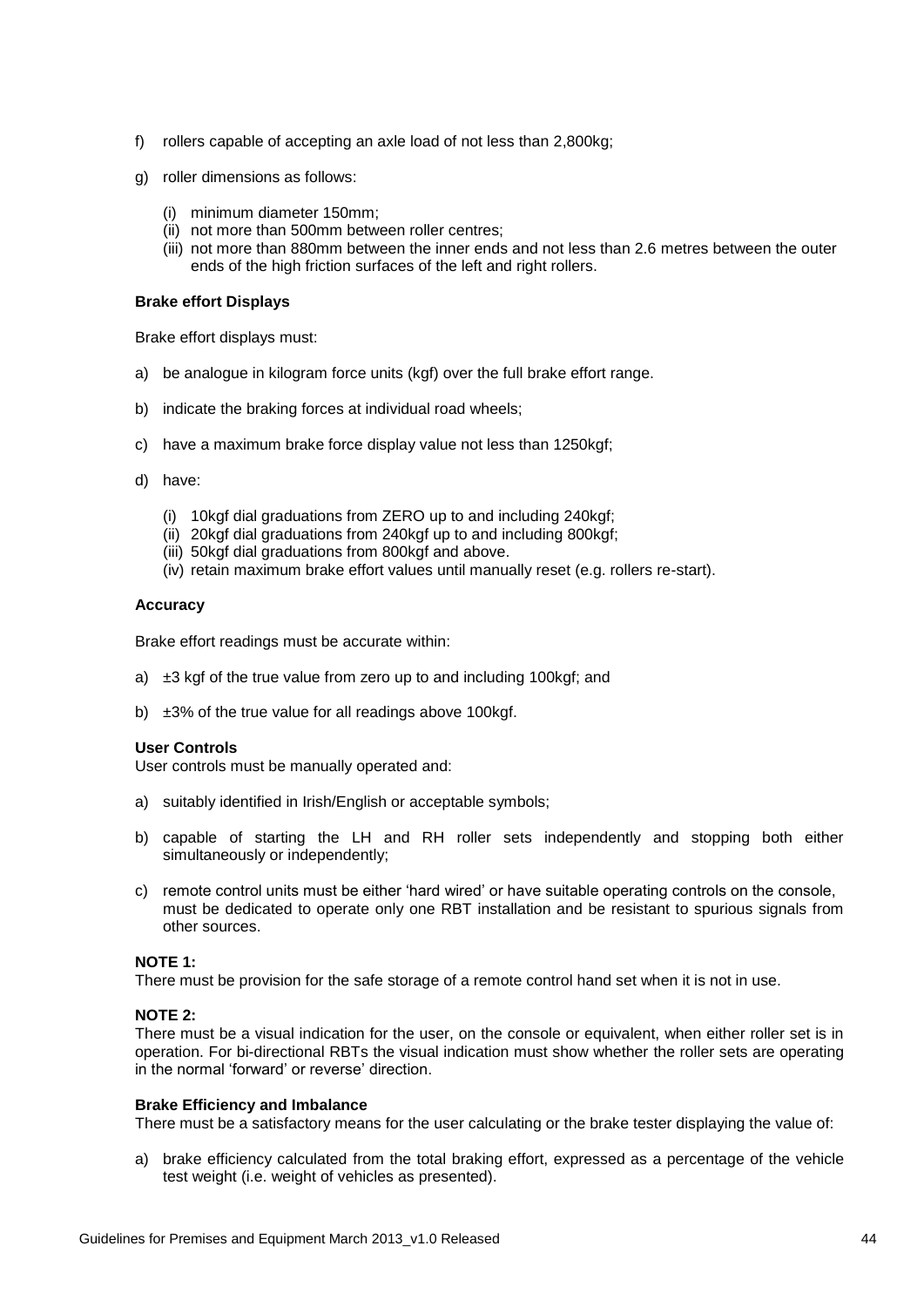b) brake effort difference between the left and right wheels on an axle, expressed as a percentage of the higher brake effort;

This may be output automatically by the brake machine or determined by the operator (using a calculator if necessary).

#### **NOTE:**

A printer or plotter on its own is not an acceptable substitute for (a) or (b) above.

If a RBT is equipped with a device for indicating excessive brake imbalance it must be inhibited when left and right brake efforts are 40kgf or less and must display any imbalance which subsequently exceeds 30%.

#### **Calibration**

There must be suitable equipment for yearly calibration checks at brake effort values specified by the manufacturer or alternatively independent calibration by an outside contractor.

#### <span id="page-44-0"></span>**5. Emissions Gas Analyser**

When vehicles with four stroke spark ignition engines are inspected an emissions gas analyzer capable of measuring the CO, HC and lambda values of exhaust gases to the method of test and standards set out in Directive 2009/40/EC and approved to the requirements of OIML Class O.

#### <span id="page-44-1"></span>**6. Diesel Smoke Opacity Meter**

A meter capable of measuring the smoke opacity of diesel engines to the method of test and test standards set out in Directive 2009/40/EC and which has been approved to the specification issued by the Vehicle Inspectorate in Great Britain dated 2003 (MOT-05-01-01 Revision 2 2003) or to an equivalent standard by the appropriate authority of another Member State of the European Union shall be provided.

The smoke meter shall include a means for measuring engine RPM and engine temperature. The smoke meter must provide a print out showing the engine temperature, maximum RPM and idle speed for each acceleration, the date and time of the test and the vehicle registration. It must have an electronic output.

#### <span id="page-44-2"></span>**7. Steering Side Slip Plate**

Side Slip plates capable of accurately measuring the geometry of front and rear axles of light commercial vehicles with a GVW up to 3.5 tonnes and an axle load of 2.8 tonnes. The range of Side Slip to be measured shall be between 0-20m/km. The Side Slip plate shall be of a type approved by the appropriate authority of a Member State of the European Union. It must have an electronic output.

#### <span id="page-44-3"></span>**8. Suspension Tester**

A suspension tester shall be based on the resonance principle with a flexible base excitation. The suspension tester shall be capable of measuring suspension performance and imbalance in percentage terms. The suspension tester shall have the capability of weighing axles up to 2,800kgs. Suspension testers shall be of a model approved and used in a Member State of the European Union. It must have an electronic output.

#### <span id="page-44-4"></span>**9. Wheel Play Detector**

Wheel Play Detectors shall be fitted either side of the lift or pit to establish play in steering/suspensions of vehicles with GVW up to 3.5 tonnes and an axle load of 2.8 tonnes.

#### <span id="page-44-5"></span>**10. Tyre Tread Depth Gauges**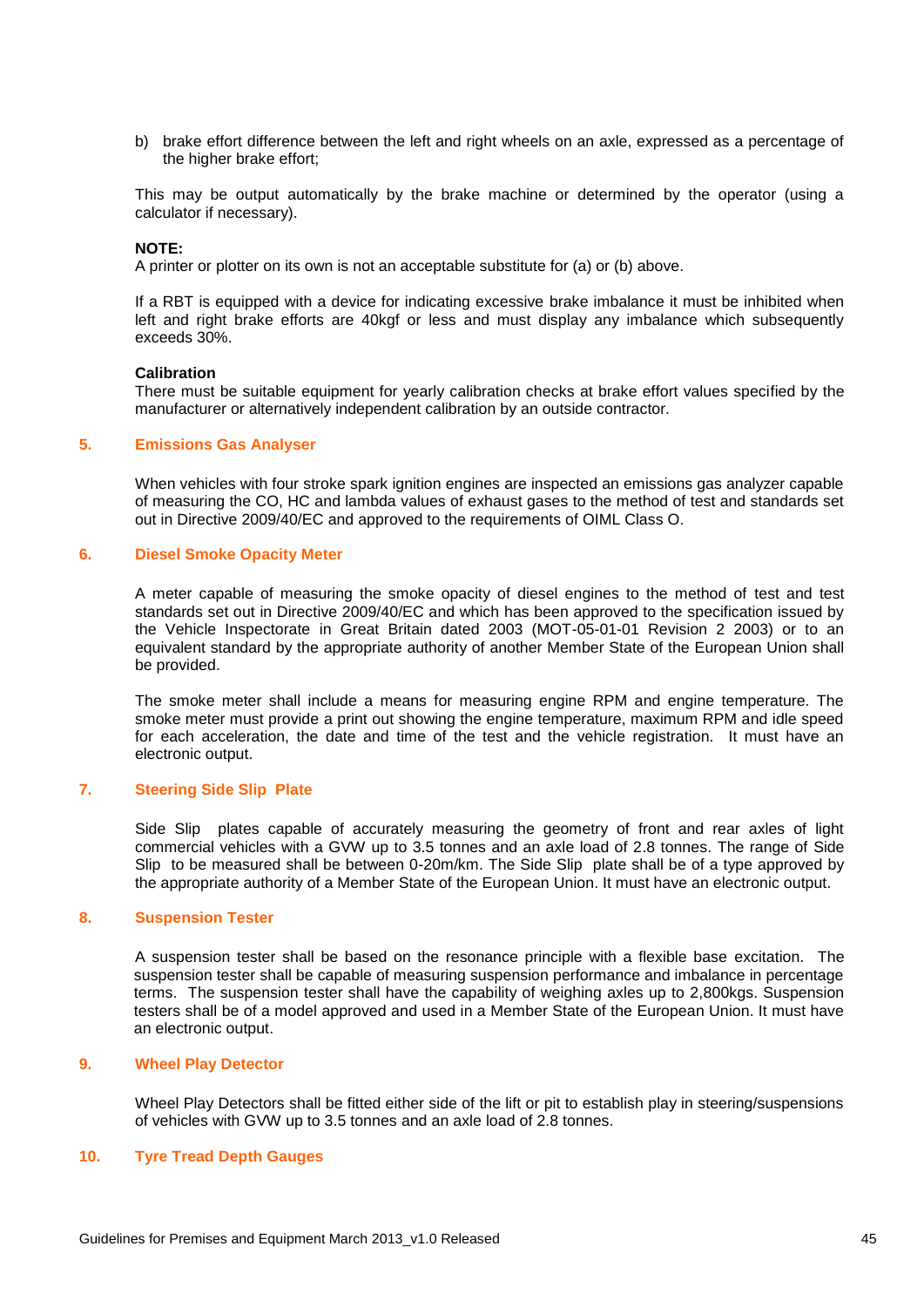Tyre tread depth gauges must be available at all times in test bay.

#### <span id="page-45-0"></span>**11. Decelerometer**

A decelerometer duly calibrated and certified must be available for brake tests on vehicles where the use of a roller brake tester is impractical.

#### <span id="page-45-1"></span>**12. Tyre inflation equipment**

A means of inflating tyres to manufacturer's recommendations must be provided on the test lane.

#### <span id="page-45-2"></span>**13. Tool for Pressing Brake Pedal**

A tool will be required to press the brake pedal in order to examine the brake pipes and hoses under pressure in cases where the roadworthiness test is being carried out by a single tester.

#### <span id="page-45-3"></span>**14 Light check mirrors**

Mirrors must be provided in appropriate positions around the test lane to facilitate the testing of vehicle lights by one person from the driving seat of the vehicle being tested.

#### <span id="page-45-4"></span>**15. Pit lights**

Pit lighting shall be provided within the pit to provide adequate general illumination to facilitate ease of testing.

#### <span id="page-45-5"></span>**16. Smoke extraction**

A smoke extraction system must be installed in the testing centre to provide help to prevent a build up of exhaust fumes or other noxious gases, and to minimise the risks of adverse effects on the Health and Safety of staff and vehicle presenters.

#### <span id="page-45-6"></span>**17. Glass Opacity Meter**

A portable glass transparency meter must be provided on the test lane which is capable of measuring the transparency of automotive glass in motor vehicles. Means shall be provided to enable the accuracy of this meter to be quickly checked and calibrated as required.

#### <span id="page-45-7"></span>**18. Diesel data book / charts / discs**

Up to date information on Max RPM values for diesel engines must be available at the testing centre. These must be updated at least every 2 years.

#### <span id="page-45-8"></span>**19. Pinch bar (1 meter long)**

Bar to be used as a lever to check play in steering and suspension joints etc

#### <span id="page-45-9"></span>**20. Wheel chocks**

Wheel chocks to be used to prevent the vehicle moving while being tested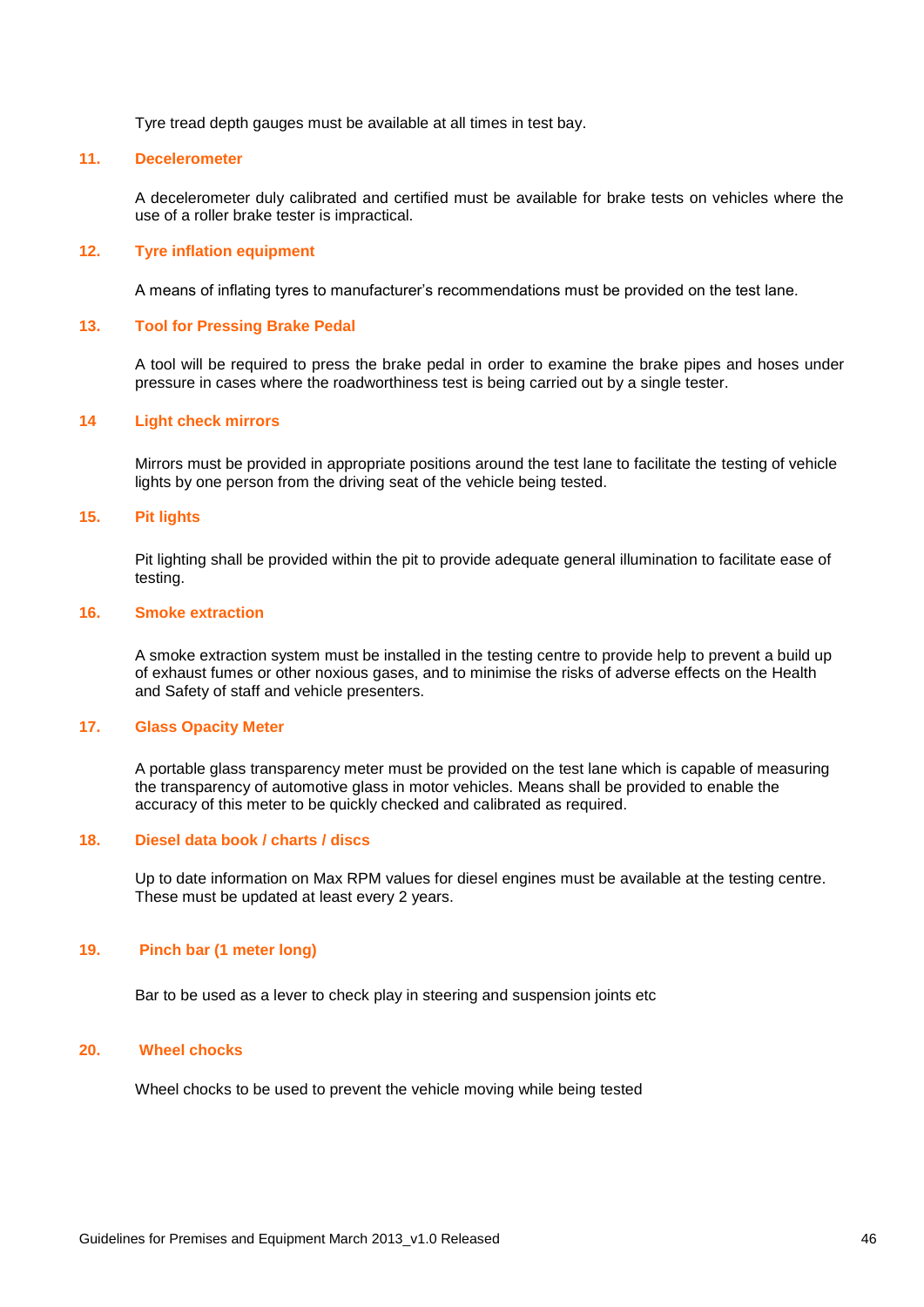## <span id="page-46-0"></span>**APPENDIX 2**

## <span id="page-46-1"></span>*Documentation Required for Test Equipment for testing of Light Commercial Vehicles:*

Current calibration certificates are required to be maintained up to date for the following equipment:

- 1) Roller Brake Tester (requires calibration every 12 months)
- 2) Decelerometer (requires calibration every 24 months)
- 3) Air Pressure Gauge (requires calibration every 12 months)
- 4) Emissions Gas Analyser (requires calibration every 12 months)
- 5) Diesel Smoke Opacity Meter (requires calibration every 12 months)
- 6) Side Slip tester (requires calibration every 12 months)
- 7) Headlamp aim tester (requires calibration every 12 months)
- 8) Suspension tester(requires calibration every 12 months)

Where equipment is being calibrated within 2 weeks (14 calendar days) of its current calibration certificate expiry date, it is acceptable to start the next required calibration period from the expiry of the current calibration certificate e.g. if a roller brake tester current calibration certificate expires on 15<sup>th</sup> July 2010 and it was calibrated on the  $8<sup>th</sup>$  of July 2010, the new calibration certificate may start on the 16<sup>th</sup> July 2010 and then be due for calibration again on 15<sup>th</sup> July 2011.

In addition, written declarations shall be retained from the manufacturers to confirm that the roller brake tester, lift and jacking beam, emissions gas analyser, diesel smoke meter, suspension tester and steering side slip plate meet the required specifications.

Comprehensive user/operator manuals in English must be provided for items 1,2,3,4,5,6 and 7 above

With regards to the headlamp aim test area and tester, written declaration from a Suitably Qualified Individual or Engineer who has checked the level area and confirmation that the headlamp aim test area conforms to the specifications required by the Road Safety Authority. Written declaration from headlamp aim supplier that the headlamp aim tester is fitted in line with the specifications required by the Road Safety Authority

Up to date diesel data information including Max. RPM values for diesel engines must be available and be updated every two years. It is also recommended that, where available, up to date data on ABS / EBS warning light sequences should be available.